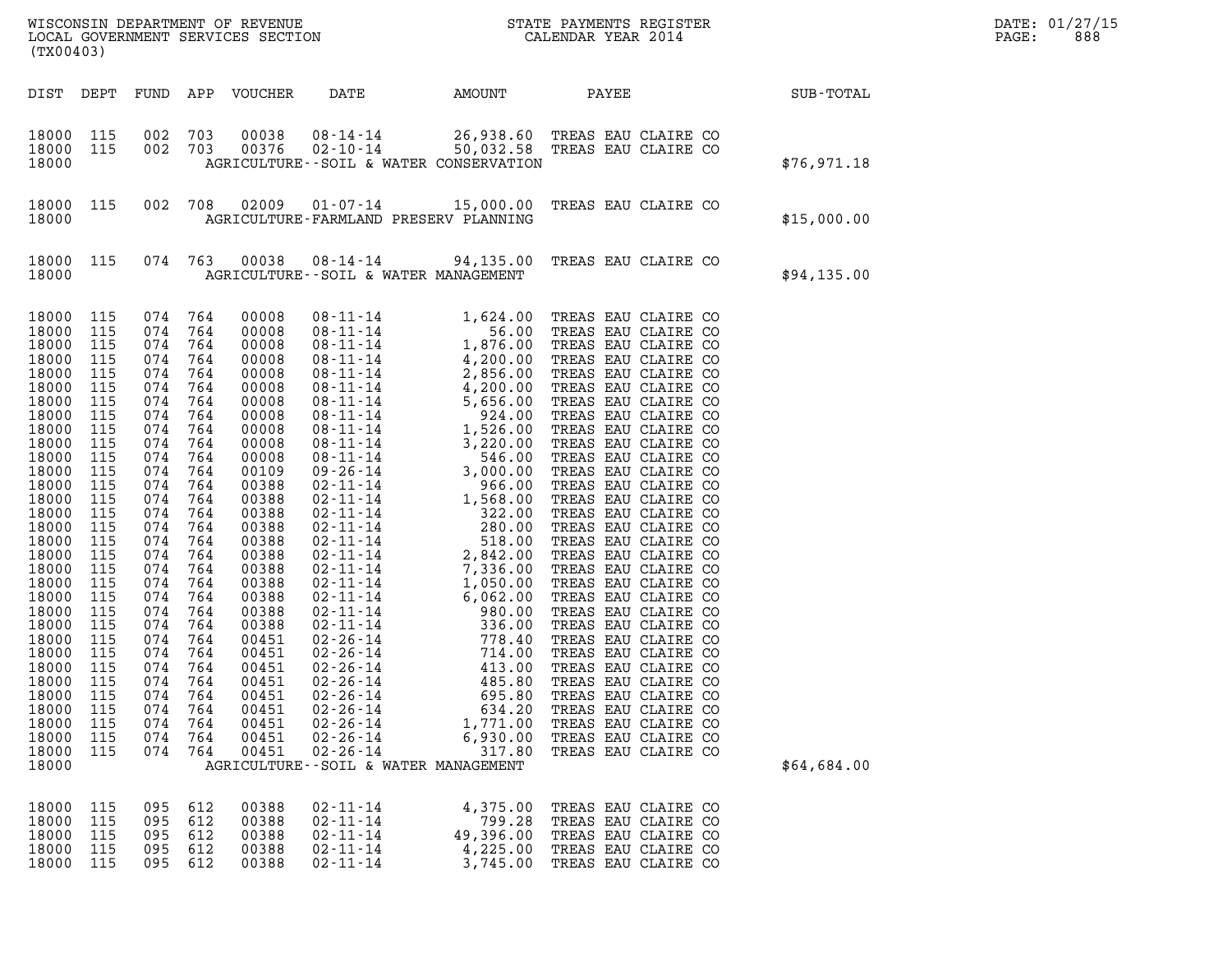| DATE: | 01/27/15 |
|-------|----------|
| PAGE: | 889      |

| WISCONSIN DEPARTMENT OF REVENUE<br>LOCAL GOVERNMENT SERVICES SECTION<br>(TWOO403)<br>(TX00403)                                                                                                         |                                                                                                                                          |                                                                                                                                                                                                                     |                          |                                                                                                                                                                                           |                                                                  |                                          |                                                                |                                                                | DATE: 01/27/15<br>PAGE:<br>889 |
|--------------------------------------------------------------------------------------------------------------------------------------------------------------------------------------------------------|------------------------------------------------------------------------------------------------------------------------------------------|---------------------------------------------------------------------------------------------------------------------------------------------------------------------------------------------------------------------|--------------------------|-------------------------------------------------------------------------------------------------------------------------------------------------------------------------------------------|------------------------------------------------------------------|------------------------------------------|----------------------------------------------------------------|----------------------------------------------------------------|--------------------------------|
|                                                                                                                                                                                                        |                                                                                                                                          |                                                                                                                                                                                                                     |                          | DIST DEPT FUND APP VOUCHER                                                                                                                                                                | DATE                                                             |                                          |                                                                | AMOUNT PAYEE SUB-TOTAL                                         |                                |
|                                                                                                                                                                                                        |                                                                                                                                          |                                                                                                                                                                                                                     |                          |                                                                                                                                                                                           |                                                                  |                                          |                                                                | 18000<br>AGRICULTURE--SOIL & WATER RESOURCE MGMT<br>462,540.28 |                                |
| 18000                                                                                                                                                                                                  |                                                                                                                                          |                                                                                                                                                                                                                     |                          |                                                                                                                                                                                           |                                                                  | SAFETY/PROF SERV-PRIVATE SEWAGESYS AIDS  | 18000 165 002 202 00667 11-17-14 13,651.00 TREAS EAU CLAIRE CO | \$13,651.00                                                    |                                |
| 18000<br>18000<br>18000<br>18000<br>18000<br>18000<br>18000<br>18000<br>18000<br>18000<br>18000<br>18000<br>18000<br>18000<br>18000<br>18000<br>18000<br>18000<br>18000<br>18000<br>18000 255<br>18000 | 255<br>255<br>255<br>255<br>255<br>255<br>255<br>255<br>255<br>255<br>255<br>255<br>255<br>255<br>255<br>255<br>255<br>255<br>255<br>255 | 002 241<br>002 241<br>002 241<br>002 241<br>002 241<br>002 241<br>002<br>002 241<br>002<br>002 241<br>002<br>002 241<br>002 241<br>002 241<br>002<br>002 241<br>002 241<br>002 241<br>002 241<br>002 241<br>002 241 | 241<br>241<br>241<br>241 | 00014<br>00014<br>00014<br>00022<br>00022<br>00022<br>00034<br>00034<br>00034<br>00035<br>00035<br>00035<br>00046<br>00046<br>00046<br>00062<br>00062<br>00062<br>00269<br>00269<br>00269 |                                                                  | PUBLIC INSTRUCT--LOCAL PROGRAMS--FED FDS |                                                                | \$15,042.05                                                    |                                |
| 18000                                                                                                                                                                                                  |                                                                                                                                          |                                                                                                                                                                                                                     |                          |                                                                                                                                                                                           |                                                                  | NAT RESOURCES-GENERAL OPERATIONS-FEDERAL | 18000 370 002 941 01187 12-02-14 10,506.83 TREAS EAU CLAIRE CO | \$10,506.83                                                    |                                |
| 18000 370 012 549<br>18000                                                                                                                                                                             |                                                                                                                                          |                                                                                                                                                                                                                     |                          |                                                                                                                                                                                           | NAT RESOURCES -- WILDLIFE DAMAGE                                 |                                          | 00140  03-20-14  2,035.00 TREAS EAU CLAIRE CO                  | \$2,035.00                                                     |                                |
| 18000 370<br>18000                                                                                                                                                                                     |                                                                                                                                          |                                                                                                                                                                                                                     | 012 551                  |                                                                                                                                                                                           |                                                                  | NAT RESOURCES--ALL TERRAIN VEHICLE ENF   | 00170  09-29-14  7,448.89  TREAS EAU CLAIRE CO                 | \$7,448.89                                                     |                                |
| 18000 370<br>18000                                                                                                                                                                                     |                                                                                                                                          |                                                                                                                                                                                                                     | 012 552                  |                                                                                                                                                                                           | NAT RESOURCES - - SNOWMOBILE ENFORCEMENT                         |                                          | 00121  09-29-14  1,995.62  TREAS EAU CLAIRE CO                 | \$1,995.62                                                     |                                |
| 18000 370<br>18000 370<br>18000                                                                                                                                                                        |                                                                                                                                          | 012 553                                                                                                                                                                                                             | 012 553                  | 00140<br>00140                                                                                                                                                                            | 03-20-14<br>03-20-14<br>NAT RESOURCES - - WILDLIFE DAMAGE CLAIMS |                                          | 746.17 TREAS EAU CLAIRE CO<br>3,025.71 TREAS EAU CLAIRE CO     | \$3,771.88                                                     |                                |
| 18000 370                                                                                                                                                                                              |                                                                                                                                          | 012 563                                                                                                                                                                                                             |                          | 02799                                                                                                                                                                                     | $05 - 28 - 14$                                                   |                                          | 1,891.00 TREAS EAU CLAIRE CO                                   |                                                                |                                |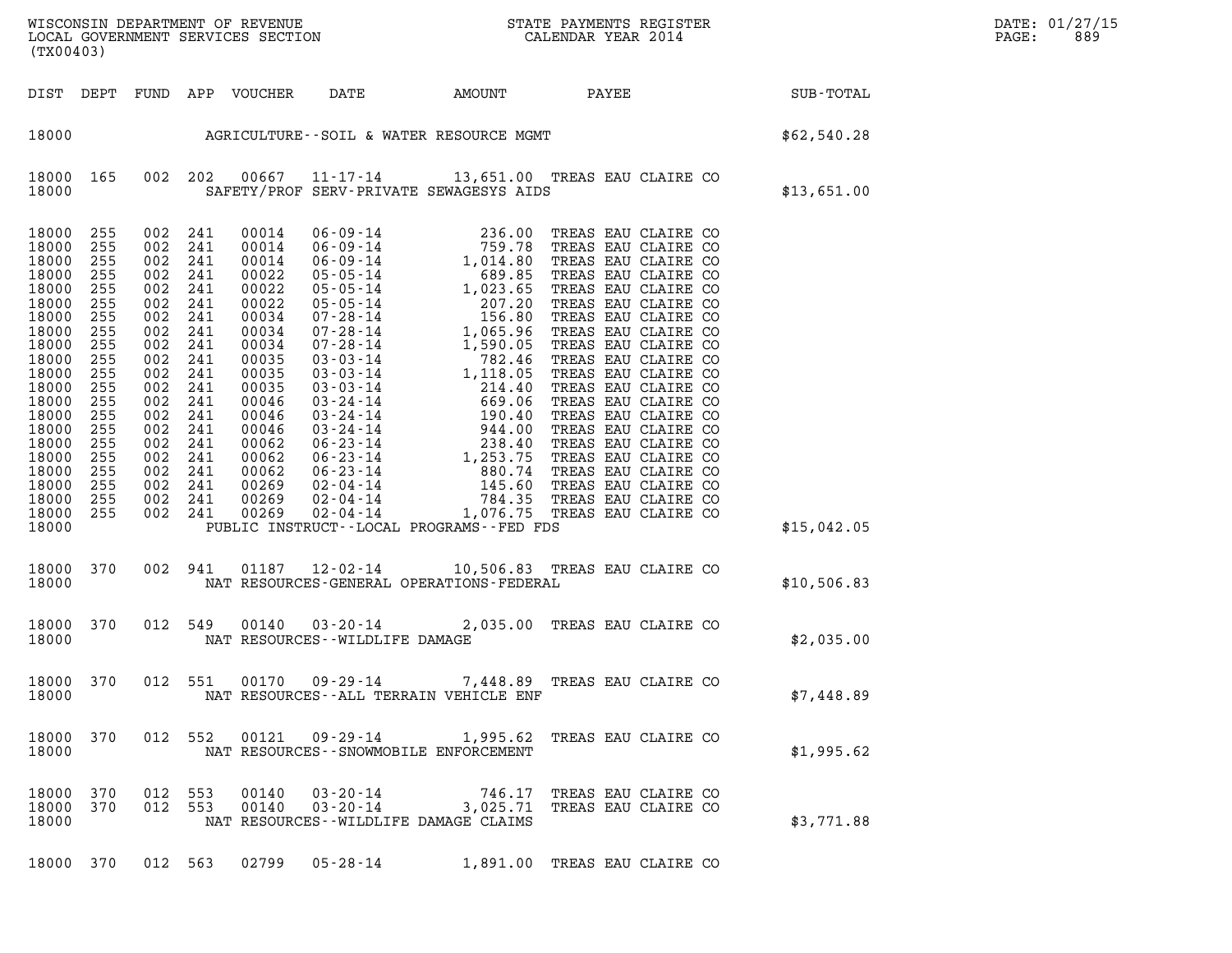| (TX00403) |      |      |     | WISCONSIN DEPARTMENT OF REVENUE<br>LOCAL GOVERNMENT SERVICES SECTION |      |        | STATE PAYMENTS REGISTER<br>CALENDAR YEAR 2014 |           | DATE: 01/27/15<br>890<br>PAGE: |
|-----------|------|------|-----|----------------------------------------------------------------------|------|--------|-----------------------------------------------|-----------|--------------------------------|
| DIST      | DEPT | FUND | APP | VOUCHER                                                              | DATE | AMOUNT | PAYEE                                         | SUB-TOTAL |                                |

| (TX00403)                                          |                                 |                                 |                                 |                                           |                                                                                        |                                                                                                        |                                                                                                     |              |
|----------------------------------------------------|---------------------------------|---------------------------------|---------------------------------|-------------------------------------------|----------------------------------------------------------------------------------------|--------------------------------------------------------------------------------------------------------|-----------------------------------------------------------------------------------------------------|--------------|
| DIST                                               | DEPT                            | FUND                            | APP                             | VOUCHER                                   | DATE                                                                                   | AMOUNT                                                                                                 | PAYEE                                                                                               | SUB-TOTAL    |
| 18000                                              |                                 |                                 |                                 |                                           |                                                                                        | NAT RESOURCES--COUNTY CONSERVATION AIDS                                                                |                                                                                                     | \$1,891.00   |
| 18000<br>18000                                     | 370                             | 012                             | 564                             | 00278                                     | 04 - 04 - 14                                                                           | 2,477.95<br>NAT RESOURCES - - RECREATION AIDS - FISH                                                   | TREAS EAU CLAIRE CO                                                                                 | \$2,477.95   |
| 18000<br>18000                                     | 370                             | 012                             | 569                             | 00505                                     |                                                                                        | $09 - 16 - 14$ 11, 793.49<br>NAT RESOURCES - - SNOWMOBILE TRAIL AIDS                                   | TREAS EAU CLAIRE CO                                                                                 | \$11,793.49  |
| 18000<br>18000<br>18000                            | 370<br>370                      | 012<br>012                      | 572<br>572                      | 00005<br>00049                            | $04 - 01 - 14$<br>$05 - 29 - 14$                                                       | 45,940.93<br>4,000.00<br>NAT RESOURCES - - URBAN FORESTRY/CO FORESTS                                   | TREAS EAU CLAIRE CO<br>TREAS EAU CLAIRE CO                                                          | \$49,940.93  |
| 18000<br>18000<br>18000                            | 370<br>370                      | 012<br>012                      | 573<br>573                      | 01902<br>02995                            | 03-10-14<br>$06 - 20 - 14$<br>NAT RESOURCES - - BOATING PROJECTS                       | 31,680.00<br>7,920.00                                                                                  | EAU CLAIRE CNTY<br>EAU CLAIRE CNTY                                                                  | \$39,600.00  |
| 18000<br>18000<br>18000<br>18000<br>18000<br>18000 | 370<br>370<br>370<br>370<br>370 | 012<br>012<br>012<br>012<br>012 | 575<br>575<br>575<br>575<br>575 | 00259<br>00460<br>00855<br>01408<br>01545 | $08 - 20 - 14$<br>$09 - 10 - 14$<br>$10 - 09 - 14$<br>$12 - 26 - 14$<br>$02 - 11 - 14$ | 22,562.50<br>30,400.00<br>23,550.00<br>7,150.40<br>2,343.23<br>NAT RESOURCES - - SNOWMOBILE TRAIL AIDS | EAU CLAIRE CNTY<br>TREAS EAU CLAIRE CO<br>EAU CLAIRE CNTY<br>EAU CLAIRE CNTY<br>TREAS EAU CLAIRE CO | \$86,006.13  |
| 18000<br>18000                                     | 370                             | 012                             | 576                             | 00654                                     | $09 - 26 - 14$                                                                         | 7,078.48<br>NAT RESOURCES - - ALL - TERRAIN VEHICLE TRAIL                                              | TREAS EAU CLAIRE CO                                                                                 | \$7,078.48   |
| 18000<br>18000                                     | 370                             | 074                             | 658                             | 01190                                     | $12 - 02 - 14$                                                                         | 14,079.01<br>NAT RESOURCES - - URBAN NON-POINT GRANTS                                                  | TREAS EAU CLAIRE CO                                                                                 | \$14,079.01  |
| 18000<br>18000                                     | 370                             | 074                             | 670                             | 41475                                     | $05 - 23 - 14$                                                                         | 460,420.66<br>NAT RESOURCES - - RU RECYCLING GRANT                                                     | TREAS EAU CLAIRE CO                                                                                 | \$460,420.66 |
| 18000<br>18000                                     | 370                             | 074                             | 673                             | 41475                                     | $05 - 23 - 14$                                                                         | 26,488.06<br>NAT RESOURCES - - RU CONSOLIDATED GRANT                                                   | TREAS EAU CLAIRE CO                                                                                 | \$26,488.06  |
| 18000<br>18000                                     | 395                             | 011                             | 168                             | 14018                                     | $05 - 05 - 14$                                                                         | 204,709.00<br>TRANSPORTATION--ELDERLY & DISABLED                                                       | COUNTY OF EAU CLAIRE                                                                                | \$204,709.00 |
| 18000<br>18000                                     | 395                             | 011                             | 170                             | 05286                                     | $03 - 03 - 14$                                                                         | TRANSPORTATION--COUNTY FOREST ROAD AIDS                                                                | 5,630.60 TREAS EAU CLAIRE CO                                                                        | \$5,630.60   |

18000 395 011 185 01192 01-21-14 489.52 TREAS EAU CLAIRE CO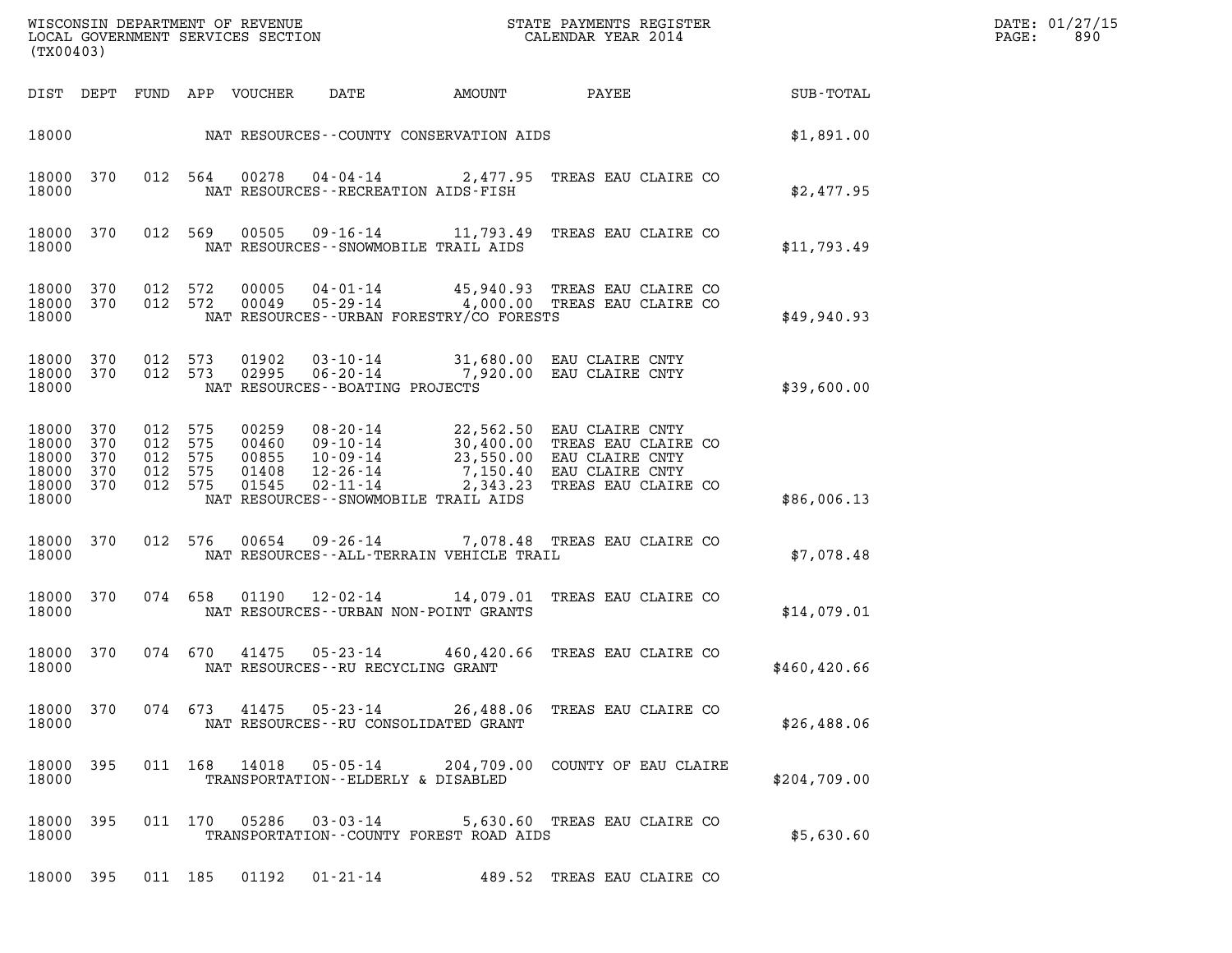|                                                                                                                                     | (TX00403)                                                                                      |                                                                                                |                                                                                                |                                                                                                                            |                                                                                                                                                                                                                                                                                             |                                                                                                                                                                                                           |                                                                                                                                                                                                                                                                     |                 |  |  |
|-------------------------------------------------------------------------------------------------------------------------------------|------------------------------------------------------------------------------------------------|------------------------------------------------------------------------------------------------|------------------------------------------------------------------------------------------------|----------------------------------------------------------------------------------------------------------------------------|---------------------------------------------------------------------------------------------------------------------------------------------------------------------------------------------------------------------------------------------------------------------------------------------|-----------------------------------------------------------------------------------------------------------------------------------------------------------------------------------------------------------|---------------------------------------------------------------------------------------------------------------------------------------------------------------------------------------------------------------------------------------------------------------------|-----------------|--|--|
| DIST                                                                                                                                | DEPT                                                                                           | FUND                                                                                           | APP                                                                                            | <b>VOUCHER</b>                                                                                                             | DATE                                                                                                                                                                                                                                                                                        | AMOUNT                                                                                                                                                                                                    | PAYEE                                                                                                                                                                                                                                                               | SUB-TOTAL       |  |  |
| 18000<br>18000<br>18000<br>18000<br>18000<br>18000<br>18000<br>18000<br>18000<br>18000<br>18000                                     | 395<br>395<br>395<br>395<br>395<br>395<br>395<br>395<br>395<br>395                             | 011<br>011<br>011<br>011<br>011<br>011<br>011<br>011<br>011<br>011                             | 185<br>185<br>185<br>185<br>185<br>185<br>185<br>185<br>185<br>185                             | 05312<br>11816<br>11816<br>16819<br>17756<br>19959<br>21798<br>25450<br>25922<br>29382                                     | $03 - 03 - 14$<br>$05 - 12 - 14$<br>$05 - 12 - 14$<br>$07 - 03 - 14$<br>$07 - 14 - 14$<br>$08 - 04 - 14$<br>$08 - 20 - 14$<br>$09 - 26 - 14$<br>$10 - 01 - 14$<br>$10 - 31 - 14$                                                                                                            | 856.66<br>246.32<br>923.70<br>716.20<br>939.76<br>962.52<br>469.88<br>2,155.30<br>798.06<br>TRANSPORTATION - - HIGHWAY SAFETY - FEDERAL                                                                   | TREAS EAU CLAIRE CO<br>TREAS EAU CLAIRE CO<br>TREAS EAU CLAIRE CO<br>EAU CLAIRE CO SHERIFF'S O<br>TREAS EAU CLAIRE CO<br>EAU CLAIRE CO SHERIFF'S O<br>EAU CLAIRE CO SHERIFF'S O<br>EAU CLAIRE CO SHERIFF'S O<br>TREAS EAU CLAIRE CO<br>2,997.32 TREAS EAU CLAIRE CO | \$11,555.24     |  |  |
| 18000<br>18000<br>18000<br>18000                                                                                                    | 395<br>395<br>395                                                                              | 011<br>011<br>011                                                                              | 190<br>190<br>190                                                                              | 02018<br>18018<br>28018                                                                                                    | $01 - 06 - 14$<br>$07 - 07 - 14$<br>$10 - 06 - 14$                                                                                                                                                                                                                                          | 623,354.60<br>1,246,709.20<br>623,354.63<br>TRANSPORTATION--GENERAL TRANSP AIDS-GTA                                                                                                                       | COUNTY OF EAU CLAIRE<br>COUNTY OF EAU CLAIRE<br>COUNTY OF EAU CLAIRE                                                                                                                                                                                                | \$2,493,418.43  |  |  |
| 18000<br>18000<br>18000<br>18000                                                                                                    | 395<br>395<br>395                                                                              | 011<br>011<br>011                                                                              | 278<br>278<br>278                                                                              | 04835<br>19248<br>98959                                                                                                    | $02 - 20 - 14$<br>$07 - 23 - 14$<br>$01 - 07 - 14$                                                                                                                                                                                                                                          | 99,723.17<br>3,038.98<br>2,946.51<br>TRANSPORTATION - - LRIP/TRIP/MSIP GRANTS                                                                                                                             | TREAS EAU CLAIRE CO<br>TREAS EAU CLAIRE CO<br>TREAS EAU CLAIRE CO                                                                                                                                                                                                   | \$105,708.66    |  |  |
| 18000<br>18000                                                                                                                      | 410                                                                                            | 002                                                                                            | 116                                                                                            | 11261                                                                                                                      | $11 - 05 - 14$<br>CORRECTIONS - - LOCAL AID                                                                                                                                                                                                                                                 | 180,324.44                                                                                                                                                                                                | TREAS EAU CLAIRE CO                                                                                                                                                                                                                                                 | \$180,324.44    |  |  |
| 18000<br>18000<br>18000<br>18000<br>18000<br>18000<br>18000<br>18000<br>18000<br>18000<br>18000<br>18000<br>18000<br>18000<br>18000 | 435<br>435<br>435<br>435<br>435<br>435<br>435<br>435<br>435<br>435<br>435<br>435<br>435<br>435 | 005<br>005<br>005<br>005<br>005<br>005<br>005<br>005<br>005<br>005<br>005<br>005<br>005<br>005 | 000<br>000<br>000<br>000<br>000<br>000<br>000<br>000<br>000<br>000<br>000<br>000<br>000<br>000 | 90412<br>90415<br>90416<br>90417<br>90419<br>90420<br>90421<br>90500<br>90501<br>90502<br>90506<br>90508<br>90509<br>90510 | $01 - 01 - 14$<br>$02 - 01 - 14$<br>$03 - 01 - 14$<br>$04 - 01 - 14$<br>$05 - 01 - 14$<br>$06 - 01 - 14$<br>$06 - 30 - 14$<br>$07 - 01 - 14$<br>$07 - 14 - 14$<br>$08 - 01 - 14$<br>$09 - 01 - 14$<br>$10 - 01 - 14$<br>$11 - 01 - 14$<br>$12 - 01 - 14$<br>HEALTH SERVICES--STATE/FED AIDS | 486,133.00<br>403,374.00<br>440,143.00<br>1,182,129.00<br>1,458,755.00<br>921,861.00<br>78,382.00<br>3,708,971.00<br>1,535,313.00<br>1,227,101.00<br>697,991.00<br>976,687.00<br>891,393.00<br>654,879.00 | EAU CLAIRE CO<br>EAU CLAIRE CO<br>EAU CLAIRE CO<br>EAU CLAIRE CO<br>EAU CLAIRE CO<br>EAU CLAIRE CO<br>EAU CLAIRE CO<br>EAU CLAIRE CO<br>EAU CLAIRE CO<br>EAU CLAIRE CO<br>EAU CLAIRE CO<br>EAU CLAIRE CO<br>EAU CLAIRE CO<br>EAU CLAIRE CO                          | \$14,663,112.00 |  |  |
| 18000<br>18000<br>18000<br>18000<br>18000<br>18000<br>18000                                                                         | 437<br>437<br>437<br>437<br>437<br>437<br>437                                                  | 005<br>005<br>005<br>005<br>005<br>005<br>005                                                  | 000<br>000<br>000<br>000<br>000<br>000<br>000                                                  | 00000<br>00000<br>00000<br>00000<br>00000<br>00000<br>00000                                                                | $01 - 06 - 14$<br>$01 - 30 - 14$<br>$02 - 05 - 14$<br>$03 - 05 - 14$<br>$04 - 07 - 14$<br>$04 - 10 - 14$<br>$04 - 30 - 14$                                                                                                                                                                  | 35,268.90<br>237,525.92<br>15, 152.03<br>463,741.80<br>65,861.57<br>20,884.09<br>266, 234.45                                                                                                              | EAU CLAIRE<br>EAU CLAIRE<br>CHILD SUPPORT<br><b>EAU CLAIRE</b><br>EAU CLAIRE<br>EAU CLAIRE<br>EAU CLAIRE<br>CHILD SUPPORT<br>EAU CLAIRE<br>CHILD SUPPORT                                                                                                            |                 |  |  |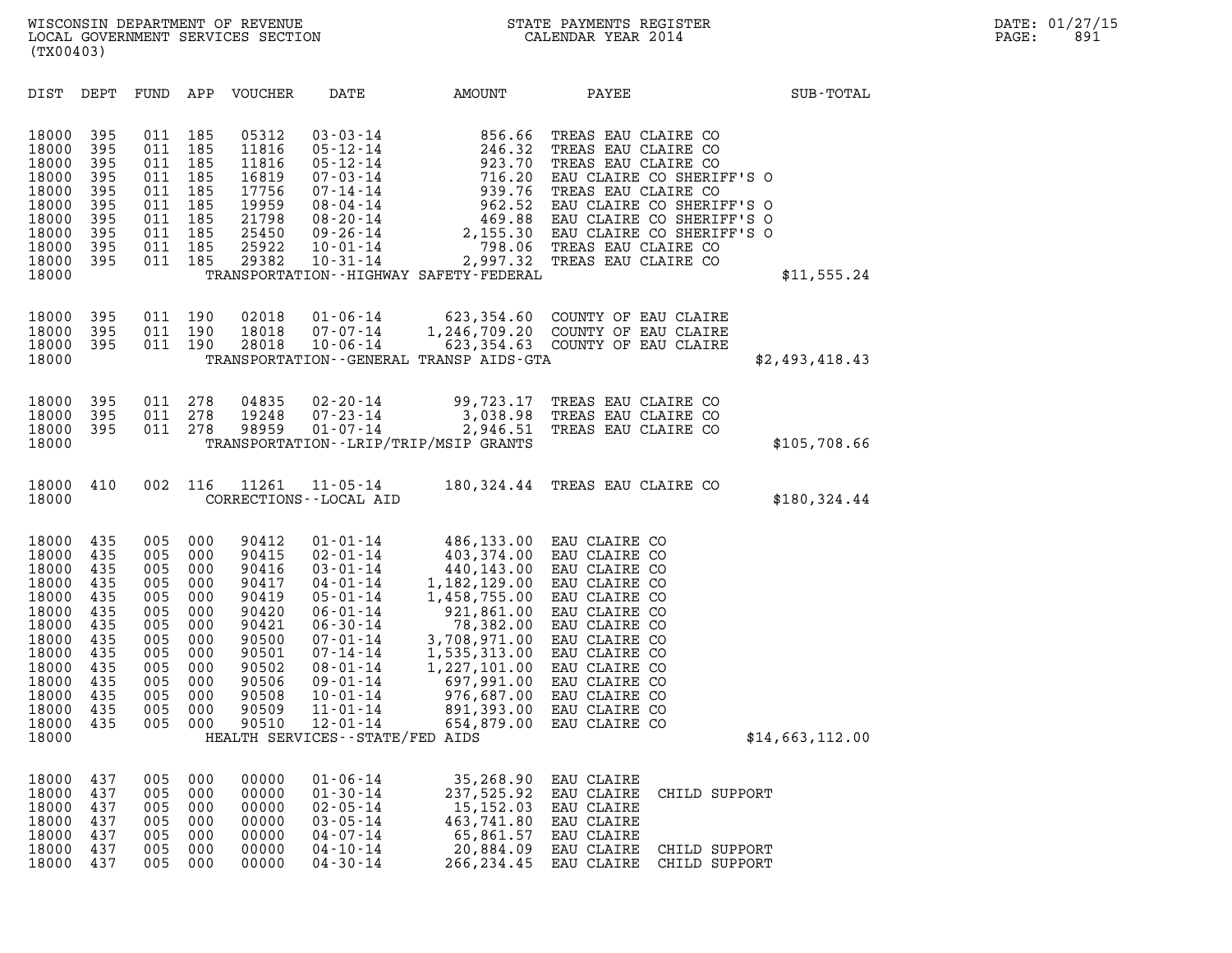| (TX00403)                                                                              |                                                                    |                                                                    |                                                                    |                                                                                        |                                                                                                                                                                |                                                                                                                                                           |                                                                                                                                          |                                                 |                |  |
|----------------------------------------------------------------------------------------|--------------------------------------------------------------------|--------------------------------------------------------------------|--------------------------------------------------------------------|----------------------------------------------------------------------------------------|----------------------------------------------------------------------------------------------------------------------------------------------------------------|-----------------------------------------------------------------------------------------------------------------------------------------------------------|------------------------------------------------------------------------------------------------------------------------------------------|-------------------------------------------------|----------------|--|
| DIST                                                                                   | DEPT                                                               | FUND APP                                                           |                                                                    | VOUCHER                                                                                | DATE                                                                                                                                                           | AMOUNT                                                                                                                                                    |                                                                                                                                          | <b>PAYEE</b>                                    | SUB-TOTAL      |  |
| 18000<br>18000<br>18000<br>18000<br>18000<br>18000<br>18000<br>18000<br>18000<br>18000 | 437<br>437<br>437<br>437<br>437<br>437<br>437<br>437<br>437<br>437 | 005<br>005<br>005<br>005<br>005<br>005<br>005<br>005<br>005<br>005 | 000<br>000<br>000<br>000<br>000<br>000<br>000<br>000<br>000<br>000 | 00000<br>00000<br>00000<br>00000<br>00000<br>00000<br>00000<br>00000<br>00000<br>00000 | $05 - 05 - 14$<br>$06 - 05 - 14$<br>$06 - 11 - 14$<br>07-07-14<br>$07 - 08 - 14$<br>$07 - 30 - 14$<br>$08 - 05 - 14$<br>08-29-14<br>09-05-14<br>$10 - 06 - 14$ | 62,155.72<br>63,594.29<br>1,084.00<br>48,766.33<br>87,019.74<br>297,963.95<br>55,683.09<br>1,170,548.88<br>65,310.80<br>83,735.51                         | EAU CLAIRE<br>EAU CLAIRE<br>EAU CLAIRE<br>EAU CLAIRE<br>EAU CLAIRE<br>EAU CLAIRE<br>EAU CLAIRE<br>EAU CLAIRE<br>EAU CLAIRE<br>EAU CLAIRE | CHILD SUPPORT                                   |                |  |
| 18000<br>18000<br>18000<br>18000<br>18000<br>18000                                     | 437<br>437<br>437<br>437<br>437                                    | 005<br>005<br>005<br>005<br>005                                    | 000<br>000<br>000<br>000<br>000                                    | 00000<br>00000<br>00000<br>00000<br>00000                                              | $10 - 30 - 14$<br>11-03-14<br>$11 - 04 - 14$<br>$11 - 05 - 14$<br>$12 - 05 - 14$                                                                               | 198,914.82<br>$6,142.00$ EAU CLAIRE<br>65,606.74 EAU CLAIRE<br>74,634.12 EAU CLAIRE<br>54,174.44 EAU CLAIRE<br>CHILDREN & FAMILIES - - STATE/FEDERAL AIDS | EAU CLAIRE                                                                                                                               | CHILD SUPPORT<br>CHILD SUPPORT<br>CHILD SUPPORT | \$3,440,003.19 |  |
| 18000<br>18000<br>18000                                                                | 455<br>455                                                         | 002<br>002                                                         | 202<br>202                                                         | 01516<br>03246                                                                         | $02 - 21 - 14$<br>$05 - 30 - 14$                                                                                                                               | 3,010.25<br>JUSTICE--LAW ENFORCEMENT TRAINING REIMB                                                                                                       | TREAS EAU CLAIRE CNTY<br>2,692.63 TREAS EAU CLAIRE CNTY                                                                                  |                                                 | \$5,702.88     |  |
| 18000<br>18000                                                                         | 455                                                                | 002                                                                | 221                                                                | 13                                                                                     | $07 - 30 - 14$                                                                                                                                                 | 540.00<br>JUSTICE--LAW ENFORCEMENT SERVICES AID                                                                                                           | TREAS EAU CLAIRE CNTY                                                                                                                    |                                                 | \$540.00       |  |
| 18000<br>18000<br>18000                                                                | 455<br>455                                                         | 002<br>002                                                         | 225<br>225                                                         | 01423<br>03290                                                                         | 02-18-14<br>$12 - 22 - 14$                                                                                                                                     | 28,896.00 TREAS EAU CLAIRE CNTY<br>28,896.00<br>JUSTICE - - LAW ENFORCEMENT - - DRUG CRIMES                                                               | TREAS EAU CLAIRE CNTY                                                                                                                    |                                                 | \$57,792.00    |  |
| 18000<br>18000<br>18000                                                                | 455<br>455                                                         | 002<br>002                                                         | 231<br>231                                                         | 01353<br>01620                                                                         | 02-18-14<br>$02 - 24 - 14$<br>JUSTICE--LAW ENFORCEMENT TRAINING                                                                                                | 16,480.00<br>1,280.00                                                                                                                                     | TREAS EAU CLAIRE CNTY<br>TREAS EAU CLAIRE CO                                                                                             |                                                 | \$17,760.00    |  |
| 18000<br>18000                                                                         | 455                                                                | 002                                                                | 241                                                                | 00362                                                                                  | $08 - 05 - 14$                                                                                                                                                 | JUSTICE -- CEASE AND OTHER FEDERAL GRANTS                                                                                                                 | 613.31 TREAS EAU CLAIRE CNTY                                                                                                             |                                                 | \$613.31       |  |
| 18000<br>18000<br>18000<br>18000<br>18000                                              | 455<br>455<br>455<br>455                                           | 002<br>002<br>002                                                  | 251<br>251<br>251<br>002 251                                       | 00248<br>02122<br>02232                                                                | 08-04-14<br>$03 - 25 - 14$<br>$11 - 05 - 14$<br>JUSTICE - - TRUANCY PROGRAM - GRANT FUNDS                                                                      | 10,422.00 TREAS EAU CLAIRE CNTY<br>10,495.00<br>10,422.00<br>02641  04-29-14  10,422.00 TREAS EAU CLAIRE CNTY                                             | TREAS EAU CLAIRE CNTY<br>TREAS EAU CLAIRE CO                                                                                             |                                                 | \$41,761.00    |  |
| 18000<br>18000<br>18000                                                                | 455<br>455                                                         | 002<br>002                                                         | 271<br>271                                                         | 00268<br>02525                                                                         | 08-06-14<br>11-17-14                                                                                                                                           | 13,647.71 TREAS EAU CLAIRE CO<br>JUSTICE - - TREATMENT ALT/DIVERSION GRANT                                                                                | 470.00 TREAS EAU CLAIRE CO                                                                                                               |                                                 | \$14, 117.71   |  |
| 18000 455                                                                              |                                                                    | 002 532                                                            |                                                                    |                                                                                        | $07 - 22 - 14$                                                                                                                                                 | 47,665.66 TREAS EAU CLAIRE CO                                                                                                                             |                                                                                                                                          |                                                 |                |  |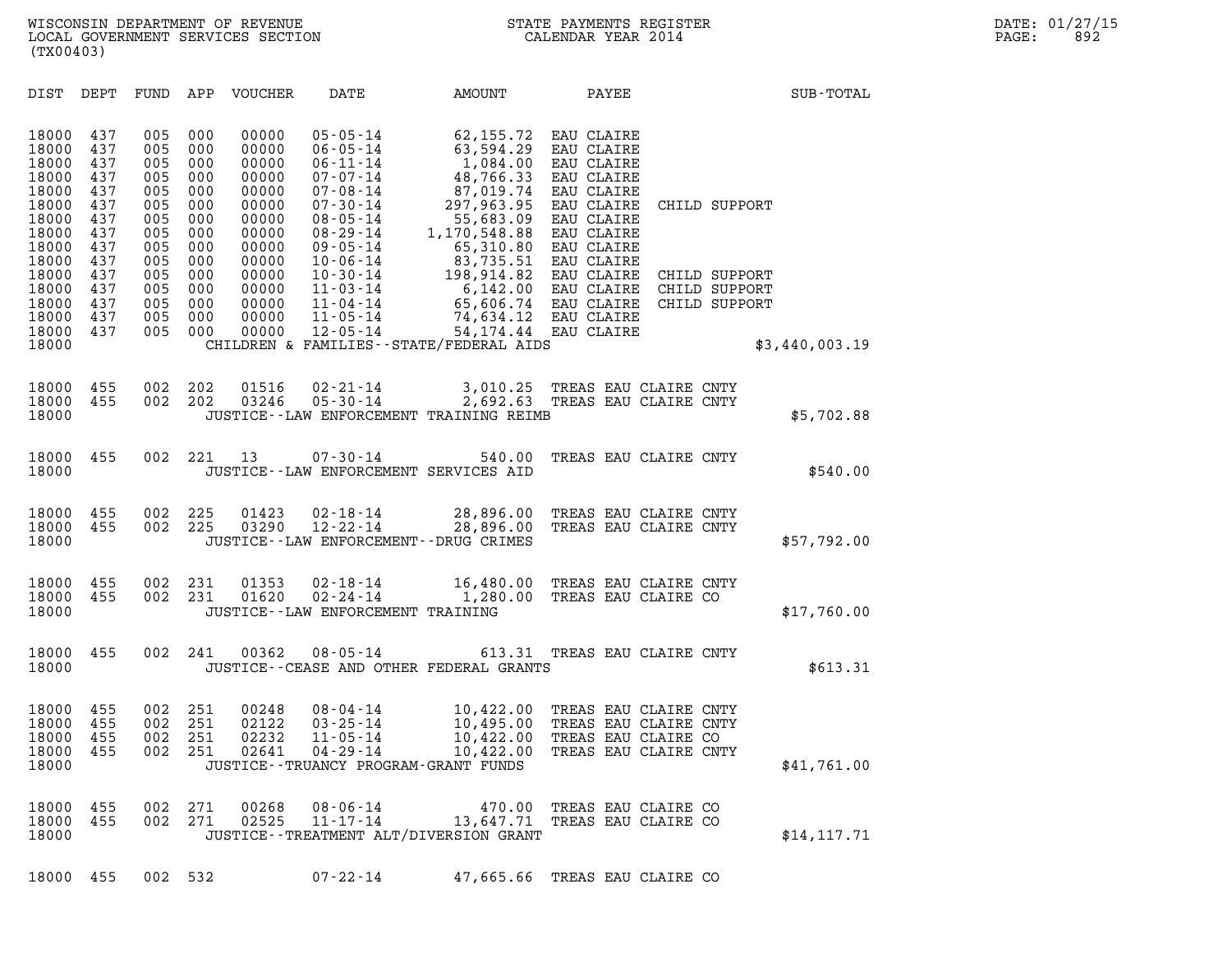|       | DATE: 01/27/15 |
|-------|----------------|
| PAGE: | 893            |

| (TX00403)                                                            |                                               |                                                                           |                                                             |                                                                      |        |                                                                                                                                                                                                                                          |               | DATE: 01/27/15<br>PAGE:<br>893 |
|----------------------------------------------------------------------|-----------------------------------------------|---------------------------------------------------------------------------|-------------------------------------------------------------|----------------------------------------------------------------------|--------|------------------------------------------------------------------------------------------------------------------------------------------------------------------------------------------------------------------------------------------|---------------|--------------------------------|
| DIST DEPT                                                            |                                               |                                                                           | FUND APP VOUCHER                                            | DATE                                                                 | AMOUNT | PAYEE                                                                                                                                                                                                                                    | SUB-TOTAL     |                                |
| 18000 455<br>18000                                                   |                                               |                                                                           | 002 532 009                                                 | JUSTICE -- VICTIM/WITNESS ASSISTANCE SERV                            |        | 03-10-14 55,513.69 TREAS EAU CLAIRE CO                                                                                                                                                                                                   | \$103, 179.35 |                                |
| 18000<br>18000<br>18000<br>18000<br>18000                            | 455<br>455<br>455<br>455                      | 002 542<br>002 542<br>002 542<br>002 542                                  | 00037<br>00175<br>00360<br>00544                            | JUSTICE - - VICTIM ASSISTANCE                                        |        | 08-01-14 13,123.00 TREAS EAU CLAIRE CO<br>10-24-14 11,056.00 TREAS EAU CLAIRE CO<br>01-23-14 15,744.00 TREAS EAU CLAIRE CO<br>05-02-14 10,396.00 TREAS EAU CLAIRE CO                                                                     | \$50,319.00   |                                |
| 18000<br>18000                                                       | 465                                           | 002 308                                                                   | 00075                                                       | $11 - 19 - 14$<br>MILITARY AFFAIRS-EMER MGMT-RESPONSE EQMT           |        | 9,266.00 TREAS EAU CLAIRE CO                                                                                                                                                                                                             | \$9,266.00    |                                |
| 18000<br>18000 465<br>18000                                          | 465                                           | 002 337<br>002 337                                                        | 00097<br>00864                                              | $03 - 17 - 14$<br>MILITARY AFFAIRS-EMERGENCY MGMT PLANNING           |        | 08-20-14 8,770.00 TREAS EAU CLAIRE CO<br>8,225.00 TREAS EAU CLAIRE CO                                                                                                                                                                    | \$16,995.00   |                                |
| 18000<br>18000<br>18000<br>18000<br>18000                            | 465<br>465<br>465<br>465                      | 002 342<br>002 342<br>002 342<br>002 342                                  | 00004<br>00719<br>01060<br>01093                            | 05-09-14<br>MILITARY AFFAIRS-EMERGENCY MGMT-FED FUND                 |        | 07-08-14 27,651.80 TREAS EAU CLAIRE CO<br>02-11-14 11,250.00 TREAS EAU CLAIRE CO<br>02-07-14 26,677.60 TREAS EAU CLAIRE CO<br>26,250.00 TREAS EAU CLAIRE CO                                                                              | \$91,829.40   |                                |
| 18000<br>18000<br>18000<br>18000<br>18000<br>18000<br>18000<br>18000 | 465<br>465<br>465<br>465<br>465<br>465<br>465 | 002 350<br>002 350<br>002 350<br>002 350<br>002 350<br>002 350<br>002 350 | 00065<br>00068<br>00526<br>00838<br>01044<br>01247<br>01300 | MILITARY AFFAIRS--HOMELAND SEC GRANT                                 |        | 08-12-14 5,000.00 TREAS EAU CLAIRE CO<br>08-12-14 7,000.00 TREAS EAU CLAIRE CNTY<br>12-23-14 3,000.00 TREAS EAU CLAIRE CNTY<br>03-12-14 16,454.12 TREAS EAU CLAIRE CNTY<br>04-25-14 10,000.00 TREAS EAU CLAIRE CNTY<br>06-19-14 11,515.2 | \$89,784.91   |                                |
| 18000 485<br>18000                                                   |                                               | 002 127                                                                   | 06470                                                       | 06-27-14<br>VETERANS AFFAIRS GRANTS                                  |        | 1,300.00 TREAS EAU CLAIRE CO                                                                                                                                                                                                             | \$1,300.00    |                                |
| 18000 485<br>18000                                                   |                                               |                                                                           |                                                             | VETERANS AFFAIRS - - GRANTS TO COUNTIES                              |        | 082  267  06470  06-27-14  5,850.00  TREAS EAU CLAIRE CO                                                                                                                                                                                 | \$5,850.00    |                                |
| 18000<br>18000                                                       | 485                                           |                                                                           | 083 370 06470                                               | 06-27-14<br>VETERANS AFFAIRS -- GRANTS TO COUNTIES                   |        | 5,850.00 TREAS EAU CLAIRE CO                                                                                                                                                                                                             | \$5,850.00    |                                |
| 18000<br>18000<br>18000<br>18000                                     | 505<br>505<br>505<br>505                      | 002 155<br>002 155<br>002 155<br>002 155                                  | 60112<br>60399<br>60399<br>60459                            | $09 - 08 - 14$<br>$01 - 23 - 14$<br>$01 - 23 - 14$<br>$02 - 25 - 14$ |        | 4,236.73 TREAS EAU CLAIRE CO<br>8,500.00 TREAS EAU CLAIRE CO<br>11,086.24 TREAS EAU CLAIRE CO<br>8,501.32 TREAS EAU CLAIRE CO                                                                                                            |               |                                |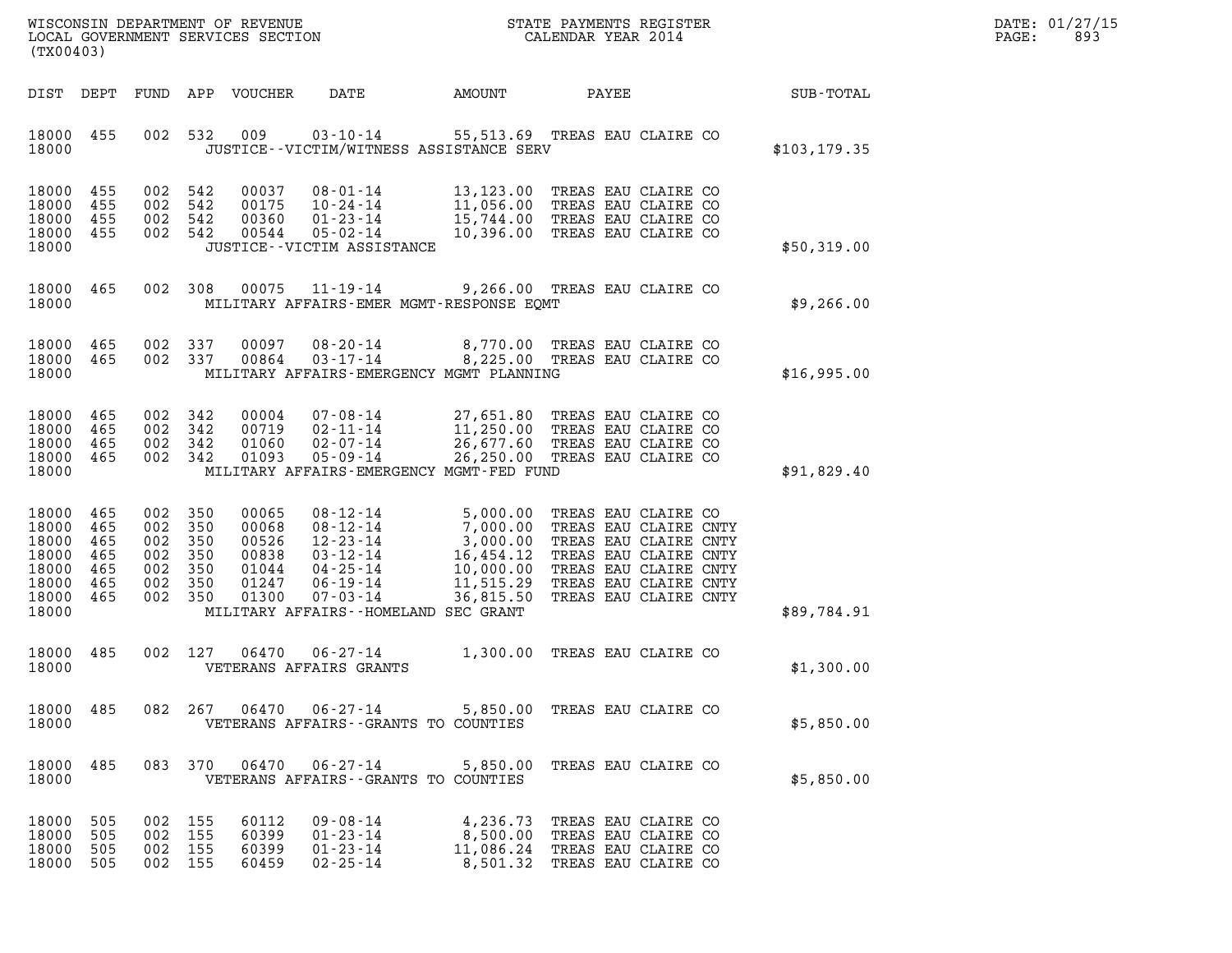| 18000<br>18000<br>18000<br>18000<br>18000<br>18000<br>18000<br>18000<br>18000                                                                                                    | 505<br>505<br>505<br>505<br>505<br>505<br>505<br>505                                                                              | 002<br>002<br>002<br>002<br>002<br>002<br>002<br>002                                                                              | 743<br>743<br>743<br>743<br>743<br>743<br>743<br>743                                                                              | 05872<br>06015<br>06933<br>07368<br>07939<br>08045<br>08535<br>09854                                                                                                    | $03 - 04 - 14$<br>02-24-14<br>03-26-14<br>04-07-14<br>04-25-14<br>04-28-14<br>05-22-14<br>07-08-14<br>DOA--HOUSING ASSISTANCE GRANTS                                                                                                                                                                                | 7,200.00<br>13,000.00<br>25,000.00<br>10,000.00<br>22,000.00<br>25,000.00<br>95,000.00<br>4,993.00                                                                                                                                                       | TREAS EAU CLAIRE CO<br>TREAS EAU CLAIRE CO<br>TREAS EAU CLAIRE CO<br>TREAS EAU CLAIRE CO<br>TREAS EAU CLAIRE CO<br>TREAS EAU CLAIRE CO<br>TREAS EAU CLAIRE CO<br>TREAS EAU CLAIRE CO                                                                                                                                                                                                                                                              | \$229,493.00 |
|----------------------------------------------------------------------------------------------------------------------------------------------------------------------------------|-----------------------------------------------------------------------------------------------------------------------------------|-----------------------------------------------------------------------------------------------------------------------------------|-----------------------------------------------------------------------------------------------------------------------------------|-------------------------------------------------------------------------------------------------------------------------------------------------------------------------|---------------------------------------------------------------------------------------------------------------------------------------------------------------------------------------------------------------------------------------------------------------------------------------------------------------------|----------------------------------------------------------------------------------------------------------------------------------------------------------------------------------------------------------------------------------------------------------|---------------------------------------------------------------------------------------------------------------------------------------------------------------------------------------------------------------------------------------------------------------------------------------------------------------------------------------------------------------------------------------------------------------------------------------------------|--------------|
| 18000<br>18000<br>18000<br>18000<br>18000<br>18000<br>18000<br>18000<br>18000<br>18000<br>18000<br>18000<br>18000<br>18000<br>18000<br>18000<br>18000<br>18000<br>18000<br>18000 | 505<br>505<br>505<br>505<br>505<br>505<br>505<br>505<br>505<br>505<br>505<br>505<br>505<br>505<br>505<br>505<br>505<br>505<br>505 | 035<br>035<br>035<br>035<br>035<br>035<br>035<br>035<br>035<br>035<br>035<br>035<br>035<br>035<br>035<br>035<br>035<br>035<br>035 | 371<br>371<br>371<br>371<br>371<br>371<br>371<br>371<br>371<br>371<br>371<br>371<br>371<br>371<br>371<br>371<br>371<br>371<br>371 | 60112<br>60112<br>60399<br>60399<br>60399<br>60459<br>60459<br>60459<br>60530<br>60530<br>60530<br>60566<br>60566<br>60750<br>60750<br>60750<br>60789<br>60789<br>60789 | $09 - 08 - 14$<br>$09 - 08 - 14$<br>$01 - 23 - 14$<br>$01 - 23 - 14$<br>$01 - 23 - 14$<br>02-25-14<br>02-25-14<br>02-25-14<br>03-25-14<br>03-25-14<br>$03 - 25 - 14$<br>04-08-14<br>04-08-14<br>$06 - 24 - 14$<br>06-24-14<br>06-24-14<br>07-08-14<br>$07 - 08 - 14$<br>$07 - 08 - 14$<br>DOA--PUBLIC BENEFITS FUND | 1,764.19<br>6,518.37<br>5, 518.37<br>2, 100.00<br>2, 373.78<br>2, 595.11<br>1, 065.79<br>2, 431.51<br>2, 595.11<br>3, 033.37<br>2, 146.08<br>3,027.63<br>2,550.00<br>5,261.56<br>3,170.75<br>2,373.78<br>$2,595.11$<br>$12.215$<br>7,724.66<br>11,008.09 | TREAS EAU CLAIRE CO<br>TREAS EAU CLAIRE CO<br>TREAS EAU CLAIRE CO<br>TREAS EAU CLAIRE CO<br>TREAS EAU CLAIRE CO<br>TREAS EAU CLAIRE CO<br>TREAS EAU CLAIRE CO<br>TREAS EAU CLAIRE CO<br>TREAS EAU CLAIRE CO<br>TREAS EAU CLAIRE CO<br>TREAS EAU CLAIRE CO<br>TREAS EAU CLAIRE CO<br>TREAS EAU CLAIRE CO<br>TREAS EAU CLAIRE CO<br>TREAS EAU CLAIRE CO<br>TREAS EAU CLAIRE CO<br>TREAS EAU CLAIRE CO<br>TREAS EAU CLAIRE CO<br>TREAS EAU CLAIRE CO | \$76,551.05  |
| 18000<br>18000                                                                                                                                                                   | 505                                                                                                                               | 089                                                                                                                               | 166                                                                                                                               | 05101                                                                                                                                                                   | $01 - 28 - 14$<br>DOA--LAND INFORMATION FUND                                                                                                                                                                                                                                                                        | 1,000.00                                                                                                                                                                                                                                                 | TREAS EAU CLAIRE CO                                                                                                                                                                                                                                                                                                                                                                                                                               | \$1,000.00   |
| 18000                                                                                                                                                                            | 835                                                                                                                               | 002                                                                                                                               | 105                                                                                                                               | 43420                                                                                                                                                                   | $07 - 28 - 14$                                                                                                                                                                                                                                                                                                      | 376,633.17                                                                                                                                                                                                                                               | TREAS EAU CLAIRE CO                                                                                                                                                                                                                                                                                                                                                                                                                               |              |

| DIST                                                                                   | DEPT                                                               | FUND APP                                                           |                                                                    | VOUCHER                                                                                | DATE                                                                                                                       | AMOUNT                                                                                                             | PAYEE                                                                                                                                                                                                                              | SUB-TOTAL    |
|----------------------------------------------------------------------------------------|--------------------------------------------------------------------|--------------------------------------------------------------------|--------------------------------------------------------------------|----------------------------------------------------------------------------------------|----------------------------------------------------------------------------------------------------------------------------|--------------------------------------------------------------------------------------------------------------------|------------------------------------------------------------------------------------------------------------------------------------------------------------------------------------------------------------------------------------|--------------|
| 18000<br>18000<br>18000<br>18000<br>18000<br>18000<br>18000<br>18000<br>18000<br>18000 | 505<br>505<br>505<br>505<br>505<br>505<br>505<br>505<br>505<br>505 | 002<br>002<br>002<br>002<br>002<br>002<br>002<br>002<br>002<br>002 | 155<br>155<br>155<br>155<br>155<br>155<br>155<br>155<br>155<br>155 | 60459<br>60530<br>60530<br>60566<br>60566<br>60566<br>60750<br>60750<br>60789<br>60789 | 02-25-14<br>03-25-14<br>$03 - 25 - 14$<br>04-08-14<br>04-08-14<br>04-08-14<br>06-24-14<br>06-24-14<br>07-08-14<br>07-08-14 | 207.00<br>8,415.00<br>5,285.00<br>1,534.95<br>176.02<br>5,699.00<br>25,715.13<br>8,076.42<br>40,600.12<br>9,895.02 | TREAS EAU CLAIRE CO<br>TREAS EAU CLAIRE CO<br>TREAS EAU CLAIRE CO<br>TREAS EAU CLAIRE CO<br>TREAS EAU CLAIRE CO<br>TREAS EAU CLAIRE CO<br>TREAS EAU CLAIRE CO<br>TREAS EAU CLAIRE CO<br>TREAS EAU CLAIRE CO<br>TREAS EAU CLAIRE CO |              |
| 18000                                                                                  |                                                                    |                                                                    |                                                                    |                                                                                        |                                                                                                                            | DOA-HOUSING ASSISTANCE-FEDERAL FUNDS                                                                               |                                                                                                                                                                                                                                    | \$137,927.95 |
| 18000<br>18000<br>18000<br>18000<br>18000<br>18000                                     | 505<br>505<br>505<br>505<br>505<br>505                             | 002<br>002<br>002<br>002<br>002<br>002                             | 743<br>743<br>743<br>743<br>743<br>743                             | 04455<br>04602<br>05872<br>06015<br>06933<br>07368                                     | $01 - 03 - 14$<br>01-10-14<br>03-04-14<br>02-24-14<br>$03 - 26 - 14$<br>$04 - 07 - 14$                                     | 7,300.00<br>20,000.00<br>7,200.00<br>13,000.00<br>25,000.00<br>10,000,00                                           | TREAS EAU CLAIRE CO<br>TREAS EAU CLAIRE CO<br>TREAS EAU CLAIRE CO<br>TREAS EAU CLAIRE CO<br>TREAS EAU CLAIRE CO<br>TREAS EAU CLAIRE CO                                                                                             |              |

DIST DEPT FUND APP VOUCHER DATE AMOUNT PAYEE SUB-TOTAL

## WISCONSIN DEPARTMENT OF REVENUE<br>LOCAL GOVERNMENT SERVICES SECTION STATE PAYMENTS REGISTER SOLL SOLL DATE: 01/27/15<br>DOCAL GOVERNMENT SERVICES SECTION STATE SOLLENDAR YEAR 2014 WISCONSIN DEPARTMENT OF REVENUE<br>LOCAL GOVERNMENT SERVICES SECTION CALENDAR YEAR 2014<br>(TX00403) (TX00403)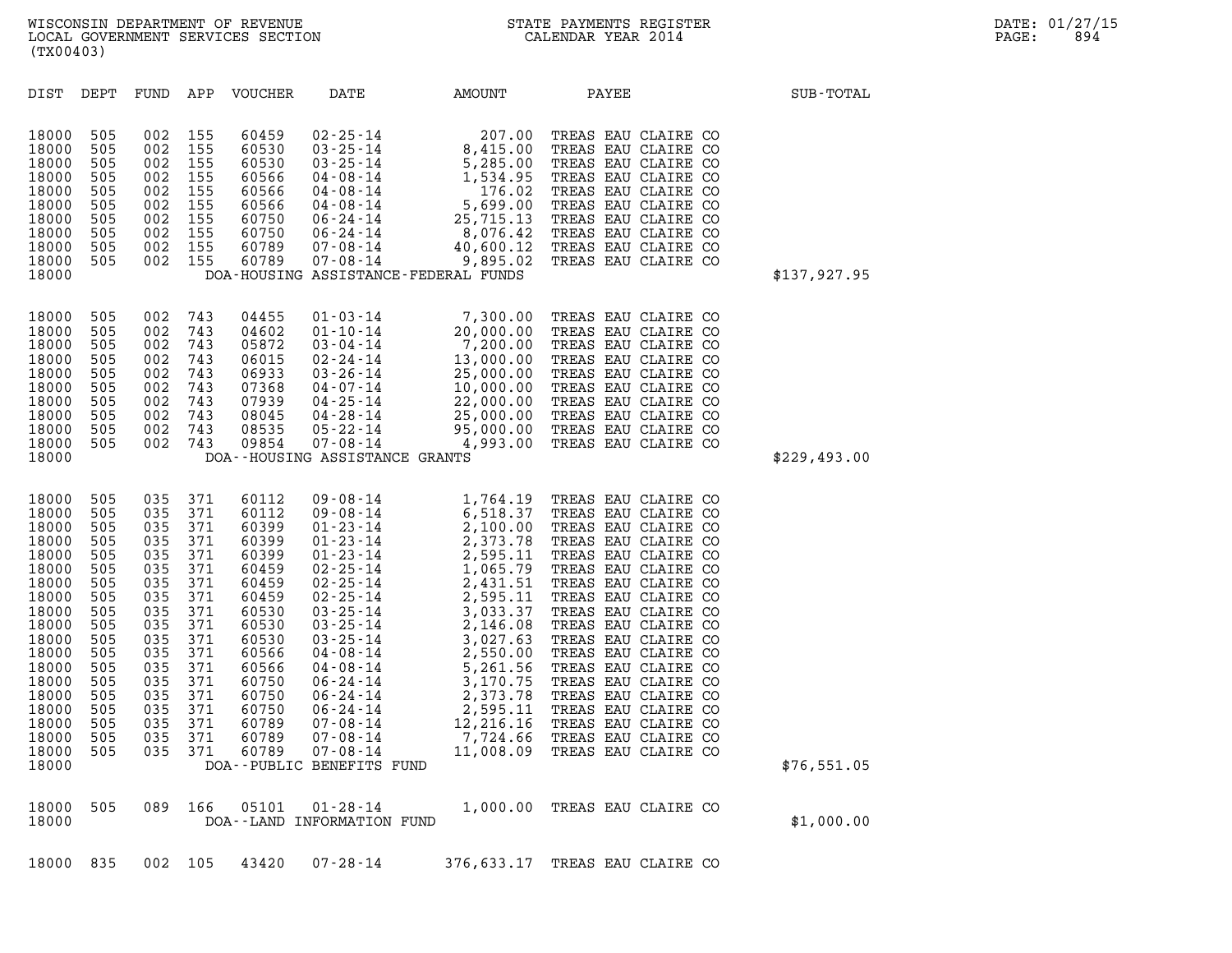| WISCONSIN DEPARTMENT OF REVENUE   | STATE PAYMENTS REGISTER | DATE: 01/27/15 |
|-----------------------------------|-------------------------|----------------|
| LOCAL GOVERNMENT SERVICES SECTION | CALENDAR YEAR 2014      | 895<br>PAGE:   |

| (TX00403)                                           | WISCONSIN DEPARTMENT OF REVENUE<br>STATE PAYMENTS REGISTER<br>CALENDAR YEAR 2014<br>LOCAL GOVERNMENT SERVICES SECTION |                                                           |                     |                 |  |  |  |  |
|-----------------------------------------------------|-----------------------------------------------------------------------------------------------------------------------|-----------------------------------------------------------|---------------------|-----------------|--|--|--|--|
| DIST<br>FUND<br>DEPT                                | APP<br><b>VOUCHER</b><br>DATE                                                                                         | AMOUNT                                                    | PAYEE               | SUB-TOTAL       |  |  |  |  |
| 835<br>002<br>18000<br>18000                        | 105<br>80523<br>11-17-14<br>REVENUE - - STATE SHARED REVENUES                                                         | 2,083,141.67                                              | TREAS EAU CLAIRE CO | \$2,459,774.84  |  |  |  |  |
| 002<br>18000<br>835<br>18000                        | 109<br>01018<br>07-28-14<br>REVENUE - - EXEMPT COMPUTER AID                                                           | 191,015.00                                                | TREAS EAU CLAIRE CO | \$191,015.00    |  |  |  |  |
| 18000<br>835<br>002<br>835<br>002<br>18000<br>18000 | 302<br>10029<br>302<br>11029<br>$07 - 28 - 14$<br>REVENUE-FIRST DOLLAR/SCHOOL LEVY CREDITS                            | 07-28-14   4,203,219.33 TREAS EAU CLAIRE CO<br>886,907.10 | TREAS EAU CLAIRE CO | \$5,090,126.43  |  |  |  |  |
| 835<br>021<br>18000<br>18000                        | 363<br>37310<br>03-24-14<br>REVENUE - - LOTTERY CREDIT -                                                              | 1,129,892.46                                              | TREAS EAU CLAIRE CO | \$1,129,892.46  |  |  |  |  |
| 18000                                               | DISTRICT TOTAL APPROPRIATIONS                                                                                         |                                                           |                     | \$32,000,460.29 |  |  |  |  |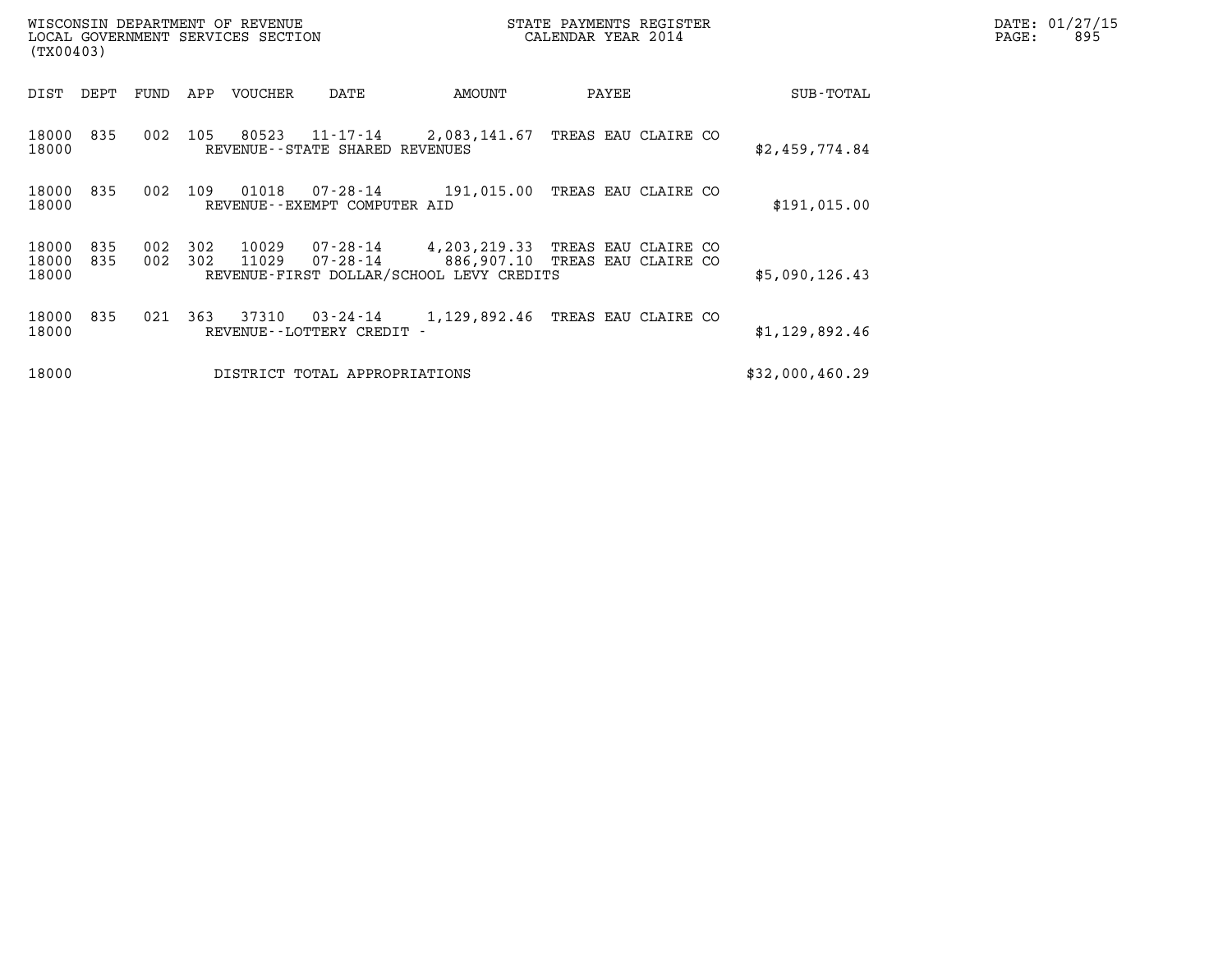| (TX00403)                                     |                   |         |                               |  |                                              |                                                                                                                                                                                                              |              | DATE: 01/27/15<br>$\mathtt{PAGE:}$<br>896 |
|-----------------------------------------------|-------------------|---------|-------------------------------|--|----------------------------------------------|--------------------------------------------------------------------------------------------------------------------------------------------------------------------------------------------------------------|--------------|-------------------------------------------|
|                                               |                   |         |                               |  | DIST DEPT FUND APP VOUCHER DATE AMOUNT PAYEE |                                                                                                                                                                                                              | SUB-TOTAL    |                                           |
| 18002 165<br>18002                            |                   |         |                               |  | SAFETY/PROF SERV--FIRE INSURANCE DUES        | 002 225 00488 06-30-14 5,247.11 TREAS TN BRIDGE CREEK                                                                                                                                                        | \$5,247.11   |                                           |
| 18002                                         |                   |         |                               |  | NAT RESOURCES-SEVERANCE/YIELD/WITHDRAWAL     | 18002 370 000 001 01DNR 06-19-14 9,715.67 TREAS TOWN BRIDGE CREEK 18002 370 000 001 02DNR 09-11-14 753.00 TREAS TOWN BRIDGE CREEK                                                                            | \$10,468.67  |                                           |
| 18002                                         |                   |         |                               |  | NAT RESOURCES--FOREST CROP/MFL/CO FOREST     | 18002 370 012 571 37495 06-16-14 1,507.86 TREAS TN BRIDGE CREEK<br>18002 370 012 571 37495 06-16-14 7,050.83 TREAS TN BRIDGE CREEK                                                                           | \$8,558.69   |                                           |
| 18002                                         |                   |         |                               |  | NAT RESOURCES--AIDS IN LIEU OF TAXES         | 18002 370 012 579 19292 04-16-14 1,742.40 TREAS TN BRIDGE CREEK<br>18002 370 012 579 19292 04-16-14 173.96 TREAS TN BRIDGE CREEK                                                                             | \$1,916.36   |                                           |
| 18002 395<br>18002<br>18002<br>18002<br>18002 | 395<br>395<br>395 | 011 191 | 011 191<br>011 191<br>011 191 |  | TRANSPORTATION--GENERAL TRANSP AIDS-GTA      | 04486  01-06-14  35,851.39  TOWN OF BRIDGE CREEK<br>10486  04-07-14  35,851.39  TOWN OF BRIDGE CREEK<br>20486  07-07-14  35,851.39  TOWN OF BRIDGE CREEK<br>30486  10-06-14  35,851.41  TOWN OF BRIDGE CREEK | \$143,405.58 |                                           |
| 18002 395<br>18002                            |                   |         |                               |  | TRANSPORTATION - - LRIP/TRIP/MSIP GRANTS     | 011 278 30557 11-07-14 40,000.00 TREAS TN BRIDGE CREEK                                                                                                                                                       | \$40,000.00  |                                           |
| 18002                                         |                   |         |                               |  | REVENUE--STATE SHARED REVENUES               | 18002 835 002 105 43402 07-28-14 9,502.87 TREAS TN BRIDGE CREEK<br>18002 835 002 105 80505 11-17-14 63,482.07 TREAS TN BRIDGE CREEK                                                                          | \$72,984.94  |                                           |
| 18002 835<br>18002                            |                   |         |                               |  | REVENUE--EXEMPT COMPUTER AID                 | 002 109 02448 07-28-14 24.00 TREAS TN BRIDGE CREEK                                                                                                                                                           | \$24.00      |                                           |

18002 835 002 109 02448 07-28-14<br>18002 18902 REVENUE--EXEMPT COMPUTER AID \$24.00 TREAS TN BRIDGE CREEK \$24.00 18002 REVENUE -- EXEMPT COMPUTER AID<br>18002 DISTRICT TOTAL APPROPRIATIONS \$282,605.35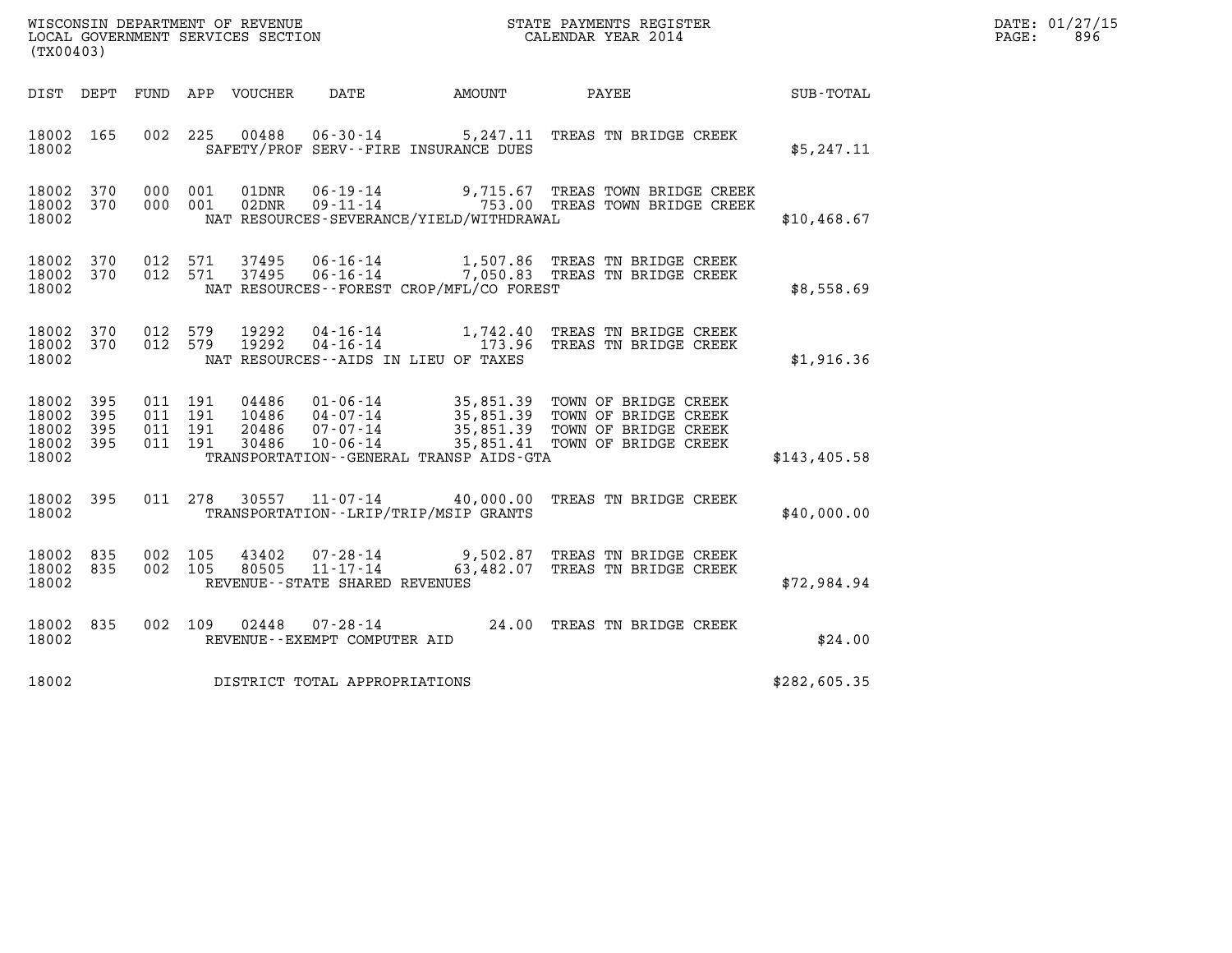|                             |                        |                               |         |                |                                                  |                                              |                                                                                                                               |              | DATE: 01/27/15<br>$\mathtt{PAGE:}$<br>897 |
|-----------------------------|------------------------|-------------------------------|---------|----------------|--------------------------------------------------|----------------------------------------------|-------------------------------------------------------------------------------------------------------------------------------|--------------|-------------------------------------------|
| (TX00403)                   |                        |                               |         |                |                                                  |                                              |                                                                                                                               |              |                                           |
|                             |                        |                               |         |                |                                                  | DIST DEPT FUND APP VOUCHER DATE AMOUNT PAYEE |                                                                                                                               | SUB-TOTAL    |                                           |
| 18004 165<br>18004          |                        |                               | 002 225 |                |                                                  | SAFETY/PROF SERV--FIRE INSURANCE DUES        | 00489  06-30-14  5,498.69  TREAS TN BRUNSWICK                                                                                 | \$5,498.69   |                                           |
| 18004 370<br>18004          |                        |                               | 000 001 | 01DNR          |                                                  | NAT RESOURCES-SEVERANCE/YIELD/WITHDRAWAL     | 06-19-14 492.17 TREAS TOWN BRUNSWICK                                                                                          | \$492.17     |                                           |
|                             |                        | 18004 370 002 503             |         | 16529          |                                                  |                                              | 01-30-14 8,991.58 TREAS TN BRUNSWICK<br>TOWN SHARE 967.38                                                                     |              |                                           |
| 18004                       |                        |                               |         |                |                                                  | NAT RESOURCES--AIDS IN LIEU OF TAXES         |                                                                                                                               | \$8,991.58   |                                           |
| 18004                       | 18004 370              |                               |         |                |                                                  | NAT RESOURCES - - FOREST CROP/MFL/CO FOREST  | 012 571 37496 06-16-14 238.57 TREAS TN BRUNSWICK                                                                              | \$238.57     |                                           |
| 18004 370<br>18004          |                        |                               | 012 579 | 19293          |                                                  | NAT RESOURCES -- AIDS IN LIEU OF TAXES       | 04-16-14 124.29 TREAS TN BRUNSWICK                                                                                            | \$124.29     |                                           |
| 18004 395<br>18004<br>18004 | 395<br>395             | 011 191<br>011 191<br>011 191 |         | 20487          | 07-07-14<br>10-06-14                             |                                              | 04487  01-06-14  25,181.71  TOWN OF BRUNSWICK<br>10487  04-07-14  25,181.71  TOWN OF BRUNSWICK<br>25,181.71 TOWN OF BRUNSWICK |              |                                           |
| 18004 395<br>18004          |                        | 011 191                       |         | 30487          |                                                  | TRANSPORTATION--GENERAL TRANSP AIDS-GTA      | 25,181.73 TOWN OF BRUNSWICK                                                                                                   | \$100,726.86 |                                           |
| 18004                       | 18004 835<br>18004 835 | 002 105<br>002 105            |         | 43403<br>80506 | $07 - 28 - 14$<br>REVENUE--STATE SHARED REVENUES |                                              | 9,226.05 TREAS TN BRUNSWICK<br>11-17-14 45,531.24 TREAS TN BRUNSWICK                                                          | \$54,757.29  |                                           |
| 18004 835<br>18004          |                        |                               |         |                | REVENUE--EXEMPT COMPUTER AID                     |                                              | 002 109 02449 07-28-14 97.00 TREAS TN BRUNSWICK                                                                               | \$97.00      |                                           |
| 18004 835<br>18004          |                        |                               |         |                | REVENUE--LOTTERY CREDIT -                        |                                              | 021 363 36074 03-24-14 5,333.64 TREAS TN BRUNSWICK                                                                            | \$5,333.64   |                                           |
| 18004                       |                        |                               |         |                | DISTRICT TOTAL APPROPRIATIONS                    |                                              |                                                                                                                               | \$176,260.09 |                                           |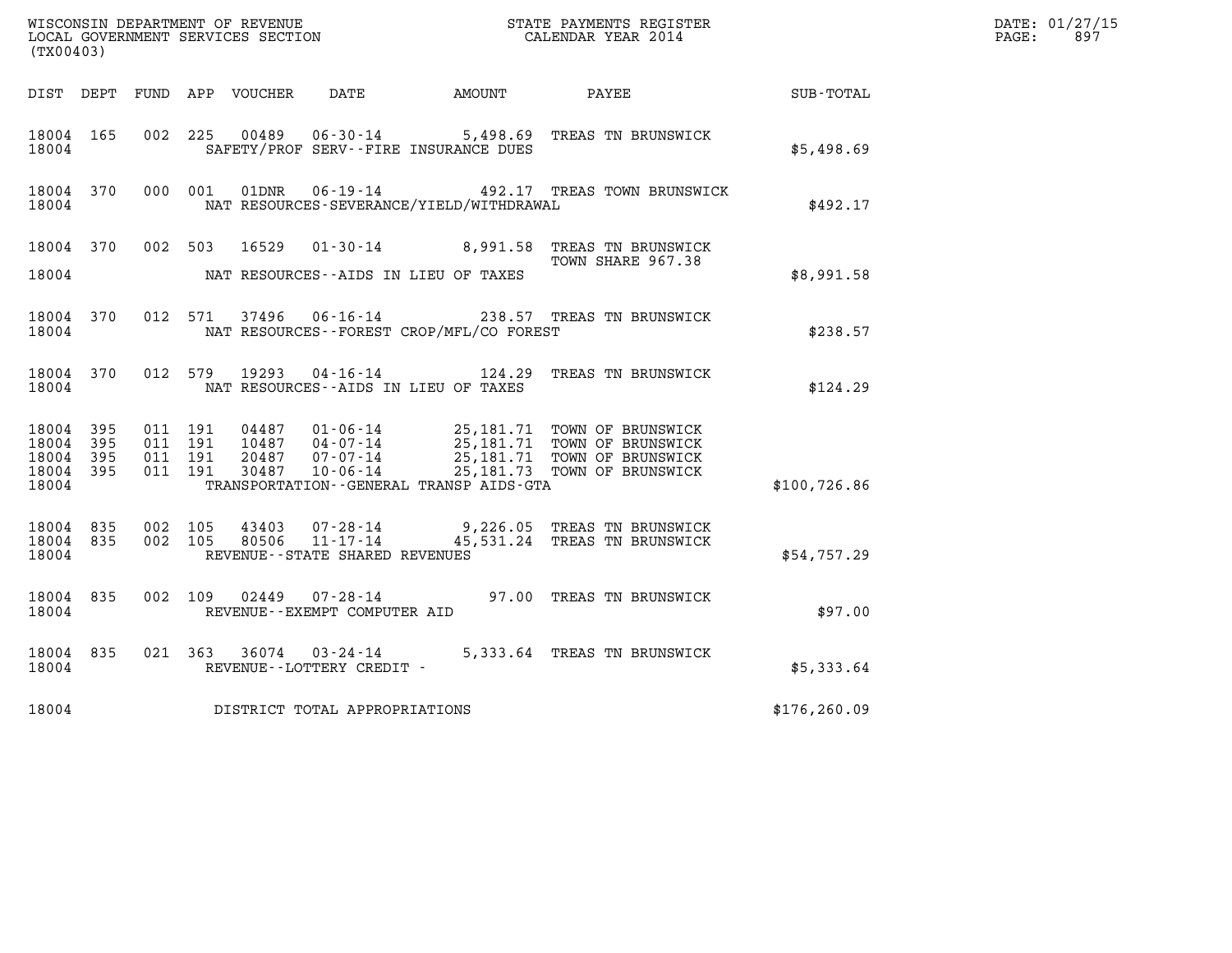| WISCONSIN DEPARTMENT OF REVENUE<br>LOCAL GOVERNMENT SERVICES SECTION<br>(TX00403) |                   |         |         |                                 |                                |                                              | STATE PAYMENTS REGISTER<br>CALENDAR YEAR 2014                                                                                                                                                                         |              | DATE: 01/27/15<br>$\mathtt{PAGE:}$<br>898 |
|-----------------------------------------------------------------------------------|-------------------|---------|---------|---------------------------------|--------------------------------|----------------------------------------------|-----------------------------------------------------------------------------------------------------------------------------------------------------------------------------------------------------------------------|--------------|-------------------------------------------|
|                                                                                   |                   |         |         | DIST DEPT FUND APP VOUCHER DATE |                                | AMOUNT PAYEE                                 |                                                                                                                                                                                                                       | SUB-TOTAL    |                                           |
| 18006                                                                             |                   |         |         |                                 |                                | SAFETY/PROF SERV--FIRE INSURANCE DUES        | 18006 165 002 225 00490 06-30-14 2,264.16 TREAS TN CLEAR CREEK                                                                                                                                                        | \$2,264.16   |                                           |
| 18006<br>18006                                                                    | 370               |         |         |                                 |                                | NAT RESOURCES-SEVERANCE/YIELD/WITHDRAWAL     | 18006 370 000 001 01DNR 06-19-14 554.63 TREAS TOWN CLEAR CREEK<br>000 001 02DNR 09-11-14 $\overline{449.26}$ TREAS TOWN CLEAR CREEK                                                                                   | \$1,003.89   |                                           |
| 18006                                                                             |                   |         |         |                                 |                                | NAT RESOURCES--FOREST CROP/MFL/CO FOREST     | 18006 370 012 571 37497 06-16-14 157.60 TREAS TN CLEAR CREEK                                                                                                                                                          | \$157.60     |                                           |
| 18006 395<br>18006<br>18006<br>18006<br>18006                                     | 395<br>395<br>395 | 011 191 | 011 191 |                                 |                                | TRANSPORTATION - - GENERAL TRANSP AIDS - GTA | 011 191 04488 01-06-14 16,967.75 TOWN OF CLEAR CREEK<br>011 191 10488 04-07-14 16,967.75 TOWN OF CLEAR CREEK<br>20488  07-07-14   16,967.75  TOWN OF CLEAR CREEK<br>30488   10-06-14   16,967.77  TOWN OF CLEAR CREEK | \$67,871.02  |                                           |
| 18006<br>18006                                                                    |                   |         |         |                                 | REVENUE--STATE SHARED REVENUES |                                              | 18006 835 002 105 43404 07-28-14 5,255.51 TREAS TN CLEAR CREEK<br>835 002 105 80507 11-17-14 29,781.25 TREAS TN CLEAR CREEK                                                                                           | \$35,036.76  |                                           |
| 18006                                                                             |                   |         |         |                                 | REVENUE--EXEMPT COMPUTER AID   |                                              | 18006 835 002 109 02450 07-28-14 2.00 TREAS TN CLEAR CREEK                                                                                                                                                            | \$2.00       |                                           |
| 18006                                                                             |                   |         |         |                                 | DISTRICT TOTAL APPROPRIATIONS  |                                              |                                                                                                                                                                                                                       | \$106,335.43 |                                           |
|                                                                                   |                   |         |         |                                 |                                |                                              |                                                                                                                                                                                                                       |              |                                           |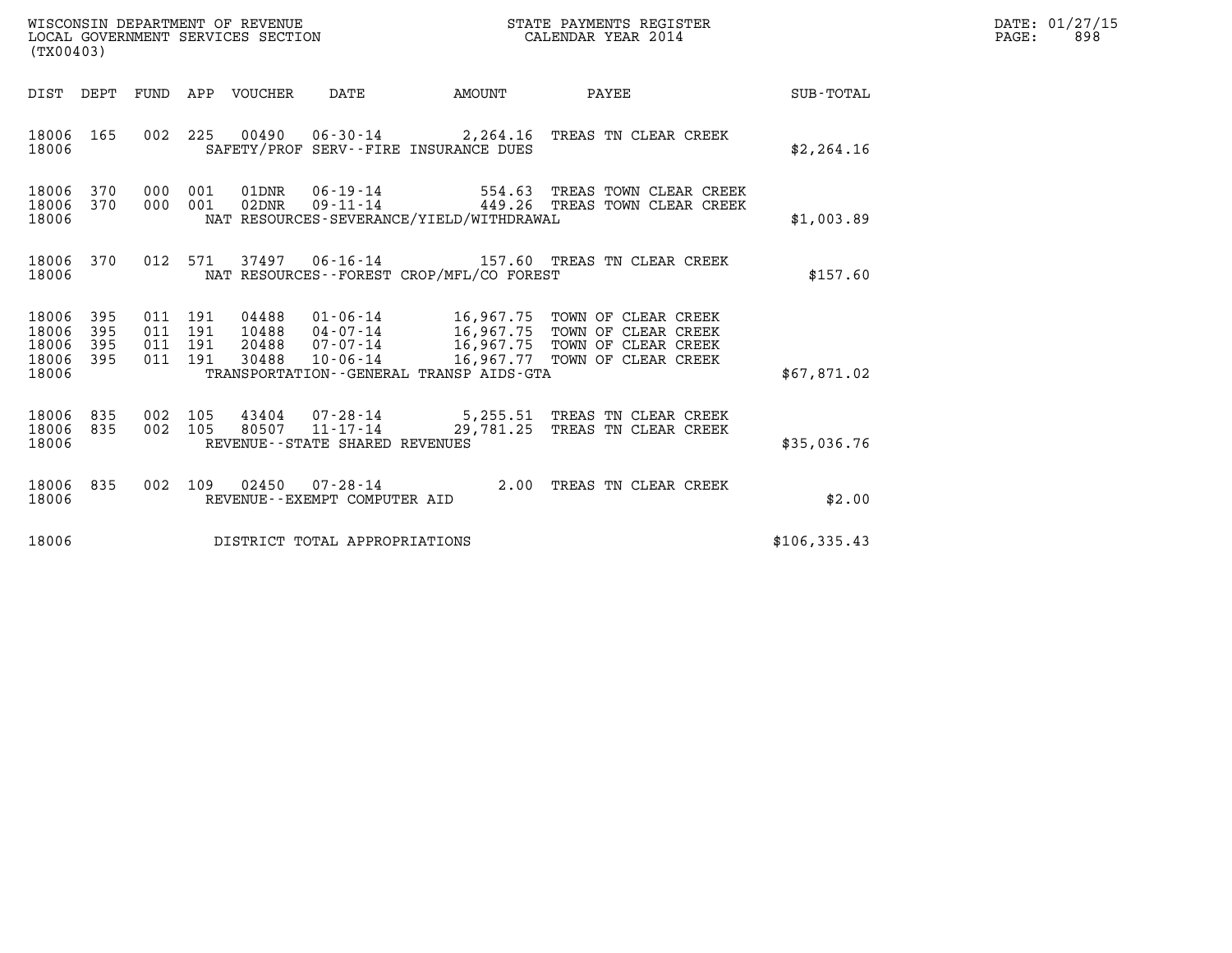| (TX00403)                                                       | WISCONSIN DEPARTMENT OF REVENUE<br>LOCAL GOVERNMENT SERVICES SECTION<br>LOCAL GOVERNMENT SERVICES SECTION<br>CALENDAR YEAR 2014                                                                                                                                                                                                                    |                                                                  |             | DATE: 01/27/15<br>PAGE: 899 |
|-----------------------------------------------------------------|----------------------------------------------------------------------------------------------------------------------------------------------------------------------------------------------------------------------------------------------------------------------------------------------------------------------------------------------------|------------------------------------------------------------------|-------------|-----------------------------|
|                                                                 | DIST DEPT FUND APP VOUCHER DATE                                                                                                                                                                                                                                                                                                                    | AMOUNT PAYEE                                                     | SUB-TOTAL   |                             |
| 18008 165<br>18008                                              | 002 225 00491 06-30-14 2,407.92 TREAS TN DRAMMEN<br>SAFETY/PROF SERV--FIRE INSURANCE DUES                                                                                                                                                                                                                                                          |                                                                  | \$2,407.92  |                             |
| 18008 370<br>18008 370<br>18008                                 | 000 001 01DNR 06-19-14 1,450.52 TREAS TOWN DRAMMEN<br>000 001 02DNR 09-11-14 920.16 TREAS TOWN DRAMMEN<br>NAT RESOURCES-SEVERANCE/YIELD/WITHDRAWAL                                                                                                                                                                                                 |                                                                  | \$2,370.68  |                             |
| 18008                                                           | 18008 370 012 571 37498 06-16-14 402.11 TREAS TN DRAMMEN<br>NAT RESOURCES - - FOREST CROP/MFL/CO FOREST                                                                                                                                                                                                                                            |                                                                  | \$402.11    |                             |
| 18008 395<br>18008<br>395<br>395<br>18008<br>18008 395<br>18008 | $\begin{tabular}{lllllllllll} 0.4489 & 01-06-14 & 15,972.76 & TOWN OF DRAMMEN \\ 10489 & 04-07-14 & 15,972.76 & TOWN OF DRAMMEN \\ 20489 & 07-07-14 & 15,972.76 & TOWN OF DRAMMEN \\ 30489 & 10-06-14 & 15,972.78 & TOWN OF DRAMMEN \end{tabular}$<br>011 191<br>04489<br>011 191<br>011 191<br>011 191<br>TRANSPORTATION--GENERAL TRANSP AIDS-GTA |                                                                  | \$63,891.06 |                             |
| 18008 835<br>18008 835<br>18008                                 | 002 105<br>43405<br>002 105<br>80508 11-17-14<br>REVENUE - - STATE SHARED REVENUES                                                                                                                                                                                                                                                                 | 07-28-14 3,571.28 TREAS TN DRAMMEN<br>20,251.21 TREAS TN DRAMMEN | \$23,822.49 |                             |
| 18008 835<br>18008                                              | 002 109 02451 07-28-14 3.00 TREAS TN DRAMMEN<br>REVENUE--EXEMPT COMPUTER AID                                                                                                                                                                                                                                                                       |                                                                  | \$3.00      |                             |
| 18008 835<br>18008                                              | 021 363 36075 03-24-14 1,591.68 TREAS TN DRAMMEN<br>REVENUE--LOTTERY CREDIT -                                                                                                                                                                                                                                                                      |                                                                  | \$1,591.68  |                             |
| 18008                                                           | DISTRICT TOTAL APPROPRIATIONS                                                                                                                                                                                                                                                                                                                      |                                                                  | \$94,488.94 |                             |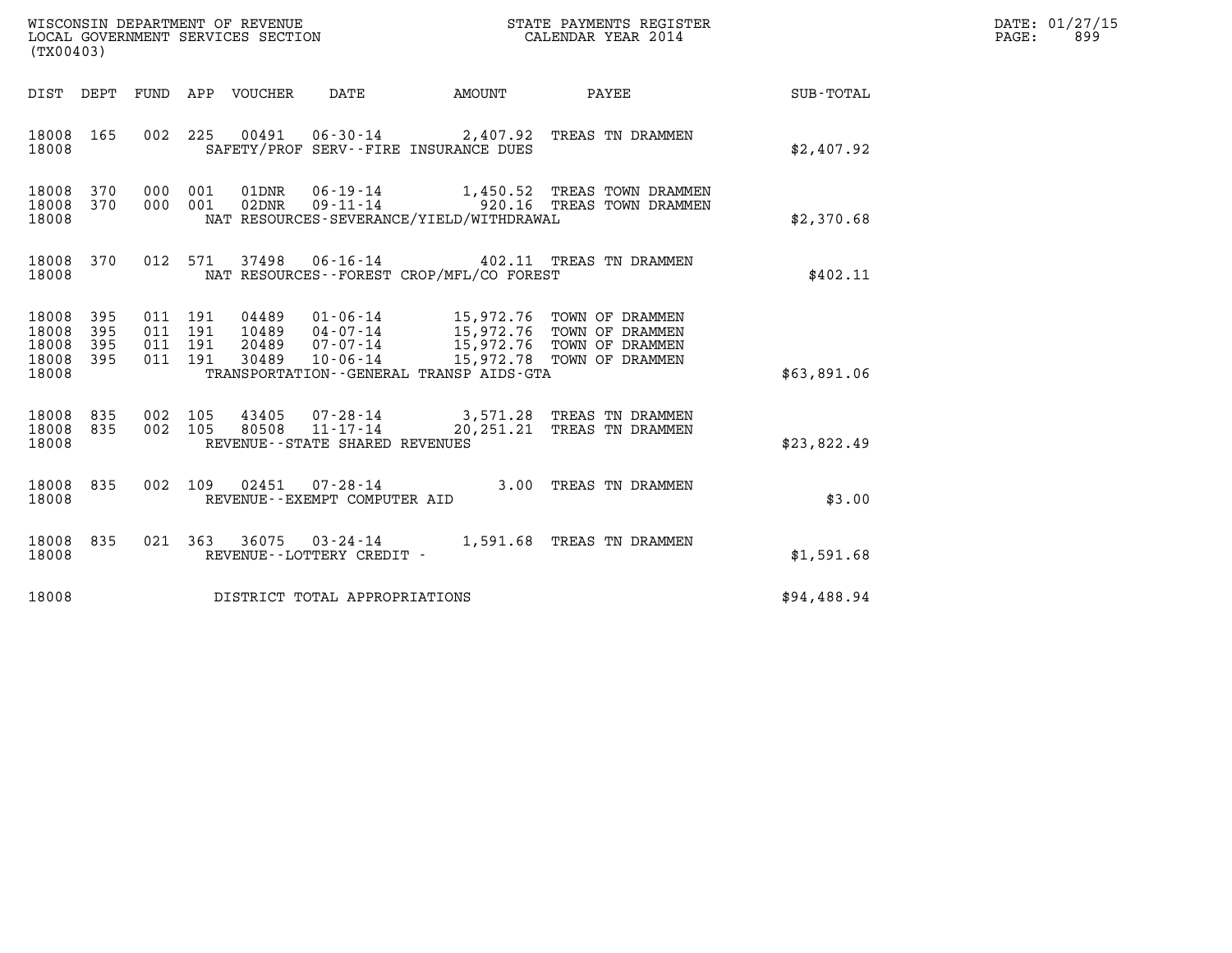| WISCONSIN DEPARTMENT OF REVENUE<br>LOCAL GOVERNMENT SERVICES SECTION<br>CALENDAR YEAR 2014<br>(TX00403) |                   |                                          |  |                                 |                                                     |                                          |                                                                                                                                                                                                  |              | DATE: 01/27/15<br>$\mathtt{PAGE:}$<br>900 |
|---------------------------------------------------------------------------------------------------------|-------------------|------------------------------------------|--|---------------------------------|-----------------------------------------------------|------------------------------------------|--------------------------------------------------------------------------------------------------------------------------------------------------------------------------------------------------|--------------|-------------------------------------------|
|                                                                                                         |                   |                                          |  | DIST DEPT FUND APP VOUCHER DATE |                                                     |                                          | AMOUNT PAYEE SUB-TOTAL                                                                                                                                                                           |              |                                           |
| 18010 165<br>18010                                                                                      |                   |                                          |  |                                 |                                                     | SAFETY/PROF SERV--FIRE INSURANCE DUES    | 002  225  00492  06-30-14  682.84  TREAS TN FAIRCHILD                                                                                                                                            | \$682.84     |                                           |
| 18010 370<br>18010 370<br>18010                                                                         |                   | 000 001<br>000 001                       |  |                                 |                                                     | NAT RESOURCES-SEVERANCE/YIELD/WITHDRAWAL |                                                                                                                                                                                                  | \$14,807.12  |                                           |
| 18010 370<br>18010 370<br>18010                                                                         |                   | 012 571<br>012 571                       |  |                                 |                                                     | NAT RESOURCES--FOREST CROP/MFL/CO FOREST |                                                                                                                                                                                                  | \$2,854.20   |                                           |
| 18010 370<br>18010                                                                                      |                   |                                          |  |                                 |                                                     | NAT RESOURCES--AIDS IN LIEU OF TAXES     | 012 579 19294 04-16-14 3.74 TREAS TN FAIRCHILD                                                                                                                                                   | \$3.74       |                                           |
| 18010<br>18010<br>18010<br>18010 395<br>18010                                                           | 395<br>395<br>395 | 011 191<br>011 191<br>011 191<br>011 191 |  |                                 |                                                     | TRANSPORTATION--GENERAL TRANSP AIDS-GTA  | 04490  01-06-14  15,025.40  TOWN OF FAIRCHILD<br>10490  04-07-14  15,025.40  TOWN OF FAIRCHILD<br>20490  07-07-14  15,025.40  TOWN OF FAIRCHILD<br>30490  10-06-14  15,025.43  TOWN OF FAIRCHILD | \$60,101.63  |                                           |
| 18010 835<br>18010 835<br>18010                                                                         |                   | 002 105<br>002 105                       |  |                                 | 80509 11-17-14<br>REVENUE - - STATE SHARED REVENUES |                                          | 43406 07-28-14 4,890.80 TREAS TN FAIRCHILD<br>27,857.53 TREAS TN FAIRCHILD                                                                                                                       | \$32,748.33  |                                           |
| 18010 835<br>18010                                                                                      |                   |                                          |  |                                 | REVENUE--EXEMPT COMPUTER AID                        |                                          | 002 109 02452 07-28-14 1,633.00 TREAS TN FAIRCHILD                                                                                                                                               | \$1,633.00   |                                           |
| 18010                                                                                                   |                   |                                          |  |                                 | DISTRICT TOTAL APPROPRIATIONS                       |                                          |                                                                                                                                                                                                  | \$112,830.86 |                                           |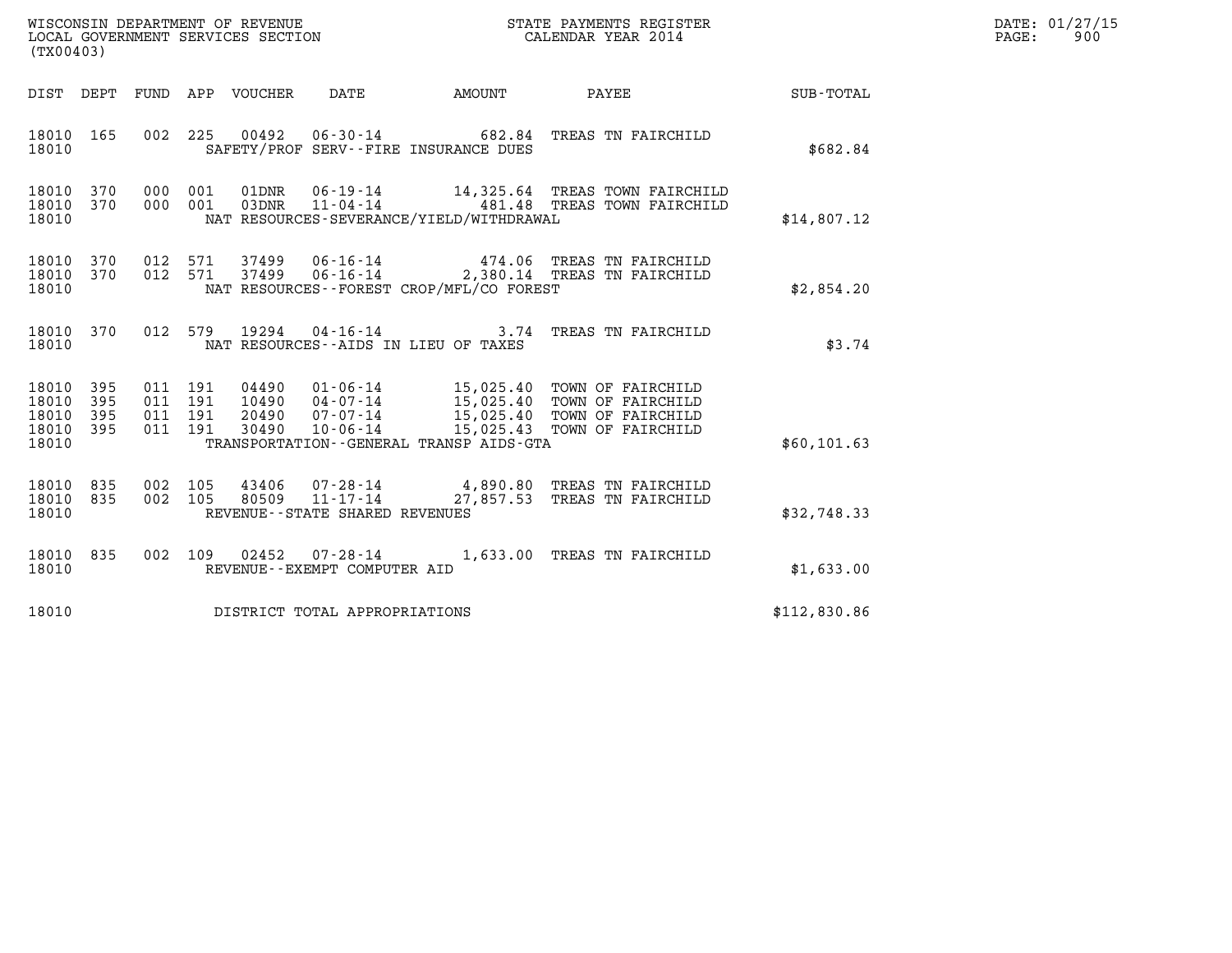| WISCONSIN DEPARTMENT OF REVENUE<br>LOCAL GOVERNMENT SERVICES SECTION<br>(TX00403) |                   |                                          |  |                            |                                |                                          | STATE PAYMENTS REGISTER<br>CALENDAR YEAR 2014                                                                                                        |               | DATE: 01/27/15<br>$\mathtt{PAGE}$ :<br>901 |
|-----------------------------------------------------------------------------------|-------------------|------------------------------------------|--|----------------------------|--------------------------------|------------------------------------------|------------------------------------------------------------------------------------------------------------------------------------------------------|---------------|--------------------------------------------|
|                                                                                   |                   |                                          |  | DIST DEPT FUND APP VOUCHER | DATE                           | AMOUNT                                   | <b>PAYEE</b> FOUND THE PAYEE                                                                                                                         | SUB-TOTAL     |                                            |
| 18012 165<br>18012                                                                |                   |                                          |  |                            |                                | SAFETY/PROF SERV--FIRE INSURANCE DUES    | 002 225 00493 06-30-14 3,270.46 TREAS TN LINCOLN                                                                                                     | \$3,270.46    |                                            |
| 18012 370<br>18012                                                                |                   |                                          |  |                            |                                | NAT RESOURCES-SEVERANCE/YIELD/WITHDRAWAL | 000 001 01DNR 06-19-14 13,655.89 TREAS TOWN LINCOLN                                                                                                  | \$13,655.89   |                                            |
| 18012 370<br>18012 370<br>18012                                                   |                   | 012 571<br>012 571                       |  |                            |                                | NAT RESOURCES--FOREST CROP/MFL/CO FOREST | 593.35 TREAS TN LINCOLN<br>37500 06-16-14 896.54 TREAS TN LINCOLN                                                                                    | \$1,489.89    |                                            |
| 18012 395<br>18012<br>18012<br>18012<br>18012                                     | 395<br>395<br>395 | 011 191<br>011 191<br>011 191<br>011 191 |  | 30491                      | 20491 07-07-14<br>10-06-14     | TRANSPORTATION--GENERAL TRANSP AIDS-GTA  | 04491  01-06-14  25,388.12  TOWN OF LINCOLN<br>10491  04-07-14  25,388.12  TOWN OF LINCOLN<br>25,388.12 TOWN OF LINCOLN<br>25,388.13 TOWN OF LINCOLN | \$101, 552.49 |                                            |
| 18012<br>18012 835<br>18012                                                       | 835               | 002 105<br>002 105                       |  |                            | REVENUE--STATE SHARED REVENUES |                                          | 43407  07-28-14  7,303.55  TREAS TN LINCOLN<br>80510  11-17-14  42,535.49  TREAS TN LINCOLN                                                          | \$49,839.04   |                                            |
| 18012 835<br>18012                                                                |                   | 002 109                                  |  |                            | REVENUE--EXEMPT COMPUTER AID   |                                          | 02453  07-28-14  1.00 TREAS TN LINCOLN                                                                                                               | \$1.00        |                                            |
| 18012                                                                             |                   |                                          |  |                            | DISTRICT TOTAL APPROPRIATIONS  |                                          |                                                                                                                                                      | \$169,808.77  |                                            |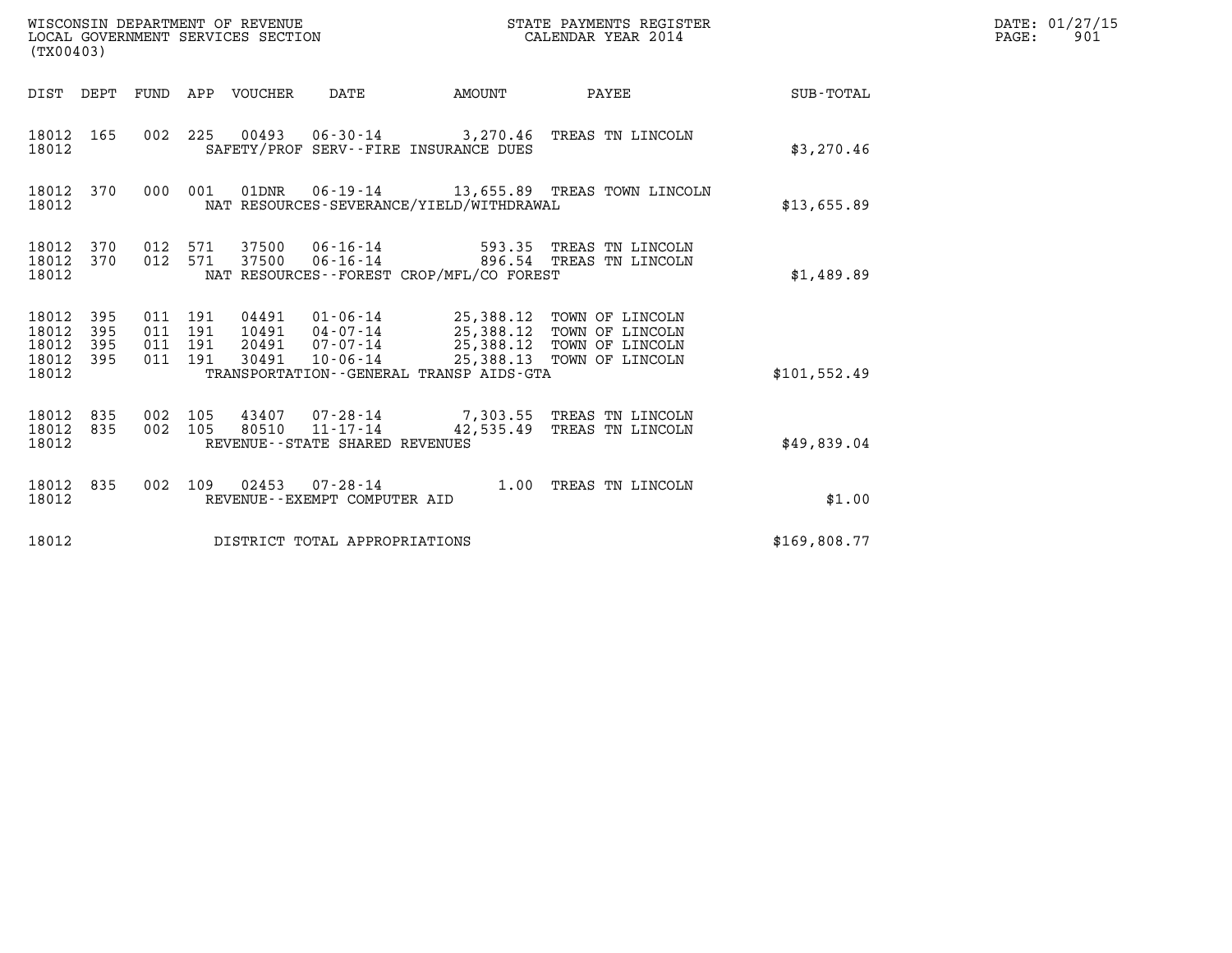| WISCONSIN DEPARTMENT OF REVENUE<br>LOCAL GOVERNMENT SERVICES SECTION<br>(TX00403)                              |                                                                                                                                                                                           | STATE PAYMENTS REGISTER<br>CALENDAR YEAR 2014                                    |               | DATE: 01/27/15<br>PAGE:<br>902 |
|----------------------------------------------------------------------------------------------------------------|-------------------------------------------------------------------------------------------------------------------------------------------------------------------------------------------|----------------------------------------------------------------------------------|---------------|--------------------------------|
| DIST DEPT<br>FUND APP VOUCHER                                                                                  | DATE<br><b>EXAMPLE THE AMOUNT</b>                                                                                                                                                         | <b>PAYEE</b> FOUND THE PAYEE                                                     | SUB-TOTAL     |                                |
| 002 225 00494<br>18014 165<br>18014                                                                            | SAFETY/PROF SERV--FIRE INSURANCE DUES                                                                                                                                                     | 06-30-14 2,803.25 TREAS TN LUDINGTON                                             | \$2,803.25    |                                |
| 18014 370<br>000 001<br>18014 370<br>000 001<br>18014                                                          | 01DNR<br>02DNR<br>NAT RESOURCES-SEVERANCE/YIELD/WITHDRAWAL                                                                                                                                | 06-19-14 2,377.04 TREAS TOWN LUDINGTON<br>09-11-14 9,622.35 TREAS TOWN LUDINGTON | \$11,999.39   |                                |
| 012 571<br>18014 370<br>370<br>012 571<br>18014<br>18014                                                       | 37501<br>37501<br>NAT RESOURCES - - FOREST CROP/MFL/CO FOREST                                                                                                                             | 06-16-14 989.28 TREAS TN LUDINGTON<br>06-16-14 680.32 TREAS TN LUDINGTON         | \$1,669.60    |                                |
| 18014<br>395<br>011 191<br>18014<br>395<br>011 191<br>18014<br>395<br>011 191<br>011 191<br>18014 395<br>18014 | 04492<br>10492<br>04-07-14<br>07-07-14<br>07-07-14<br>07-06-14<br>18,338.51 TOWN OF LUDINGTON<br>18,338.52 TOWN OF LUDINGTON<br>20492<br>30492<br>TRANSPORTATION--GENERAL TRANSP AIDS-GTA |                                                                                  | \$73,354.05   |                                |
| 18014 835<br>002 105<br>18014<br>002 105<br>835<br>18014                                                       | 43408<br>80511<br>REVENUE--STATE SHARED REVENUES                                                                                                                                          | 07-28-14 5,740.92 TREAS TN LUDINGTON<br>11-17-14 32,580.32 TREAS TN LUDINGTON    | \$38,321.24   |                                |
| 18014<br>835<br>18014                                                                                          | 002 109 02454 07-28-14 1.00 TREAS TN LUDINGTON<br>REVENUE--EXEMPT COMPUTER AID                                                                                                            |                                                                                  | \$1.00        |                                |
| 18014                                                                                                          | DISTRICT TOTAL APPROPRIATIONS                                                                                                                                                             |                                                                                  | \$128, 148.53 |                                |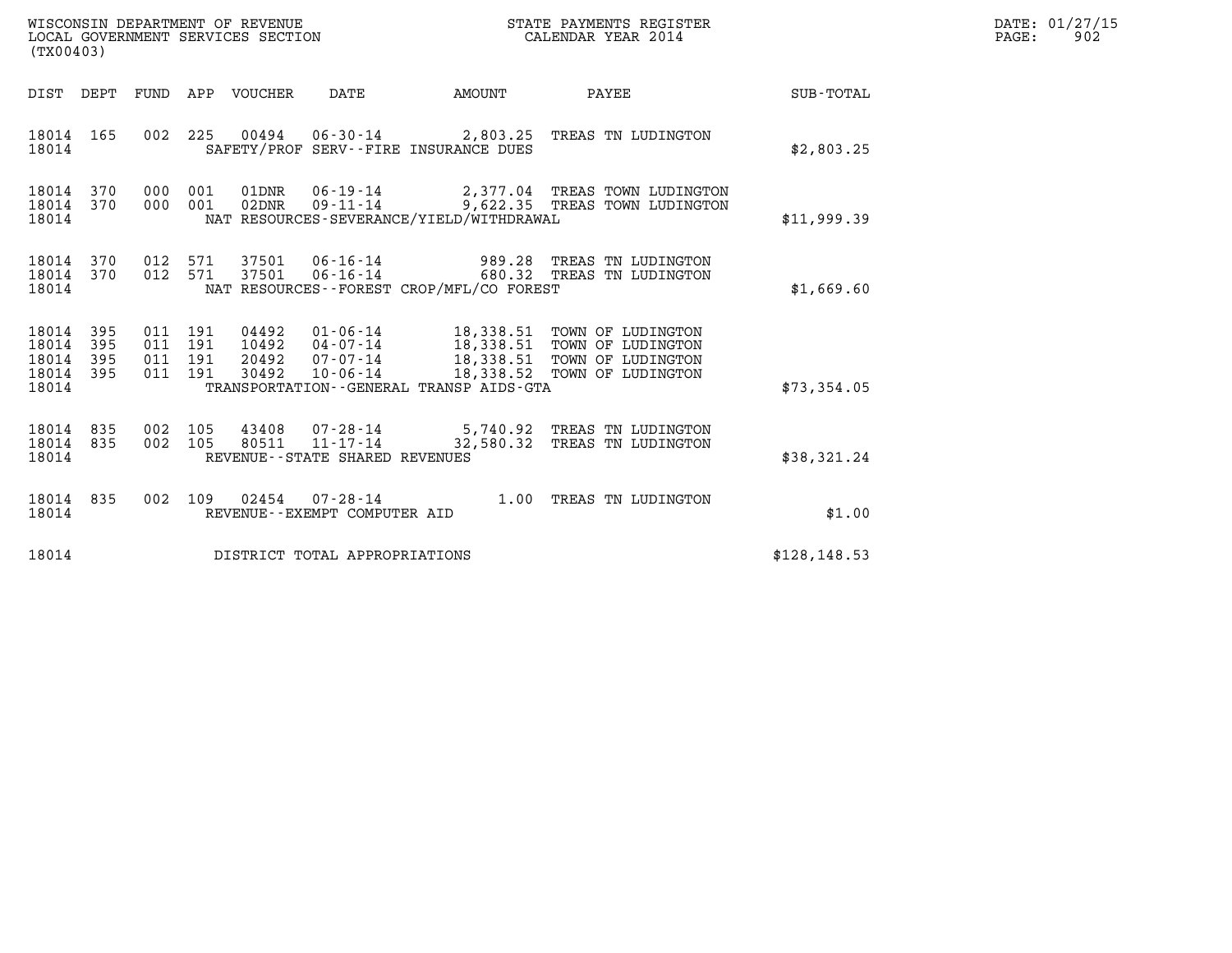| (TX00403)                        |                   |         |                    |                                 |                                |                                              |                                                                                                                                                                                                                         |              | DATE: 01/27/15<br>$\mathtt{PAGE}$ :<br>903 |
|----------------------------------|-------------------|---------|--------------------|---------------------------------|--------------------------------|----------------------------------------------|-------------------------------------------------------------------------------------------------------------------------------------------------------------------------------------------------------------------------|--------------|--------------------------------------------|
|                                  |                   |         |                    | DIST DEPT FUND APP VOUCHER DATE |                                | AMOUNT PAYEE                                 |                                                                                                                                                                                                                         | SUB-TOTAL    |                                            |
| 18016                            |                   |         |                    |                                 |                                | SAFETY/PROF SERV--FIRE INSURANCE DUES        | 18016 165 002 225 00495 06-30-14 1,132.08 TREAS TN OTTER CREEK                                                                                                                                                          | \$1,132.08   |                                            |
| 18016                            |                   |         |                    |                                 |                                | NAT RESOURCES--FOREST CROP/MFL/CO FOREST     | 18016 370 012 571 37502 06-16-14 143.95 TREAS TN OTTER CREEK                                                                                                                                                            | \$143.95     |                                            |
| 18016<br>18016<br>18016<br>18016 | 395<br>395<br>395 | 011 191 | 011 191<br>011 191 |                                 |                                | TRANSPORTATION - - GENERAL TRANSP AIDS - GTA | 18016 395 011 191 04493 01-06-14 15,141.84 TOWN OF OTTER CREEK<br>10493  04-07-14  15,141.84  TOWN OF OTTER CREEK<br>20493  07-07-14  15,141.84  TOWN OF OTTER CREEK<br>30493  10-06-14  15,141.85  TOWN OF OTTER CREEK | \$60,567.37  |                                            |
| 18016                            |                   |         |                    |                                 | REVENUE--STATE SHARED REVENUES |                                              | $\begin{array}{cccccc} 18016 & 835 & 002 & 105 & 43409 & 07-28-14 & & 3,033.97 & \text{TREAS TN OTTER CREEK} \\ 18016 & 835 & 002 & 105 & 80512 & 11-17-14 & & 17,199.29 & \text{TREAS TN OTTER CREKK} \end{array}$     | \$20, 233.26 |                                            |
| 18016                            |                   |         |                    |                                 | REVENUE--EXEMPT COMPUTER AID   |                                              | 18016 835 002 109 02455 07-28-14 7.00 TREAS TN OTTER CREEK                                                                                                                                                              | \$7.00       |                                            |
| 18016                            |                   |         |                    |                                 |                                | DOA-PAYMENT FOR MUNICIPAL SERVICES AID       | 18016 835 002 501 00002 02-03-14 48.63 TREAS TN OTTER CREEK                                                                                                                                                             | \$48.63      |                                            |
| 18016                            |                   |         |                    |                                 | DISTRICT TOTAL APPROPRIATIONS  |                                              |                                                                                                                                                                                                                         | \$82,132.29  |                                            |

WISCONSIN DEPARTMENT OF REVENUE<br>LOCAL GOVERNMENT SERVICES SECTION STATE PAYMENTS REGISTER SECTION DATE: 01/27/15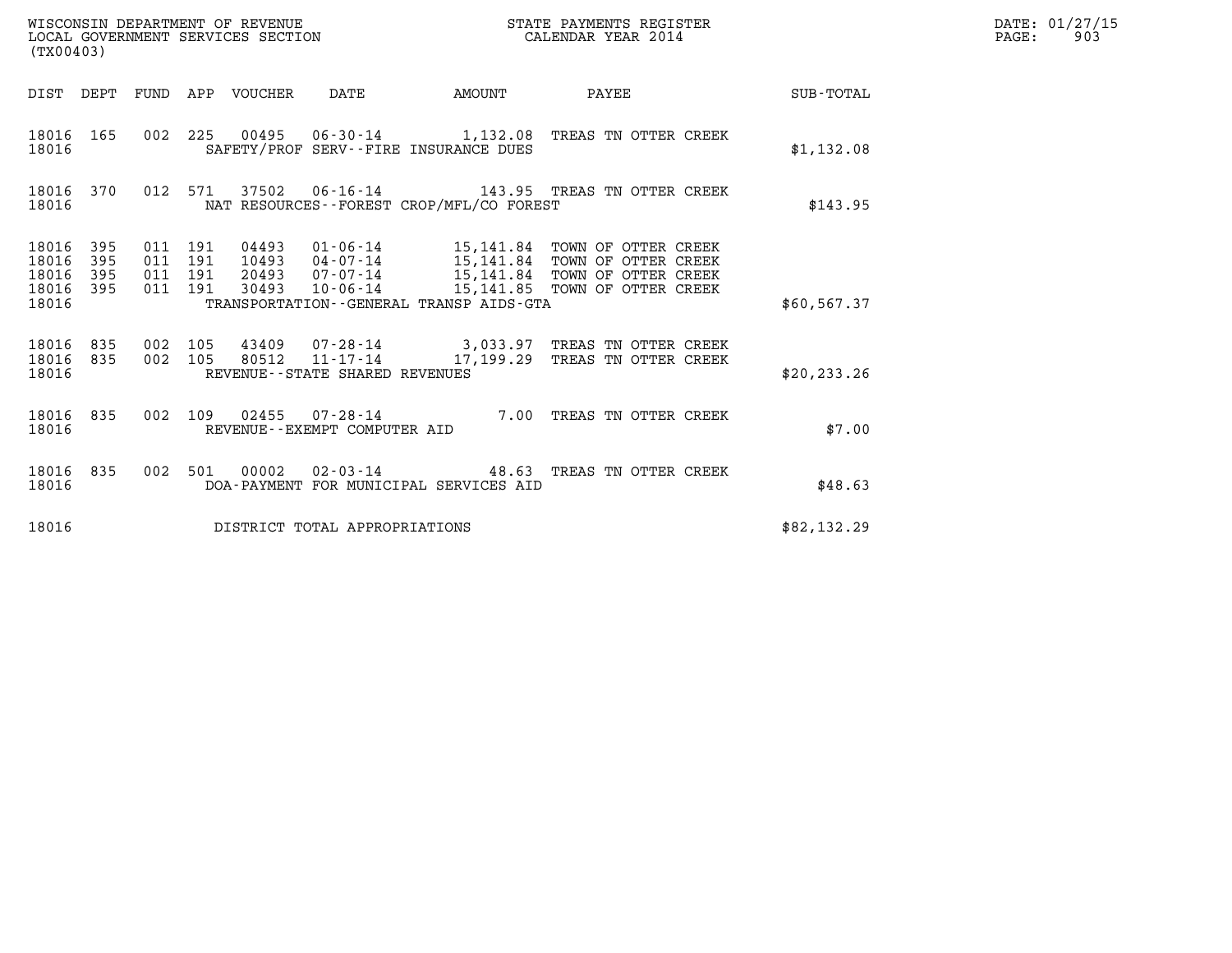| DATE: | 01/27/15 |
|-------|----------|
| PAGE: | 904      |

| (TX00403)                                     |                   |                                          |         |                            |                                                     |                                              |                                                                                  |                                                 | DATE: 01/27/15<br>$\mathtt{PAGE:}$<br>904 |
|-----------------------------------------------|-------------------|------------------------------------------|---------|----------------------------|-----------------------------------------------------|----------------------------------------------|----------------------------------------------------------------------------------|-------------------------------------------------|-------------------------------------------|
|                                               |                   |                                          |         | DIST DEPT FUND APP VOUCHER | DATE                                                | AMOUNT                                       | PAYEE                                                                            | $\begin{array}{c}\text{SUB - TOTAL}\end{array}$ |                                           |
| 18018 165<br>18018                            |                   |                                          | 002 225 |                            |                                                     | SAFETY/PROF SERV--FIRE INSURANCE DUES        | 00496  06-30-14  13,153.72  TREAS TN PLEASANT VALLEY                             | \$13, 153.72                                    |                                           |
| 18018 370<br>18018 370<br>18018               |                   | 000 001<br>000 001                       |         | 01DNR<br>$02$ DNR          | $06 - 19 - 14$<br>$09 - 11 - 14$                    | NAT RESOURCES-SEVERANCE/YIELD/WITHDRAWAL     | 11.44 TREAS TOWN PLEASANT VALLEY<br>596.40 TREAS TOWN PLEASANT VALLEY            | \$607.84                                        |                                           |
| 18018 370<br>18018                            |                   | 002 503                                  |         |                            |                                                     | NAT RESOURCES--AIDS IN LIEU OF TAXES         | 16530  01-30-14  2,073.12  TREAS TN PLEASANT VALLEY<br>TOWN SHARE 178.05         | \$2,073.12                                      |                                           |
| 18018 370<br>18018                            |                   |                                          | 012 571 |                            |                                                     | NAT RESOURCES - - FOREST CROP/MFL/CO FOREST  | 37503  06-16-14  264.50  TREAS TN PLEASANT VALLEY                                | \$264.50                                        |                                           |
| 18018 370<br>18018                            |                   | 012 579                                  |         | 19295                      |                                                     | NAT RESOURCES -- AIDS IN LIEU OF TAXES       | 04-16-14 164.34 TREAS TN PLEASANT VALLEY                                         | \$164.34                                        |                                           |
| 18018<br>18018<br>18018<br>18018 395<br>18018 | 395<br>395<br>395 | 011 191<br>011 191<br>011 191<br>011 191 |         |                            |                                                     | TRANSPORTATION - - GENERAL TRANSP AIDS - GTA |                                                                                  | \$139,531.47                                    |                                           |
| 18018 835<br>18018 835<br>18018               |                   | 002 105<br>002 105                       |         | 43410<br>80513             | $11 - 17 - 14$<br>REVENUE - - STATE SHARED REVENUES |                                              | 07-28-14 6,219.26 TREAS TN PLEASANT VALLEY<br>35,291.82 TREAS TN PLEASANT VALLEY | \$41,511.08                                     |                                           |
| 18018 835<br>18018                            |                   |                                          | 002 109 |                            | REVENUE--EXEMPT COMPUTER AID                        |                                              | 02456  07-28-14  45.00 TREAS TN PLEASANT VALLEY                                  | \$45.00                                         |                                           |
| 18018                                         |                   |                                          |         |                            | DISTRICT TOTAL APPROPRIATIONS                       |                                              |                                                                                  | \$197,351.07                                    |                                           |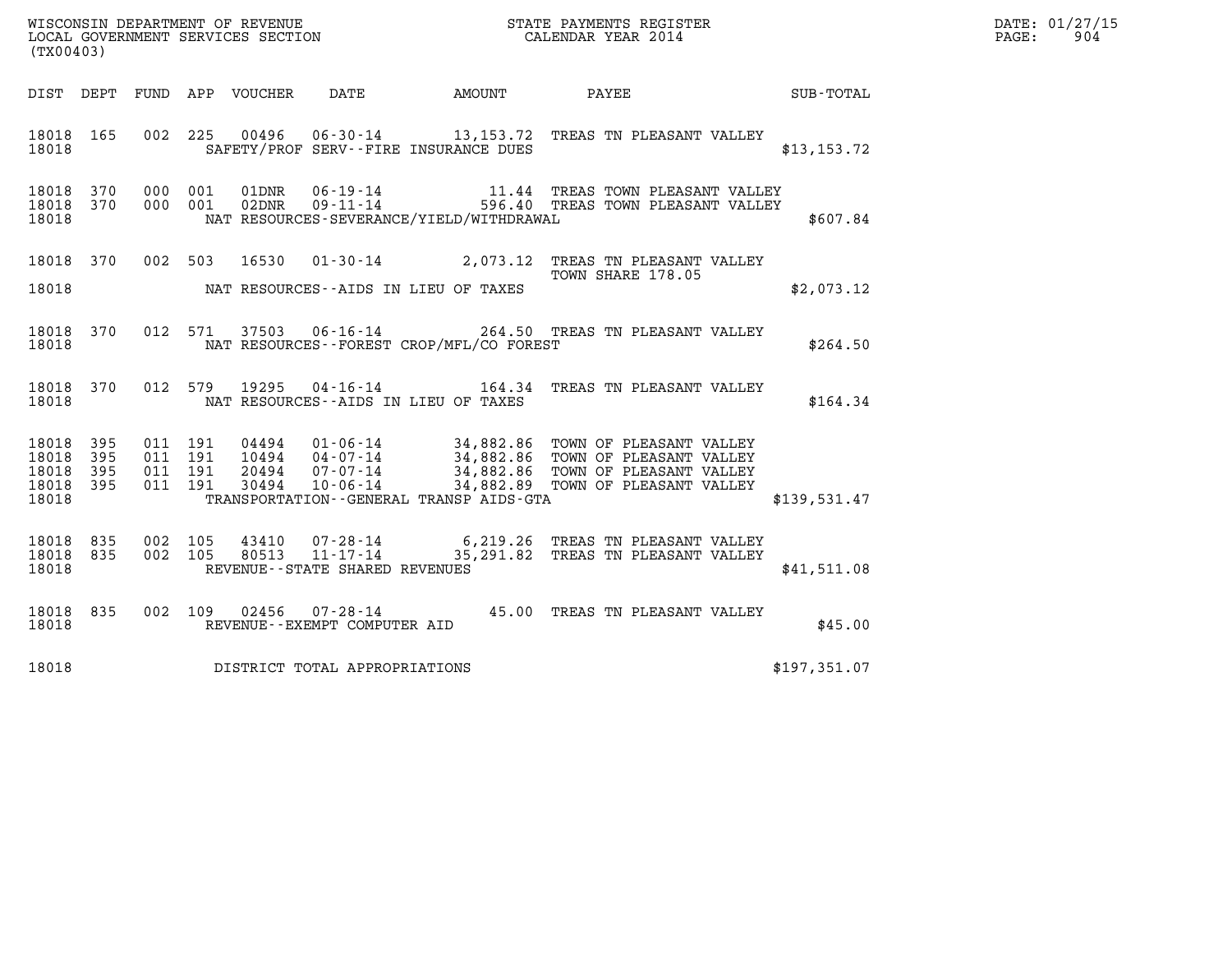| WISCONSIN DEPARTMENT OF REVENUE<br>LOCAL GOVERNMENT SERVICES SECTION | STATE PAYMENTS REGISTER<br>CALENDAR YEAR 2014 | DATE: 01/27/15<br>905<br>PAGE: |
|----------------------------------------------------------------------|-----------------------------------------------|--------------------------------|

| WISCONSIN DEPARTMENT OF REVENUE<br>LOCAL GOVERNMENT SERVICES SECTION<br>(TX00403) |                          |                          |                          |                                  |                                                                 |                                                       |                                                                                                        |                  |
|-----------------------------------------------------------------------------------|--------------------------|--------------------------|--------------------------|----------------------------------|-----------------------------------------------------------------|-------------------------------------------------------|--------------------------------------------------------------------------------------------------------|------------------|
| DIST                                                                              | DEPT                     | FUND                     | APP                      | VOUCHER                          | DATE                                                            | AMOUNT                                                | PAYEE                                                                                                  | <b>SUB-TOTAL</b> |
| 18020<br>18020                                                                    | 165                      | 002                      | 225                      |                                  |                                                                 | SAFETY/PROF SERV--FIRE INSURANCE DUES                 | 00497  06-30-14  9,649.65  TREAS TN SEYMOUR                                                            | \$9,649.65       |
| 18020<br>18020<br>18020                                                           | 370<br>370               | 012<br>012               | 571<br>571               | 37504<br>37504                   | $06 - 16 - 14$<br>$06 - 16 - 14$                                | 707.52<br>NAT RESOURCES - - FOREST CROP/MFL/CO FOREST | TREAS TN SEYMOUR<br>301.53 TREAS TN SEYMOUR                                                            | \$1,009.05       |
| 18020<br>18020<br>18020<br>18020<br>18020                                         | 395<br>395<br>395<br>395 | 011<br>011<br>011<br>011 | 191<br>191<br>191<br>191 | 04495<br>10495<br>20495<br>30495 | $01 - 06 - 14$<br>$04 - 07 - 14$<br>07-07-14<br>10-06-14        | 28,140.22<br>TRANSPORTATION--GENERAL TRANSP AIDS-GTA  | 28,140.22 TOWN OF SEYMOUR<br>TOWN OF SEYMOUR<br>28,140.22 TOWN OF SEYMOUR<br>28,140.23 TOWN OF SEYMOUR | \$112,560.89     |
| 18020<br>18020<br>18020                                                           | 835<br>835               | 002<br>002               | 105<br>105               | 43411<br>80514                   | 07-28-14<br>$11 - 17 - 14$<br>REVENUE - - STATE SHARED REVENUES | 62,977.50                                             | 11,007.46 TREAS TN SEYMOUR<br>TREAS TN SEYMOUR                                                         | \$73,984.96      |
| 18020<br>18020                                                                    | 835                      | 002                      | 109                      | 02457                            | $07 - 28 - 14$<br>REVENUE--EXEMPT COMPUTER AID                  |                                                       | 76.00 TREAS TN SEYMOUR                                                                                 | \$76.00          |
| 18020<br>18020                                                                    | 835                      | 021                      | 363                      | 36076                            | $03 - 24 - 14$<br>REVENUE - - LOTTERY CREDIT -                  | 2,417.76                                              | TREAS TN SEYMOUR                                                                                       | \$2,417.76       |
| 18020                                                                             |                          |                          |                          |                                  | DISTRICT TOTAL APPROPRIATIONS                                   |                                                       |                                                                                                        | \$199,698.31     |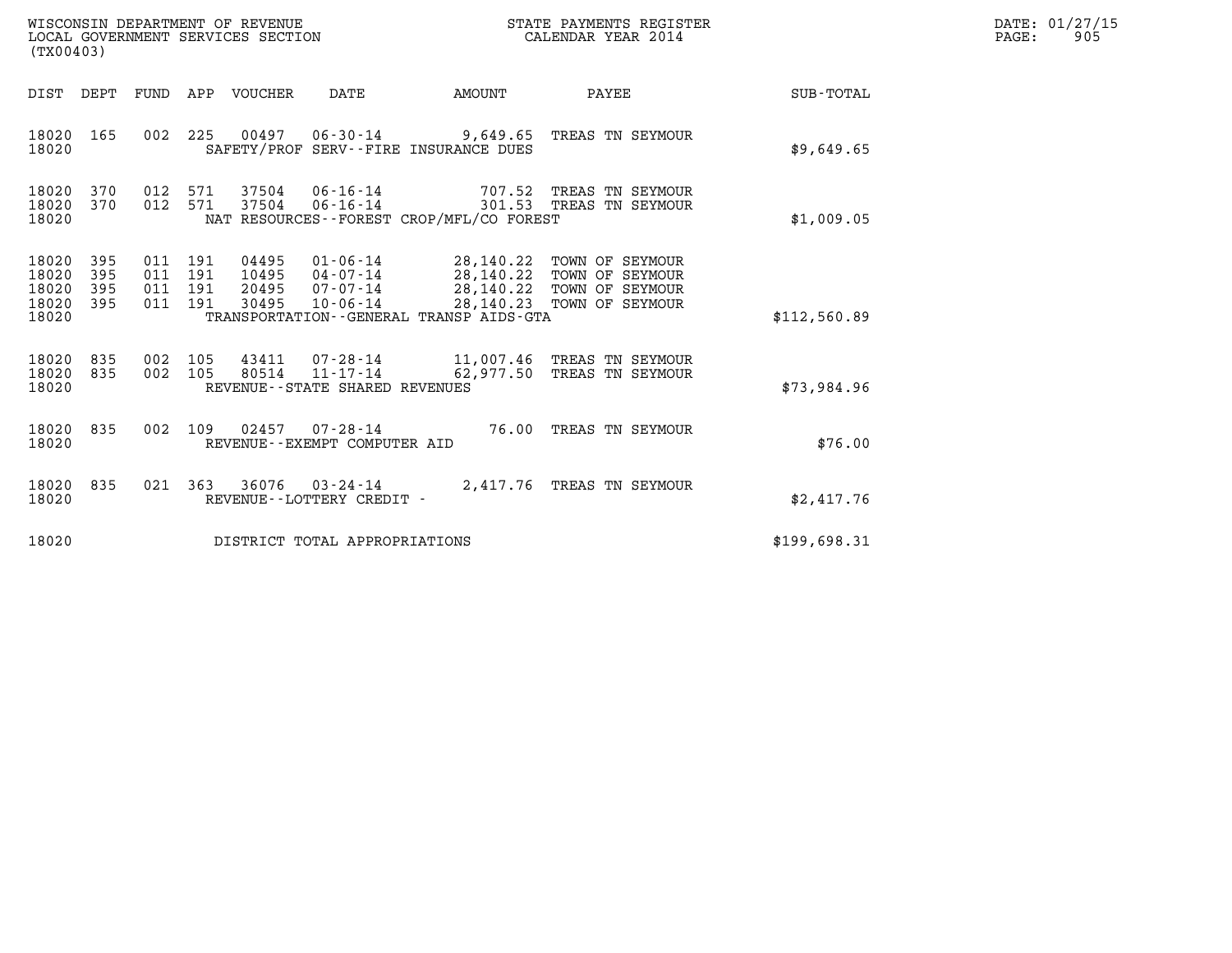| (TX00403)                                             | WISCONSIN DEPARTMENT OF REVENUE<br>LOCAL GOVERNMENT SERVICES SECTION                                                       |               | STATE PAYMENTS REGISTER<br>CALENDAR YEAR 2014 |               | DATE: 01/27/15<br>$\mathtt{PAGE}$ :<br>906 |
|-------------------------------------------------------|----------------------------------------------------------------------------------------------------------------------------|---------------|-----------------------------------------------|---------------|--------------------------------------------|
| DIST DEPT FUND APP VOUCHER DATE                       |                                                                                                                            | <b>AMOUNT</b> | PAYEE SUB-TOTAL                               |               |                                            |
| 18022 165<br>18022                                    | 002 225 00498 06-30-14 12,057.58 TREAS TN UNION<br>SAFETY/PROF SERV--FIRE INSURANCE DUES                                   |               |                                               | \$12,057.58   |                                            |
| 18022 370<br>000 001<br>18022                         | 01DNR  06-19-14  410.27 TREAS TOWN UNION<br>NAT RESOURCES-SEVERANCE/YIELD/WITHDRAWAL                                       |               |                                               | \$410.27      |                                            |
| 18022 370                                             | 002 503 16531 01-30-14 15,029.32 TREAS TN UNION                                                                            |               | <b>TOWN SHARE 1113.32</b>                     |               |                                            |
| 18022                                                 | NAT RESOURCES--AIDS IN LIEU OF TAXES                                                                                       |               |                                               | \$15,029.32   |                                            |
| 18022 370<br>18022                                    | 012 571 37505 06-16-14 187.18 TREAS TN UNION<br>NAT RESOURCES - - FOREST CROP/MFL/CO FOREST                                |               |                                               | \$187.18      |                                            |
| 18022 395<br>011 191<br>18022<br>395<br>011 191       | 04496 01-06-14 24,340.20 TOWN OF UNION<br>10496 04-07-14 24,340.20 TOWN OF UNION<br>20496 07-07-14 24,340.20 TOWN OF UNION |               |                                               |               |                                            |
| 18022 395<br>011 191<br>011 191<br>18022 395          | $10 - 06 - 14$<br>30496                                                                                                    |               | 24,340.23 TOWN OF UNION                       |               |                                            |
| 18022                                                 | TRANSPORTATION--GENERAL TRANSP AIDS-GTA                                                                                    |               |                                               | \$97,360.83   |                                            |
| 18022 835<br>002 105<br>002 105<br>18022 835<br>18022 | 43412  07-28-14  5,708.82  TREAS TN UNION<br>$11 - 17 - 14$<br>80515<br>REVENUE - - STATE SHARED REVENUES                  |               | 32,568.39 TREAS TN UNION                      | \$38, 277.21  |                                            |
| 18022 835<br>18022                                    | 002 109 02458 07-28-14 14,790.00 TREAS TN UNION<br>REVENUE--EXEMPT COMPUTER AID                                            |               |                                               | \$14,790.00   |                                            |
| 18022                                                 | DISTRICT TOTAL APPROPRIATIONS                                                                                              |               |                                               | \$178, 112.39 |                                            |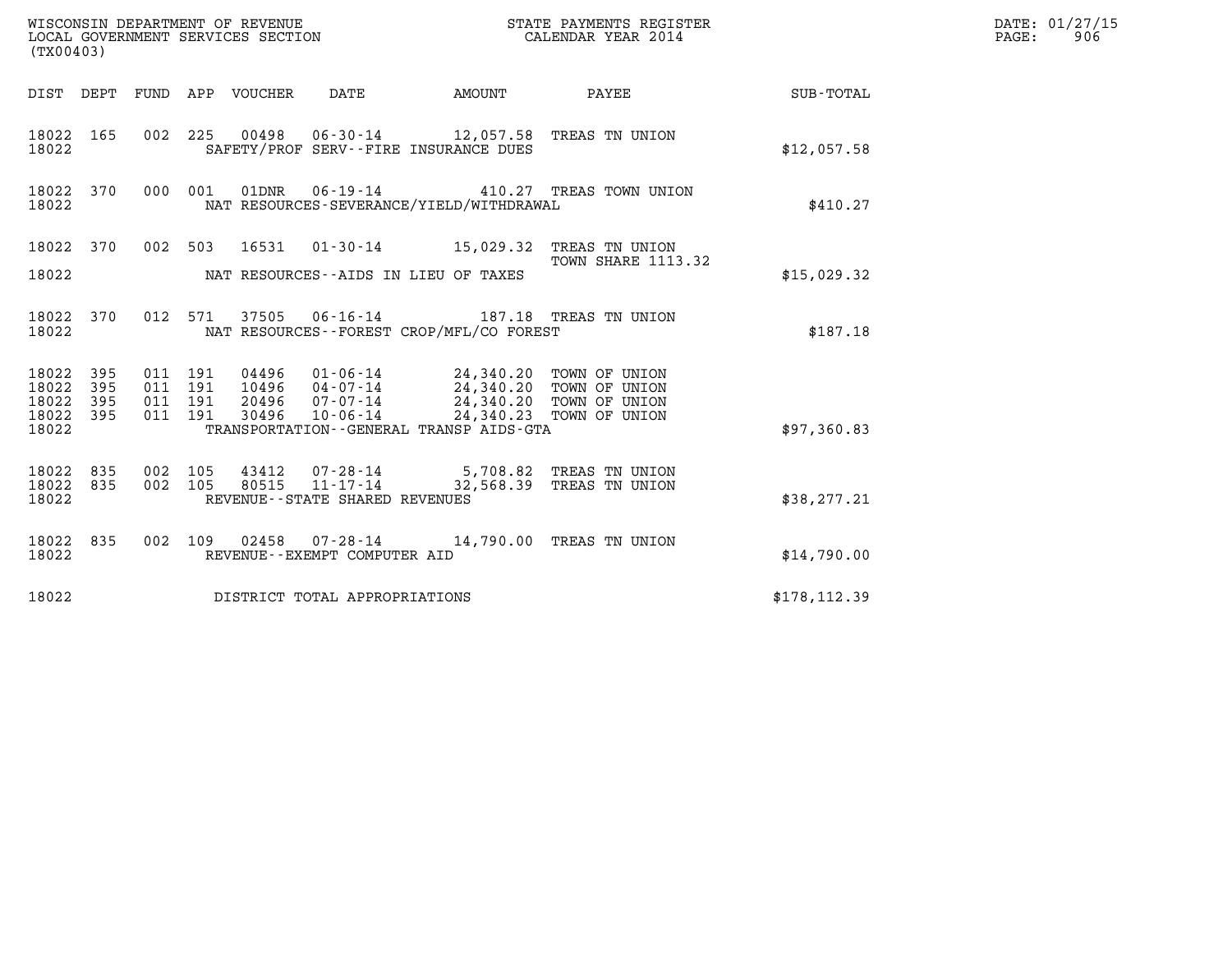|                                               |                       |                                          |  |               |                                                        |                                              |                                                                                                                                                                                                                                                                                                                        |                  | DATE: 01/27/15          |
|-----------------------------------------------|-----------------------|------------------------------------------|--|---------------|--------------------------------------------------------|----------------------------------------------|------------------------------------------------------------------------------------------------------------------------------------------------------------------------------------------------------------------------------------------------------------------------------------------------------------------------|------------------|-------------------------|
| (TX00403)                                     |                       |                                          |  |               |                                                        |                                              |                                                                                                                                                                                                                                                                                                                        |                  | $\mathtt{PAGE:}$<br>907 |
|                                               |                       |                                          |  |               |                                                        | DIST DEPT FUND APP VOUCHER DATE AMOUNT PAYEE |                                                                                                                                                                                                                                                                                                                        | <b>SUB-TOTAL</b> |                         |
| 18024 165<br>18024                            |                       |                                          |  |               |                                                        | SAFETY/PROF SERV--FIRE INSURANCE DUES        | 002 225 00499 06-30-14 24,995.66 TREAS TN WASHINGTON                                                                                                                                                                                                                                                                   | \$24,995.66      |                         |
| 18024 370<br>18024                            |                       |                                          |  |               |                                                        | NAT RESOURCES-SEVERANCE/YIELD/WITHDRAWAL     | 000 001 01DNR 06-19-14 1,041.86 TREAS TOWN WASHINGTON                                                                                                                                                                                                                                                                  | \$1,041.86       |                         |
| 18024 370<br>18024                            |                       | 18024 370 012 571<br>012 571             |  |               |                                                        | NAT RESOURCES--FOREST CROP/MFL/CO FOREST     |                                                                                                                                                                                                                                                                                                                        | \$325.07         |                         |
| 18024 395<br>18024<br>18024<br>18024<br>18024 | - 395<br>- 395<br>395 | 011 191<br>011 191<br>011 191<br>011 191 |  | 04497         |                                                        | TRANSPORTATION--GENERAL TRANSP AIDS-GTA      | $\begin{array}{cccc} 04497 & 01\cdot 06\cdot 14 & 51,734.18 & \text{TOWN OF WASHINGTON} \\ 10497 & 04\cdot 07\cdot 14 & 51,734.18 & \text{TOWN OF WASHINGTON} \\ 20497 & 07\cdot 07\cdot 14 & 51,734.18 & \text{TOWN OF WASHINGTON} \\ 30497 & 10\cdot 06\cdot 14 & 51,734.21 & \text{TOWN OF WASHINGTON} \end{array}$ | \$206,936.75     |                         |
| 18024                                         | 18024 455             |                                          |  |               | JUSTICE - - LAW ENFORCEMENT TRAINING                   |                                              | 002 231 01801 02-26-14 160.00 TREAS TN WASHINGTON                                                                                                                                                                                                                                                                      | \$160.00         |                         |
| 18024 835<br>18024 835<br>18024               |                       |                                          |  |               | REVENUE - - STATE SHARED REVENUES                      |                                              | 002 105 43413 07-28-14 16,152.52 TREAS TN WASHINGTON<br>002 105 80516 11-17-14 91,350.85 TREAS TN WASHINGTON                                                                                                                                                                                                           | \$107,503.37     |                         |
| 18024                                         | 18024 835             |                                          |  |               | 002 109 02459 07-28-14<br>REVENUE--EXEMPT COMPUTER AID |                                              | 1,362.00 TREAS TN WASHINGTON                                                                                                                                                                                                                                                                                           | \$1,362.00       |                         |
| 18024                                         | 18024 835             |                                          |  | 002 501 00002 |                                                        | DOA-PAYMENT FOR MUNICIPAL SERVICES AID       | 02-03-14  414.19 TREAS TN WASHINGTON                                                                                                                                                                                                                                                                                   | \$414.19         |                         |
| 18024 835<br>18024                            |                       |                                          |  |               | REVENUE--LOTTERY CREDIT -                              |                                              | 021 363 36077 03-24-14 5,434.82 TREAS TN WASHINGTON                                                                                                                                                                                                                                                                    | \$5,434.82       |                         |
| 18024                                         |                       |                                          |  |               | DISTRICT TOTAL APPROPRIATIONS                          |                                              |                                                                                                                                                                                                                                                                                                                        | \$348,173.72     |                         |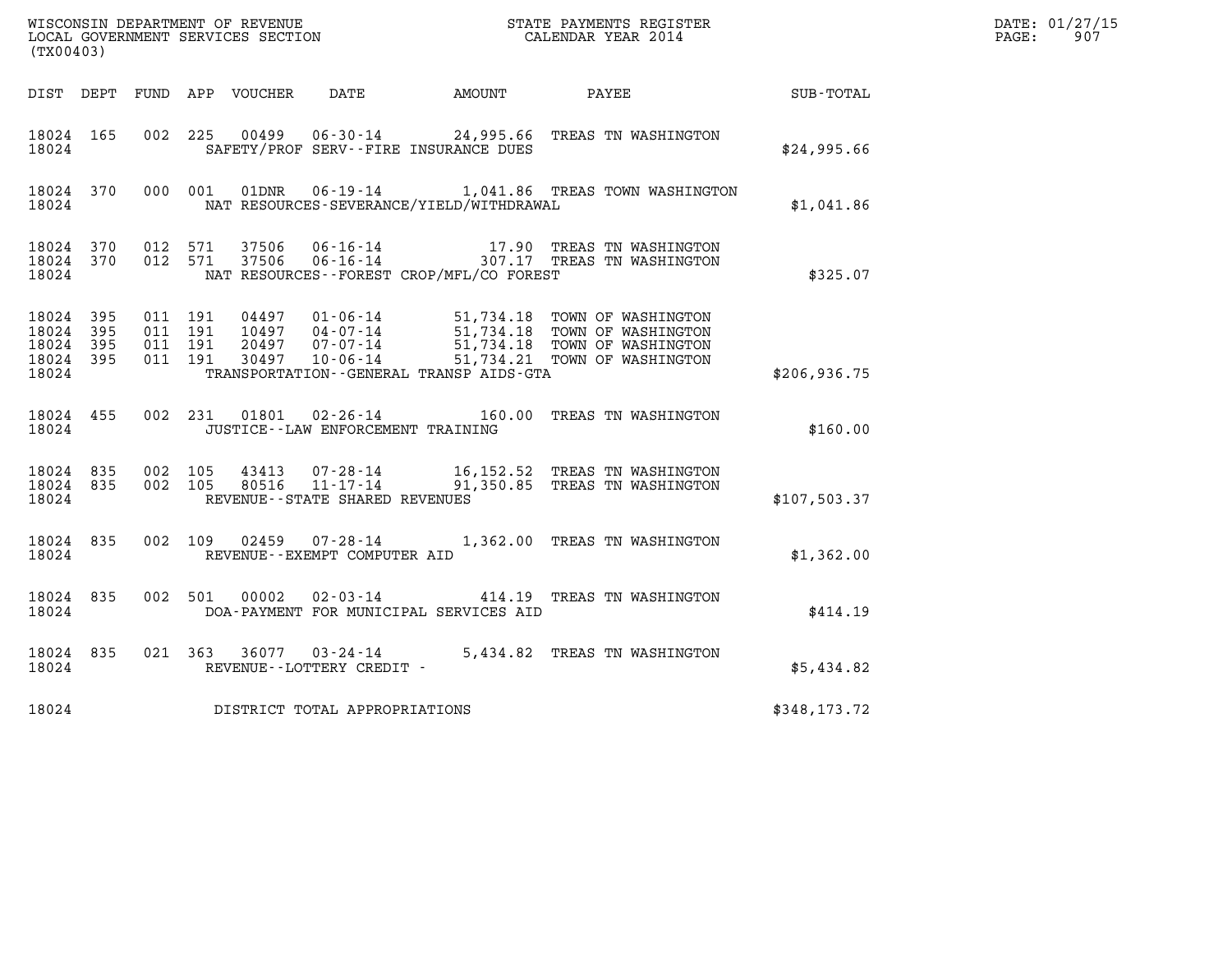| WISCONSIN DEPARTMENT OF REVENUE<br>LOCAL GOVERNMENT SERVICES SECTION | STATE PAYMENTS REGISTER<br>CALENDAR YEAR 2014 | DATE: 01/27/15<br>908<br>PAGE: |
|----------------------------------------------------------------------|-----------------------------------------------|--------------------------------|

|                                           | WISCONSIN DEPARTMENT OF REVENUE<br>STATE PAYMENTS REGISTER<br>LOCAL GOVERNMENT SERVICES SECTION<br>CALENDAR YEAR 2014<br>(TX00403) |                          |                          |                                  |                                              |                                                                                                            |                                                                               |                  |
|-------------------------------------------|------------------------------------------------------------------------------------------------------------------------------------|--------------------------|--------------------------|----------------------------------|----------------------------------------------|------------------------------------------------------------------------------------------------------------|-------------------------------------------------------------------------------|------------------|
| DIST                                      | DEPT                                                                                                                               | FUND                     | APP                      | VOUCHER                          | DATE                                         | AMOUNT                                                                                                     | PAYEE                                                                         | <b>SUB-TOTAL</b> |
| 18026<br>18026                            | 165                                                                                                                                | 002                      | 225                      | 00500                            |                                              | 06-30-14 880.51<br>SAFETY/PROF SERV--FIRE INSURANCE DUES                                                   | TREAS TN WILSON                                                               | \$880.51         |
| 18026<br>18026<br>18026                   | 370<br>370                                                                                                                         | 000<br>000               | 001<br>001               | 01DNR<br>$02$ DNR                |                                              | NAT RESOURCES-SEVERANCE/YIELD/WITHDRAWAL                                                                   | 06-19-14 15,848.38 TREAS TOWN WILSON<br>09-11-14 2,874.48 TREAS TOWN WILSON   | \$18,722.86      |
| 18026<br>18026<br>18026                   | 370<br>370                                                                                                                         | 012<br>012               | 571<br>571               |                                  |                                              | NAT RESOURCES - - FOREST CROP/MFL/CO FOREST                                                                |                                                                               | \$4,597.35       |
| 18026<br>18026<br>18026<br>18026<br>18026 | 395<br>395<br>395<br>395                                                                                                           | 011<br>011<br>011<br>011 | 191<br>191<br>191<br>191 | 04498<br>10498<br>20498<br>30498 | 01-06-14<br>04-07-14<br>07-07-14<br>10-06-14 | 18,698.40<br>18,698.40<br>18,698.40 TOWN OF WILSON<br>18,698.41<br>TRANSPORTATION--GENERAL TRANSP AIDS-GTA | TOWN OF WILSON<br>TOWN OF WILSON<br>TOWN OF WILSON                            | \$74,793.61      |
| 18026<br>18026<br>18026                   | 835<br>835                                                                                                                         | 002<br>002               | 105<br>105               | 43414                            | REVENUE - - STATE SHARED REVENUES            |                                                                                                            | 07-28-14 5,874.30 TREAS TN WILSON<br>80517 11-17-14 33,287.72 TREAS TN WILSON | \$39,162.02      |
| 18026                                     |                                                                                                                                    |                          |                          |                                  | DISTRICT TOTAL APPROPRIATIONS                |                                                                                                            |                                                                               | \$138, 156.35    |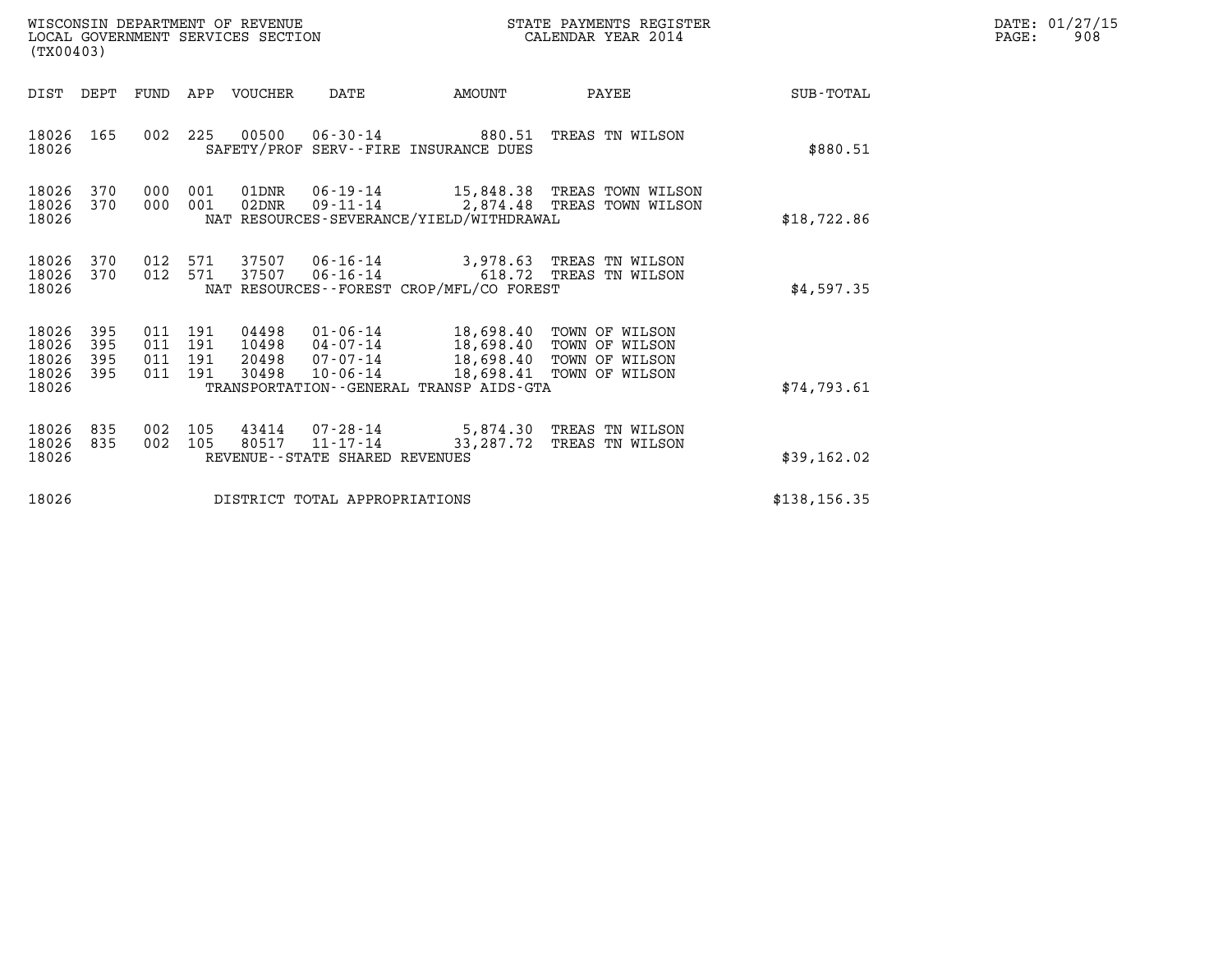| WISCONSIN DEPARTMENT OF REVENUE   | STATE PAYMENTS REGISTER | DATE: 01/27/15 |
|-----------------------------------|-------------------------|----------------|
| LOCAL GOVERNMENT SERVICES SECTION | CALENDAR YEAR 2014      | 909<br>PAGE:   |

|                         | WISCONSIN DEPARTMENT OF REVENUE<br>LOCAL GOVERNMENT SERVICES SECTION<br>(TX00403) |            |            |                |                                                        |                                                             | STATE PAYMENTS REGISTER<br>CALENDAR YEAR 2014                                                   |              |
|-------------------------|-----------------------------------------------------------------------------------|------------|------------|----------------|--------------------------------------------------------|-------------------------------------------------------------|-------------------------------------------------------------------------------------------------|--------------|
| DIST                    | DEPT                                                                              | FUND       | APP        | VOUCHER        |                                                        | DATE AMOUNT                                                 | PAYEE                                                                                           | SUB-TOTAL    |
| 18126<br>18126          | 165                                                                               | 002        | 225        | 00501          | $06 - 30 - 14$                                         | 539.09<br>SAFETY/PROF SERV--FIRE INSURANCE DUES             | TREAS VIL FAIRCHILD                                                                             | \$539.09     |
| 18126                   | 370                                                                               | 002        | 503        | 17251          | $05 - 23 - 14$                                         | 10.37                                                       | TREAS VIL FAIRCHILD<br>VILL SHARE 1.69                                                          |              |
| 18126                   |                                                                                   |            |            |                |                                                        | NAT RESOURCES -- AIDS IN LIEU OF TAXES                      |                                                                                                 | \$10.37      |
| 18126<br>18126          | 370                                                                               | 012        | 579        | 19296          |                                                        | $04 - 16 - 14$ 3.00<br>NAT RESOURCES--AIDS IN LIEU OF TAXES | TREAS VIL FAIRCHILD                                                                             | \$3.00       |
| 18126<br>18126          | 395<br>395                                                                        | 011<br>011 | 191<br>191 | 04499<br>10499 | 01-06-14<br>$04 - 07 - 14$                             |                                                             | 6,127.42 VILLAGE OF FAIRCHILD<br>6,127.42 VILLAGE OF FAIRCHILD<br>6,127.42 VILLAGE OF FAIRCHILD |              |
| 18126<br>18126<br>18126 | 395<br>395                                                                        | 011<br>011 | 191<br>191 | 20499<br>30499 | 07-07-14<br>10-06-14                                   | TRANSPORTATION--GENERAL TRANSP AIDS-GTA                     | 6,127.43 VILLAGE OF FAIRCHILD                                                                   | \$24,509.69  |
| 18126<br>18126          | 455                                                                               | 002        | 231        | 01367          | $02 - 18 - 14$<br>JUSTICE -- LAW ENFORCEMENT TRAINING  |                                                             | 160.00 TREAS VIL FAIRCHILD                                                                      | \$160.00     |
| 18126<br>18126          | 835<br>835                                                                        | 002<br>002 | 105<br>105 | 43415<br>80518 | 07-28-14<br>11-17-14                                   |                                                             | 34,278.70 TREAS VIL FAIRCHILD<br>194, 245.98 TREAS VIL FAIRCHILD                                |              |
| 18126                   |                                                                                   |            |            |                | REVENUE - - STATE SHARED REVENUES                      |                                                             |                                                                                                 | \$228,524.68 |
| 18126<br>18126          | 835                                                                               | 002        | 109        |                | $02460$ $07 - 28 - 14$<br>REVENUE--EXEMPT COMPUTER AID |                                                             | 94.00 TREAS VIL FAIRCHILD                                                                       | \$94.00      |
| 18126<br>18126          | 835                                                                               | 021        | 363        | 36078          | $03 - 24 - 14$<br>REVENUE - - LOTTERY CREDIT -         |                                                             | 272.11 TREAS VIL FAIRCHILD                                                                      | \$272.11     |
| 18126                   |                                                                                   |            |            |                | DISTRICT TOTAL APPROPRIATIONS                          |                                                             |                                                                                                 | \$254,112.94 |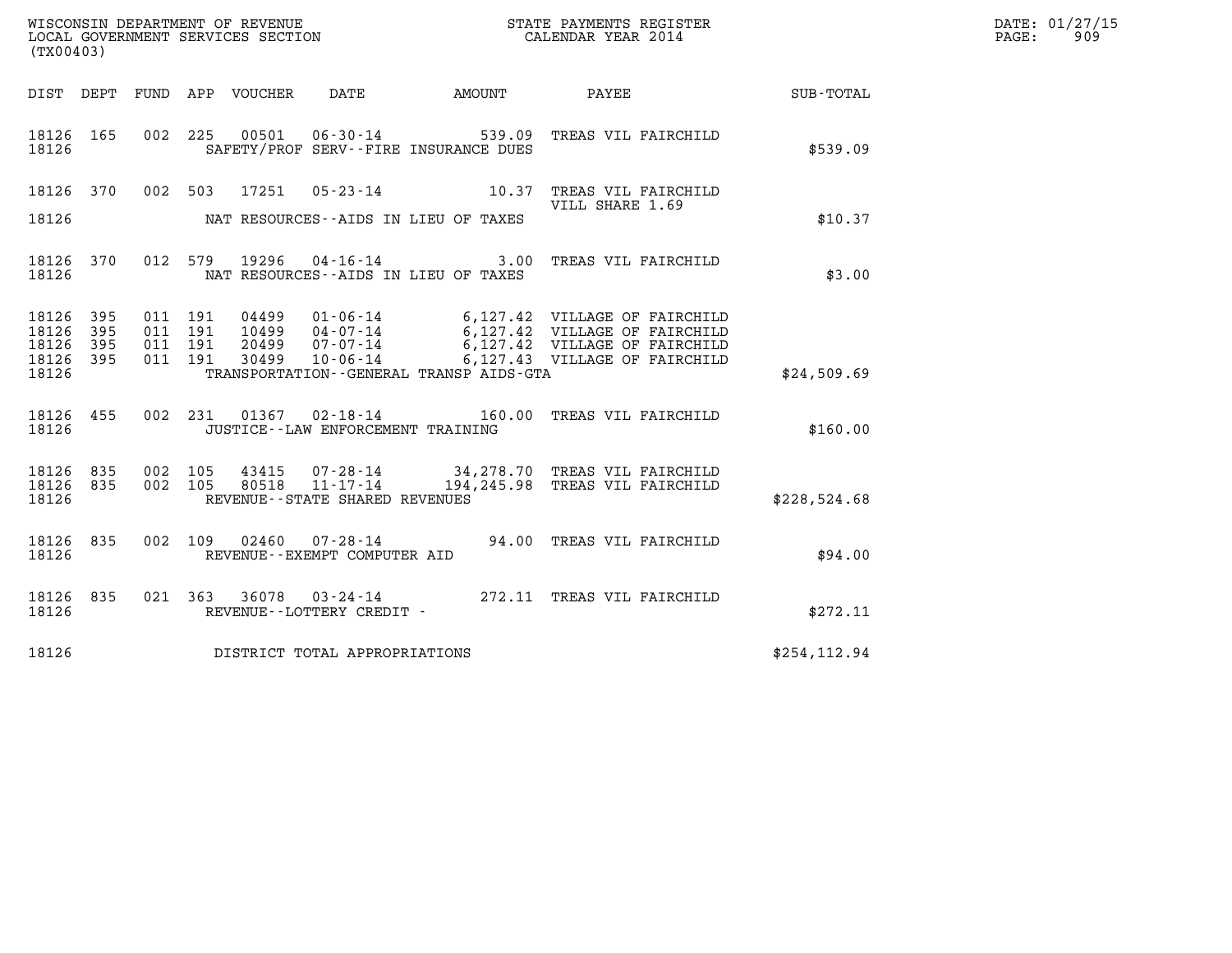|                                                                    |                                          | HINGGAL GOVERNMENT OF REVENUE<br>LOCAL GOVERNMENT SERVICES SECTION<br>(TX00403) |                                      |                                              | STATE PAYMENTS REGISTER<br>CALENDAR YEAR 2014                                                                                                                                                              |              | DATE: 01/27/15<br>$\mathtt{PAGE:}$<br>910 |
|--------------------------------------------------------------------|------------------------------------------|---------------------------------------------------------------------------------|--------------------------------------|----------------------------------------------|------------------------------------------------------------------------------------------------------------------------------------------------------------------------------------------------------------|--------------|-------------------------------------------|
|                                                                    |                                          | DIST DEPT FUND APP VOUCHER DATE                                                 |                                      | <b>AMOUNT</b>                                | <b>PAYEE</b> FOR THE PAYEE                                                                                                                                                                                 | SUB-TOTAL    |                                           |
| 18127 165<br>18127                                                 |                                          |                                                                                 |                                      | SAFETY/PROF SERV--FIRE INSURANCE DUES        | 002 225 00502 06-30-14 2,893.10 TREAS VIL FALL CREEK                                                                                                                                                       | \$2,893.10   |                                           |
| 18127 395<br>18127                                                 |                                          |                                                                                 |                                      | TRANSPORTATION - - HIGHWAY SAFETY - FEDERAL  | 011 185 16058 06-26-14 4,000.00 TREAS VIL FALL CREEK                                                                                                                                                       | \$4,000.00   |                                           |
| 18127<br>395<br>18127<br>395<br>18127<br>395<br>18127 395<br>18127 | 011 191<br>011 191<br>011 191<br>011 191 |                                                                                 |                                      | TRANSPORTATION - - GENERAL TRANSP AIDS - GTA | 04500  01-06-14  18,832.75  VILLAGE OF FALL CREEK<br>10500 04-07-14 18,832.75 VILLAGE OF FALL CREEK<br>20500 07-07-14 18,832.75 VILLAGE OF FALL CREEK<br>30500  10-06-14  18,832.77  VILLAGE OF FALL CREEK | \$75,331.02  |                                           |
| 18127 455<br>18127                                                 |                                          |                                                                                 | JUSTICE - - LAW ENFORCEMENT TRAINING |                                              | 002 231 01368 02-18-14 480.00 TREAS VIL FALL CREEK                                                                                                                                                         | \$480.00     |                                           |
| 18127 835<br>18127 835<br>18127                                    | 002 105<br>002 105                       |                                                                                 | REVENUE - - STATE SHARED REVENUES    |                                              | 43416 07-28-14 45,500.74 TREAS VIL FALL CREEK<br>80519  11-17-14  194,947.98  TREAS VIL FALL CREEK                                                                                                         | \$240,448.72 |                                           |
| 18127 835<br>18127 835<br>18127                                    | 002 109<br>002 109                       |                                                                                 | REVENUE--EXEMPT COMPUTER AID         |                                              | 02461  07-28-14  381.00 TREAS VIL FALL CREEK<br>05107  07-28-14  209.00 TREAS VIL FALL CREEK                                                                                                               | \$590.00     |                                           |
| 18127                                                              |                                          | DISTRICT TOTAL APPROPRIATIONS                                                   |                                      |                                              |                                                                                                                                                                                                            | \$323,742.84 |                                           |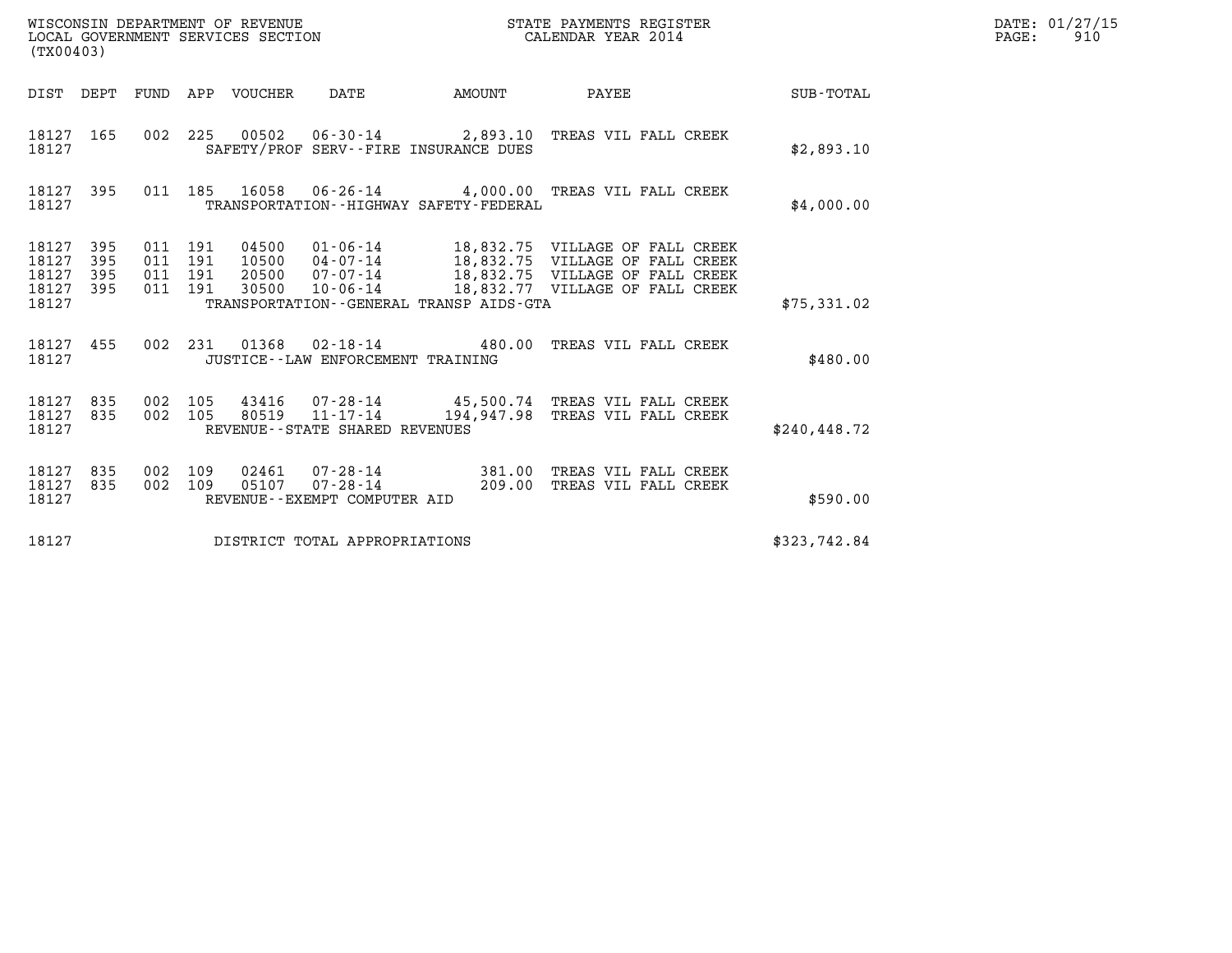| WISCONSIN DEPARTMENT OF REVENUE   | STATE PAYMENTS REGISTER | DATE: 01/27/15          |
|-----------------------------------|-------------------------|-------------------------|
| LOCAL GOVERNMENT SERVICES SECTION | CALENDAR YEAR 2014      | Q <sub>1</sub><br>PAGE: |

| WISCONSIN DEPARTMENT OF REVENUE<br>LOCAL GOVERNMENT SERVICES SECTION<br>(TX00403)      |                                                             |                                                             |                                                             |                                                                               |                                                                                                                                                                |                                                                                                                                                   | STATE PAYMENTS REGISTER<br>CALENDAR YEAR 2014                                                                                                                                                      |                  |
|----------------------------------------------------------------------------------------|-------------------------------------------------------------|-------------------------------------------------------------|-------------------------------------------------------------|-------------------------------------------------------------------------------|----------------------------------------------------------------------------------------------------------------------------------------------------------------|---------------------------------------------------------------------------------------------------------------------------------------------------|----------------------------------------------------------------------------------------------------------------------------------------------------------------------------------------------------|------------------|
| DIST                                                                                   | DEPT                                                        | FUND                                                        | APP                                                         | <b>VOUCHER</b>                                                                | DATE                                                                                                                                                           | AMOUNT                                                                                                                                            | PAYEE                                                                                                                                                                                              | <b>SUB-TOTAL</b> |
| 18201<br>18201                                                                         | 165                                                         | 002                                                         | 225                                                         | 00503                                                                         | $06 - 30 - 14$                                                                                                                                                 | 18,562.56<br>SAFETY/PROF SERV--FIRE INSURANCE DUES                                                                                                | TREAS CITY ALTOONA                                                                                                                                                                                 | \$18,562.56      |
| 18201<br>18201<br>18201<br>18201<br>18201<br>18201<br>18201<br>18201<br>18201<br>18201 | 395<br>395<br>395<br>395<br>395<br>395<br>395<br>395<br>395 | 011<br>011<br>011<br>011<br>011<br>011<br>011<br>011<br>011 | 185<br>185<br>185<br>185<br>185<br>185<br>185<br>185<br>185 | 04105<br>07457<br>09944<br>13620<br>16706<br>17930<br>23692<br>23692<br>29383 | $02 - 18 - 14$<br>$03 - 24 - 14$<br>$04 - 21 - 14$<br>$06 - 02 - 14$<br>$07 - 02 - 14$<br>$07 - 15 - 14$<br>$09 - 11 - 14$<br>$09 - 11 - 14$<br>$10 - 31 - 14$ | 1,186.28<br>198.56<br>1,260.60<br>641.84<br>1,085.12<br>828.86<br>1,493.78<br>1,440.66<br>5,010.12<br>TRANSPORTATION - - HIGHWAY SAFETY - FEDERAL | TREAS CITY ALTOONA<br>TREAS CITY ALTOONA<br>TREAS CITY ALTOONA<br>TREAS CITY ALTOONA<br>TREAS CITY ALTOONA<br>TREAS CITY ALTOONA<br>TREAS CITY ALTOONA<br>TREAS CITY ALTOONA<br>TREAS CITY ALTOONA | \$13, 145.82     |
| 18201<br>18201<br>18201<br>18201<br>18201                                              | 395<br>395<br>395<br>395                                    | 011<br>011<br>011<br>011                                    | 191<br>191<br>191<br>191                                    | 04501<br>10501<br>20501<br>30501                                              | $01 - 06 - 14$<br>$04 - 07 - 14$<br>$07 - 07 - 14$<br>$10 - 06 - 14$                                                                                           | 79,317.10<br>79,317.10<br>79,317.10<br>79,317.13<br>TRANSPORTATION--GENERAL TRANSP AIDS-GTA                                                       | CITY OF ALTOONA<br>CITY OF ALTOONA<br>CITY OF ALTOONA<br>CITY OF ALTOONA                                                                                                                           | \$317, 268.43    |
| 18201<br>18201<br>18201                                                                | 455<br>455                                                  | 002<br>002                                                  | 231<br>231                                                  | 01078<br>02217                                                                | $02 - 11 - 14$<br>$11 - 03 - 14$<br>JUSTICE--LAW ENFORCEMENT TRAINING                                                                                          | 1,920.00<br>160.00                                                                                                                                | TREAS CITY ALTOONA<br>TREAS CITY ALTOONA                                                                                                                                                           | \$2,080.00       |
| 18201<br>18201<br>18201                                                                | 505<br>505                                                  | 002<br>002                                                  | 743<br>743                                                  | 01587<br>03923                                                                | $09 - 17 - 14$<br>$12 - 15 - 14$<br>DOA--HOUSING ASSISTANCE GRANTS                                                                                             | 402,100.38                                                                                                                                        | 113,432.20 TREAS CITY ALTOONA<br>TREAS CITY ALTOONA                                                                                                                                                | \$515,532.58     |
| 18201<br>18201<br>18201                                                                | 835<br>835                                                  | 002<br>002                                                  | 105<br>105                                                  | 43417<br>80520                                                                | $07 - 28 - 14$<br>$11 - 17 - 14$<br>REVENUE - - STATE SHARED REVENUES                                                                                          | 208,220.82<br>965,859.83                                                                                                                          | TREAS CITY ALTOONA<br>TREAS CITY ALTOONA                                                                                                                                                           | \$1,174,080.65   |
| 18201<br>18201<br>18201                                                                | 835<br>835                                                  | 002<br>002                                                  | 109<br>109                                                  | 02462<br>05108                                                                | $07 - 28 - 14$<br>$07 - 28 - 14$<br>REVENUE--EXEMPT COMPUTER AID                                                                                               | 8,579.00<br>39,841.00                                                                                                                             | TREAS CITY ALTOONA<br>TREAS CITY ALTOONA                                                                                                                                                           | \$48,420.00      |
| 18201<br>18201                                                                         | 835                                                         | 021                                                         | 363                                                         | 36079                                                                         | $03 - 24 - 14$<br>REVENUE--LOTTERY CREDIT -                                                                                                                    |                                                                                                                                                   | 23, 123.88 TREAS CITY ALTOONA                                                                                                                                                                      | \$23, 123.88     |
| 18201                                                                                  |                                                             |                                                             |                                                             |                                                                               | DISTRICT TOTAL APPROPRIATIONS                                                                                                                                  |                                                                                                                                                   |                                                                                                                                                                                                    | \$2,112,213.92   |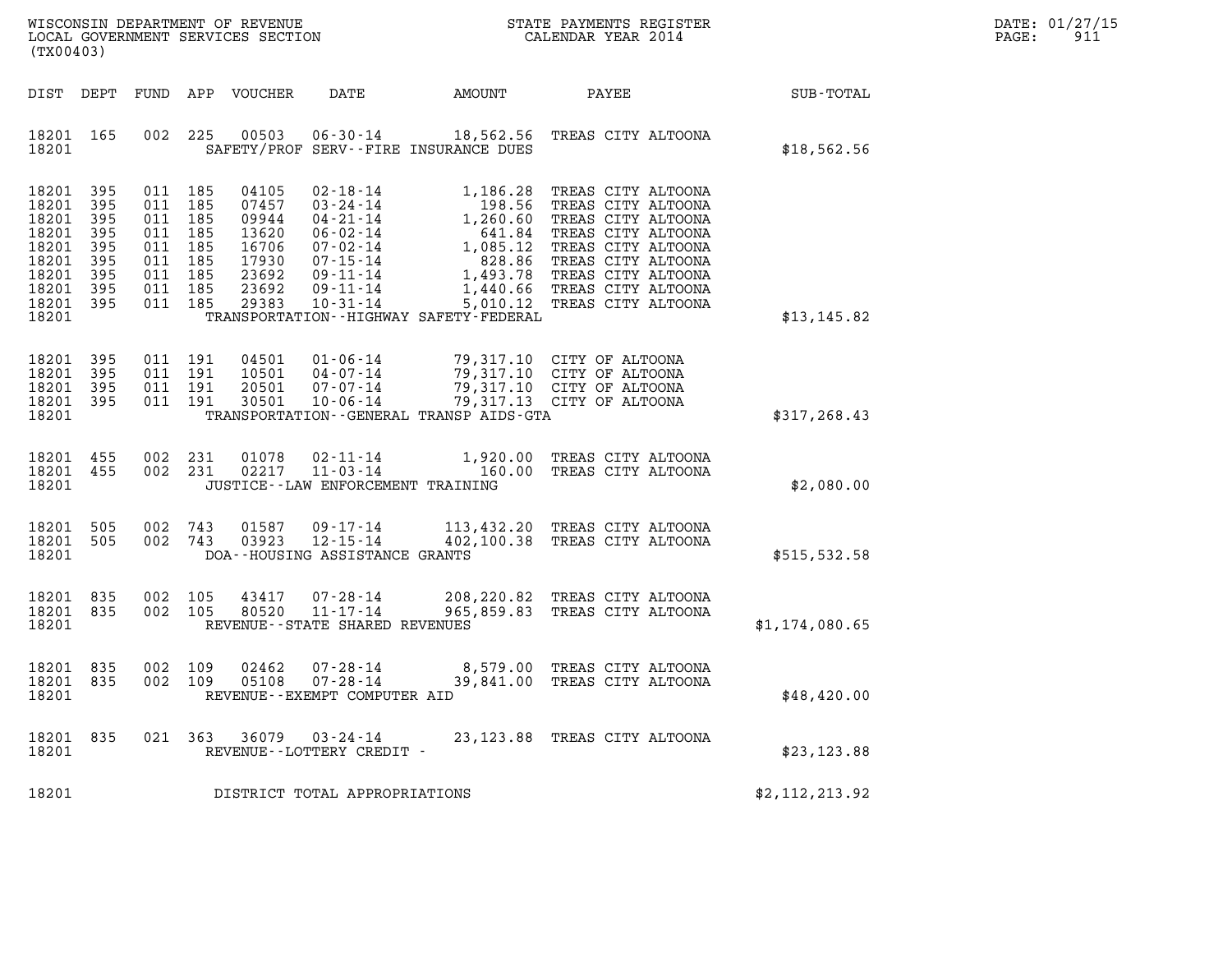| DATE: | 01/27/15 |
|-------|----------|
| PAGE: | 912      |

| (TX00403)          |            |         |         |                  |                                                  |                                         |                                                           |              | DATE: 01/27/15<br>PAGE:<br>912 |
|--------------------|------------|---------|---------|------------------|--------------------------------------------------|-----------------------------------------|-----------------------------------------------------------|--------------|--------------------------------|
| DIST DEPT          |            |         |         | FUND APP VOUCHER | DATE                                             | AMOUNT                                  | PAYEE                                                     | SUB-TOTAL    |                                |
| 18202 165<br>18202 |            | 002 225 |         | 00504            |                                                  | SAFETY/PROF SERV--FIRE INSURANCE DUES   | 06-30-14 3,522.03 TREAS CITY AUGUSTA                      | \$3,522.03   |                                |
| 18202              | 370        |         | 002 503 | 16532            |                                                  |                                         | 01-30-14 2,021.68 TREAS CITY AUGUSTA<br>CITY SHARE 514.76 |              |                                |
| 18202              |            |         |         |                  |                                                  | NAT RESOURCES--AIDS IN LIEU OF TAXES    |                                                           | \$2,021.68   |                                |
| 18202<br>18202     | 395<br>395 | 011 191 | 011 191 | 04502<br>10502   | $01 - 06 - 14$<br>04-07-14                       |                                         | 20,788.25 CITY OF AUGUSTA<br>20,788.25 CITY OF AUGUSTA    |              |                                |
| 18202<br>18202 395 | 395        | 011 191 | 011 191 | 20502<br>30502   | $07 - 07 - 14$<br>$10 - 06 - 14$                 |                                         | 20,788.25 CITY OF AUGUSTA<br>20,788.26 CITY OF AUGUSTA    |              |                                |
| 18202              |            |         |         |                  |                                                  | TRANSPORTATION--GENERAL TRANSP AIDS-GTA |                                                           | \$83,153.01  |                                |
| 18202 455<br>18202 |            |         |         | 002 231 01089    | JUSTICE - - LAW ENFORCEMENT TRAINING             |                                         | 02-11-14 640.00 TREAS CITY AUGUSTA                        | \$640.00     |                                |
| 18202              | 835        | 002     | 105     | 43418            | 07-28-14                                         |                                         | 83,120.46 TREAS CITY AUGUSTA                              |              |                                |
| 18202 835<br>18202 |            |         | 002 105 | 80521            | $11 - 17 - 14$<br>REVENUE--STATE SHARED REVENUES |                                         | 441, 272.39 TREAS CITY AUGUSTA                            | \$524,392.85 |                                |
| 18202 835          |            |         | 002 109 | 02463            | 07-28-14                                         |                                         | 1,521.00 TREAS CITY AUGUSTA                               |              |                                |
| 18202 835<br>18202 |            | 002 109 |         | 05109            | $07 - 28 - 14$<br>REVENUE--EXEMPT COMPUTER AID   |                                         | 1,183.00 TREAS CITY AUGUSTA                               | \$2,704.00   |                                |
| 18202 835          |            |         | 002 501 | 00002            |                                                  |                                         | 02-03-14 1,744.49 TREAS CITY AUGUSTA                      |              |                                |
| 18202              |            |         |         |                  |                                                  | DOA-PAYMENT FOR MUNICIPAL SERVICES AID  |                                                           | \$1,744.49   |                                |
| 18202 835<br>18202 |            |         | 021 363 | 36080            | REVENUE--LOTTERY CREDIT -                        |                                         | 03-24-14 729.48 TREAS CITY AUGUSTA                        | \$729.48     |                                |
| 18202              |            |         |         |                  | DISTRICT TOTAL APPROPRIATIONS                    |                                         |                                                           | \$618,907.54 |                                |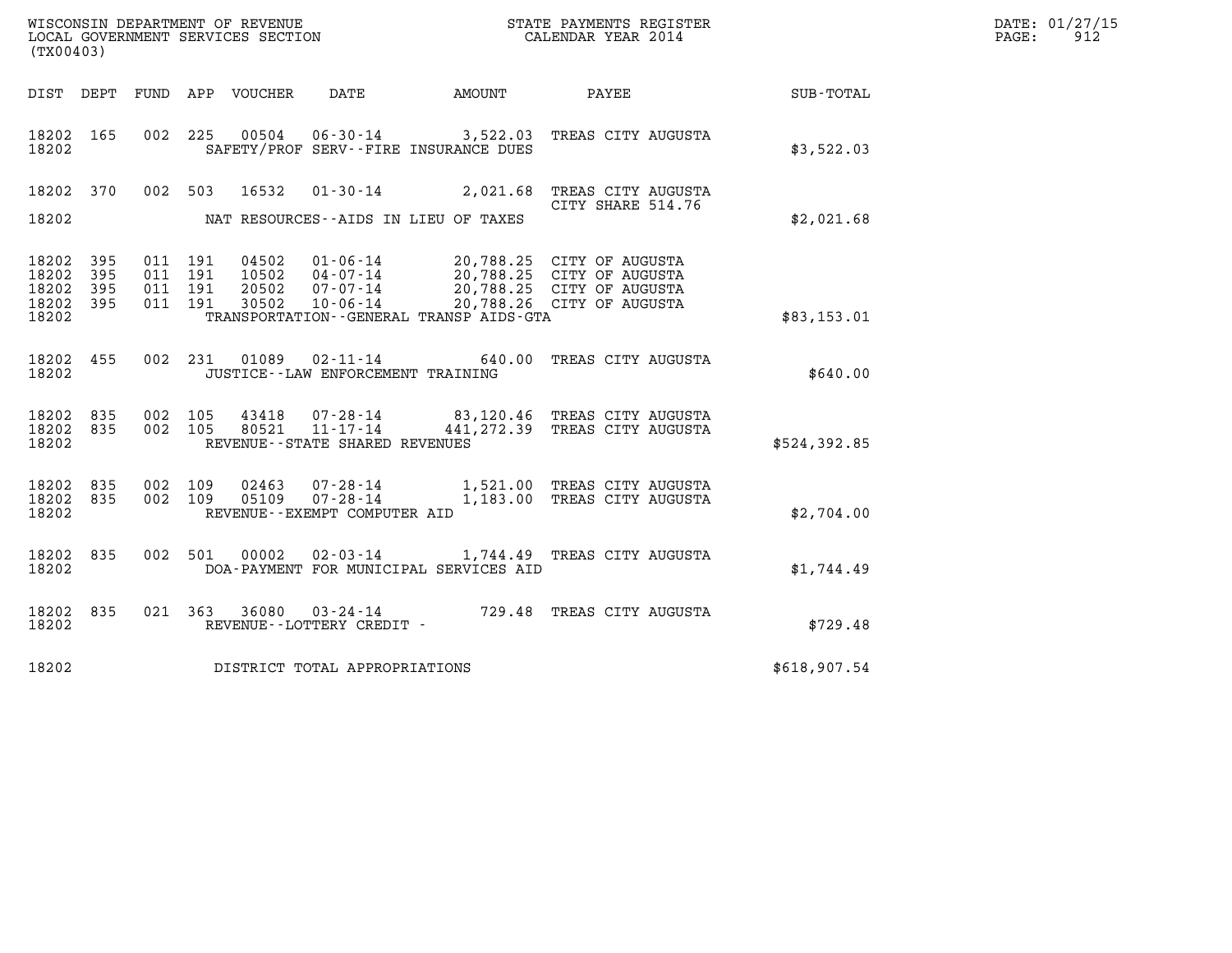| DATE: | 01/27/15 |
|-------|----------|
| PAGE: | 913      |

| WISCONSIN DEPARTMENT OF REVENUE<br>LOCAL GOVERNMENT SERVICES SECTION<br>CALENDAR YEAR 2014<br>(TX00403)          |                                                             |                                                                                            |                                     |                                                                               |                                                                                                                                                                                  |                                                                                                                                                     |                                                                                                                                                                                                                                                                                                                                                                      |                | DATE: 01/27/15<br>$\mathtt{PAGE:}$<br>913 |
|------------------------------------------------------------------------------------------------------------------|-------------------------------------------------------------|--------------------------------------------------------------------------------------------|-------------------------------------|-------------------------------------------------------------------------------|----------------------------------------------------------------------------------------------------------------------------------------------------------------------------------|-----------------------------------------------------------------------------------------------------------------------------------------------------|----------------------------------------------------------------------------------------------------------------------------------------------------------------------------------------------------------------------------------------------------------------------------------------------------------------------------------------------------------------------|----------------|-------------------------------------------|
|                                                                                                                  |                                                             |                                                                                            |                                     |                                                                               |                                                                                                                                                                                  |                                                                                                                                                     |                                                                                                                                                                                                                                                                                                                                                                      |                |                                           |
| 18221                                                                                                            |                                                             |                                                                                            |                                     |                                                                               |                                                                                                                                                                                  | SAFETY/PROF SERV--FIRE INSURANCE DUES                                                                                                               | 18221 165 002 225 00505 06-30-14 173,927.38 TREAS CITY EAU CLAIRE                                                                                                                                                                                                                                                                                                    | \$173,927.38   |                                           |
| 18221                                                                                                            |                                                             |                                                                                            |                                     |                                                                               |                                                                                                                                                                                  | NAT RESOURCES-GENERAL OPERATIONS-FEDERAL                                                                                                            | 18221 370 002 941 00620 09-23-14 24,125.00 TREAS CITY EAU CLAIRE<br>18221 370 002 941 01803 03-04-14 26,502.79 TREAS CITY EAU CLAIRE                                                                                                                                                                                                                                 | \$50,627.79    |                                           |
|                                                                                                                  |                                                             |                                                                                            |                                     |                                                                               |                                                                                                                                                                                  | 18221 NAT RESOURCES--FOREST CROP/MFL/CO FOREST                                                                                                      | 18221 370 012 571 37508 06-16-14 3.27 TREAS CITY EAU CLAIRE                                                                                                                                                                                                                                                                                                          | \$3.27         |                                           |
|                                                                                                                  |                                                             |                                                                                            |                                     |                                                                               |                                                                                                                                                                                  | 18221 NAT RESOURCES--AIDS IN LIEU OF TAXES                                                                                                          | 18221 370 012 579 19297 04-16-14 2,339.23 TREAS CITY EAU CLAIRE                                                                                                                                                                                                                                                                                                      | \$2,339.23     |                                           |
| 18221                                                                                                            |                                                             |                                                                                            |                                     |                                                                               | NAT RESOURCES--STEWARDSHIP 2000                                                                                                                                                  |                                                                                                                                                     | 18221 370 095 512 00011 07-09-14 82,758.00 TREAS CITY EAU CLAIRE<br>18221 370 095 512 01499 01-31-14 166,000.00 TREAS CITY EAU CLAIRE                                                                                                                                                                                                                                | \$248,758.00   |                                           |
|                                                                                                                  |                                                             |                                                                                            |                                     |                                                                               |                                                                                                                                                                                  | 18221 TRANSPORTATION - PARATRANSIT AIDS, STATE                                                                                                      | 18221 395 011 175 05553 03-05-14 64,289.00 TREAS CITY EAU CLAIRE                                                                                                                                                                                                                                                                                                     | \$64,289.00    |                                           |
| 18221 395<br>18221 395<br>18221 395<br>18221 395                                                                 |                                                             | 011 176<br>011 176<br>011 176                                                              | 011 176                             |                                                                               |                                                                                                                                                                                  |                                                                                                                                                     | 16017 06-04-14 326,115.00 CITY OF EAU CLAIRE<br>24017 07-07-14 326,114.00 CITY OF EAU CLAIRE<br>26017 09-30-14 326,114.00 CITY OF EAU CLAIRE<br>42017 12-30-14 195,669.00 CITY OF EAU CLAIRE<br>TRANSPORTATION--BICYCLE & PEDESTRIAN AID                                                                                                                             | \$1,174,012.00 |                                           |
| 18221 395<br>18221 2020                                                                                          |                                                             |                                                                                            |                                     |                                                                               |                                                                                                                                                                                  | TRANSPORTATION - - TRANSIT AIDS - FEDERAL                                                                                                           | 011 182 25068 09-24-14 63,520.00 TREAS CITY EAU CLAIRE                                                                                                                                                                                                                                                                                                               | \$63,520.00    |                                           |
| 18221 395<br>18221 395<br>18221<br>18221<br>18221<br>18221<br>18221<br>18221<br>18221<br>18221<br>18221<br>18221 | 395<br>395<br>395<br>395<br>395<br>395<br>395<br>395<br>395 | 011 185<br>011 185<br>011<br>011<br>011<br>011 185<br>011<br>011 185<br>011 185<br>011 185 | 185<br>185<br>185<br>185<br>011 185 | 09945<br>29384<br>29995<br>29995<br>29995<br>29995<br>29995<br>29995<br>31181 | $04 - 21 - 14$<br>$04 - 21 - 14$<br>$10 - 31 - 14$<br>$11 - 06 - 14$<br>$11 - 06 - 14$<br>$11 - 06 - 14$<br>$11 - 06 - 14$<br>$11 - 06 - 14$<br>$11 - 06 - 14$<br>$11 - 17 - 14$ | 609.48<br>1,159.40<br>1,075.78<br>3,012.10<br>1,988.58<br>2,327.63<br>597.31<br>2,489.05<br>2,831.35<br>TRANSPORTATION - - HIGHWAY SAFETY - FEDERAL | 09945  04-21-14  812.64 TREAS CITY EAU CLAIRE<br>09945  04-21-14   1,828.44 TREAS CITY EAU CLAIRE<br>1,828.44 TREAS CITY EAU CLAIRE<br>TREAS CITY EAU CLAIRE<br>TREAS CITY EAU CLAIRE<br>TREAS CITY EAU CLAIRE<br>TREAS CITY EAU CLAIRE<br>TREAS CITY EAU CLAIRE<br>TREAS CITY EAU CLAIRE<br>TREAS CITY EAU CLAIRE<br>TREAS CITY EAU CLAIRE<br>TREAS CITY EAU CLAIRE | \$18,731.76    |                                           |
| 18221<br>18221                                                                                                   | 395<br>395                                                  | 011 191                                                                                    | 011 191                             | 04503<br>10503                                                                | $01 - 06 - 14$<br>$04 - 07 - 14$                                                                                                                                                 | 663,156.16<br>663,156.16                                                                                                                            | CITY OF EAU CLAIRE<br>CITY OF EAU CLAIRE                                                                                                                                                                                                                                                                                                                             |                |                                           |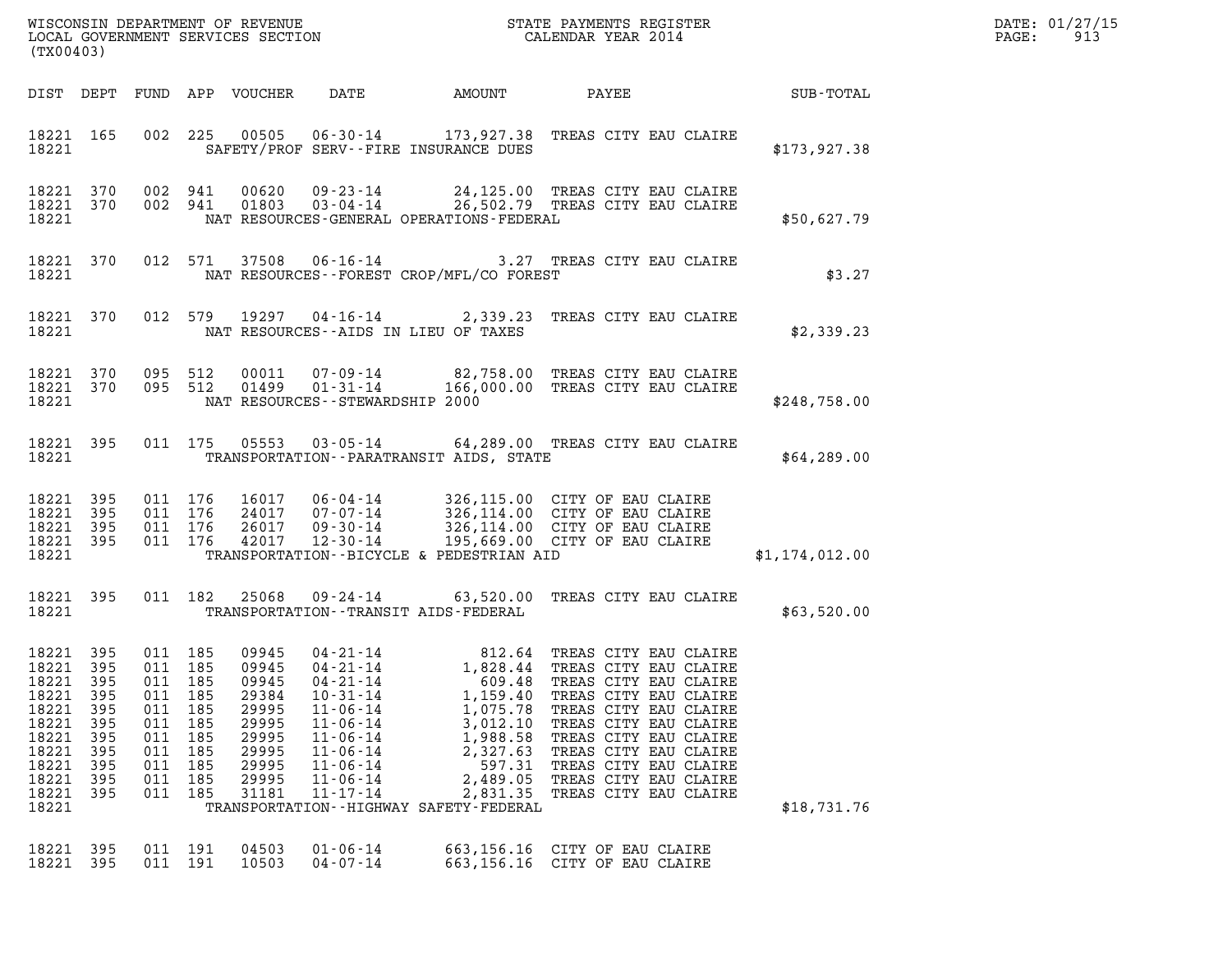| (TX00403)                                                                                                                             |                                               |                                                                                                                       |         |                                                                                                          |                                      |                                                                                                                                                                                                                                                      |  |                | DATE: 01/27/15<br>PAGE: 914 |  |
|---------------------------------------------------------------------------------------------------------------------------------------|-----------------------------------------------|-----------------------------------------------------------------------------------------------------------------------|---------|----------------------------------------------------------------------------------------------------------|--------------------------------------|------------------------------------------------------------------------------------------------------------------------------------------------------------------------------------------------------------------------------------------------------|--|----------------|-----------------------------|--|
|                                                                                                                                       |                                               |                                                                                                                       |         |                                                                                                          |                                      |                                                                                                                                                                                                                                                      |  |                |                             |  |
| 18221 395<br>18221 395<br>18221                                                                                                       |                                               |                                                                                                                       |         |                                                                                                          |                                      | 011 191 20503 07-07-14 663,156.16 CITY OF EAU CLAIRE<br>011 191 30503 10-06-14 663,156.19 CITY OF EAU CLAIRE<br>TRANSPORTATION--GENERAL TRANSP AIDS-GTA                                                                                              |  | \$2,652,624.67 |                             |  |
| 18221 435<br>18221 435<br>18221 435<br>18221 435<br>18221<br>18221<br>18221<br>18221<br>18221<br>18221<br>18221<br>18221 435<br>18221 | 435<br>435<br>435<br>435<br>435<br>435<br>435 | 005 000<br>005 000<br>005 000<br>005 000<br>005 000<br>005 000<br>005 000<br>005 000<br>005 000<br>005 000<br>005 000 | 005 000 | 90412<br>90415<br>90416<br>90417<br>90419<br>90420<br>90500<br>90502<br>90506<br>90508<br>90509<br>90510 | HEALTH SERVICES--STATE/FED AIDS      | 01-01-14<br>02-01-14<br>108,751.00 CITY OF EAU CLAIRE<br>03-01-14<br>102,857.00 CITY OF EAU CLAIRE<br>04-01-14<br>35,789.00 CITY OF EAU CLAIRE<br>05-01-14<br>129,159.00 CITY OF EAU CLAIRE<br>06-01-14<br>129,159.00 CITY OF EAU CLAIRE<br>07-01-14 |  | \$1,003,930.00 |                             |  |
| 18221                                                                                                                                 |                                               |                                                                                                                       |         |                                                                                                          |                                      | 18221 435 005 162 01HSD 09-08-14 15,143.23 TREAS CITY EAU CLAIRE<br>HS--AMBULANCE FUNDING ASSISTANCE GRANTS                                                                                                                                          |  | \$15, 143.23   |                             |  |
| 18221                                                                                                                                 |                                               |                                                                                                                       |         |                                                                                                          |                                      | 18221 435 005 163 01LGS 11-17-14 131,600.00 CITY OF EAU CLAIRE FIRE & RE<br>HS--PREPAID MEDICAL TRANSPORT REIMBURSE                                                                                                                                  |  | \$131,600.00   |                             |  |
| 18221                                                                                                                                 |                                               |                                                                                                                       |         |                                                                                                          | JUSTICE - - LAW ENFORCEMENT TRAINING | 18221 455 002 231 01354 02-18-14 15,680.00 TREAS CITY EAU CLAIRE                                                                                                                                                                                     |  | \$15,680.00    |                             |  |
| 18221 465<br>18221 465<br>18221 465<br>18221 465                                                                                      |                                               | 002 306<br>002 306<br>002 306                                                                                         | 002 306 | 00043<br>00785<br>00983<br>01385                                                                         |                                      | 10-29-14 28,487.22 TREAS CITY EAU CLAIRE<br>02-25-14 28,487.22 TREAS CITY EAU CLAIRE<br>04-14-14 28,487.22 TREAS CITY EAU CLAIRE<br>07-25-14 28.487.22 TREAS CITY EAU CLAIRE                                                                         |  |                |                             |  |

- 18221 465 002 306 00043 10-29-14 28,487.22 TREAS CITY EAU CLAIRE<br>18221 465 002 306 00785 02-25-14 28,487.22 TREAS CITY EAU CLAIRE<br>18221 465 002 306 00983 04-14-14 28,487.22 TREAS CITY EAU CLAIRE<br>18221 465 002 306 01385 07-18221 465 002 306 00785 02-25-14 28,487.22 TREAS-CITY-EAU-CLAIRE<br>18221 465 002 306 00983 04-14-14 28,487.22 TREAS-CITY-EAU-CLAIRE<br>18221 465 002 306 01385 07-25-14 28,487.22 TREAS-CITY-EAU-CLAIRE \$113,948.88<br>18221 MILIT
- 18221 465 002 350 00095 08-20-14 74,066.17 TREAS CITY EAU CLAIRE 18221 465 002 350 00095 08-20-14 74,066.17 TREAS-CITY-EAU-CLAIRE<br>18221 MILITARY-AFFAIRS--HOMELAND-SEC-GRANT
- 18221 505 002 142 07379 04-07-14 950.00 TREAS CITY EAU CLAIRE 18221 DOA--FEDERAL ENERGY GRANTS \$950.00
- 18221 835 002 105 43419 07-28-14 2,079,622.35 TREAS CITY EAU CLAIRE 18221 835 002 105 43419 07-28-14 2,079,622.35 TREAS CITY EAU CLAIRE<br>18221 835 002 105 80522 11-17-14 5,413,682.60 TREAS CITY EAU CLAIRE<br>18221 REVENUE--STATE SHARED REVENUES 18221 REVENUE--STATE SHARED REVENUES \$7,493,304.95 18221 835 002 109 02194 07-28-14 7,094.00 TREAS CITY EAU CLAIRE